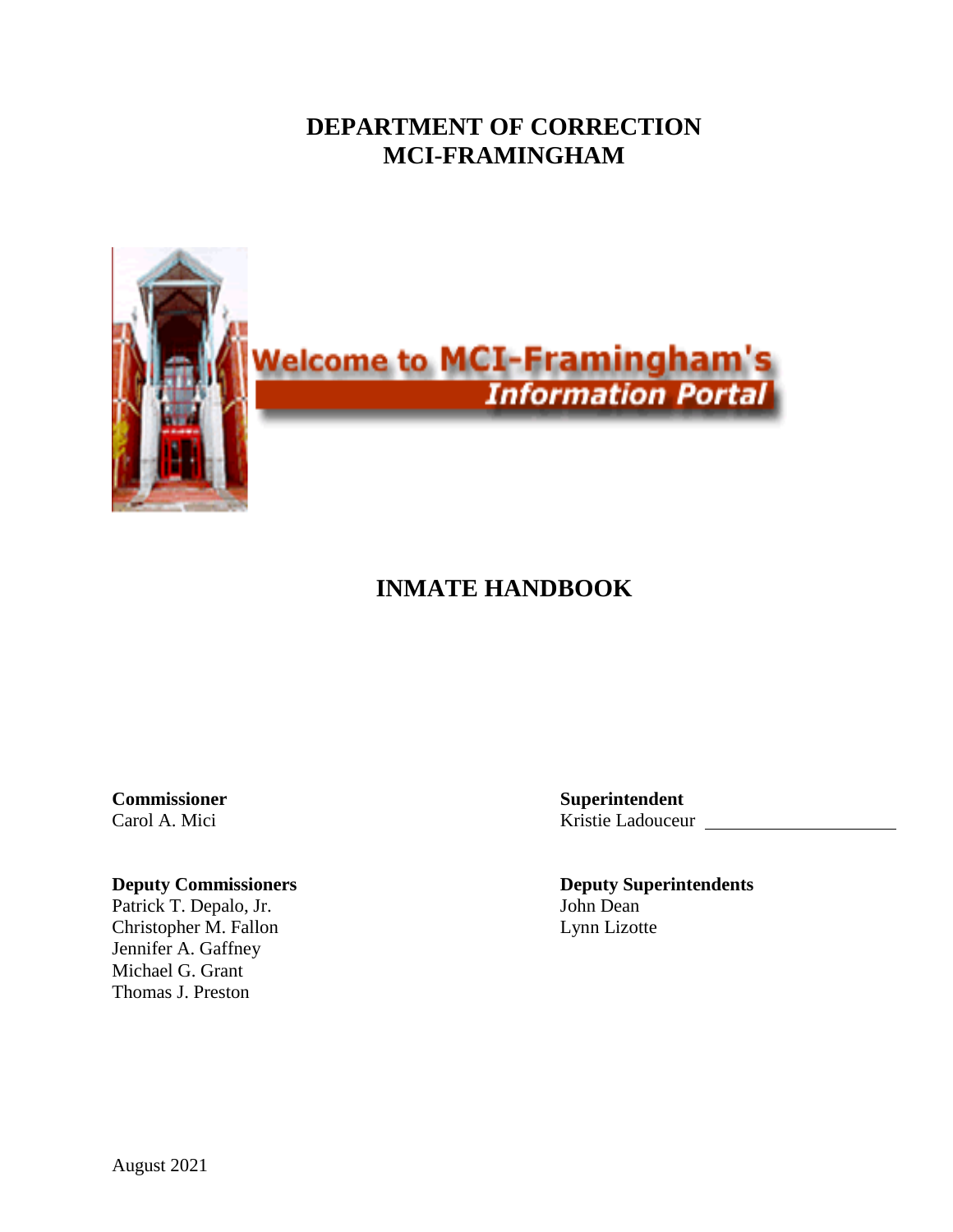# **Table of Contents**

| 1.  | Introduction pg. 3 |  |
|-----|--------------------|--|
| 2.  |                    |  |
| 3.  |                    |  |
| 4.  |                    |  |
| .5. |                    |  |
| 6.  |                    |  |
| 7.  |                    |  |
| 8.  |                    |  |
| 9.  |                    |  |
| 10. |                    |  |
| 11. |                    |  |
| 12. |                    |  |
| 13. |                    |  |
|     |                    |  |
| 15. |                    |  |
|     |                    |  |
|     |                    |  |
|     |                    |  |

| 23. Prison Rape Elimination Act (PREA) 23. Prison Rape Elimination Act (PREA) |  |
|-------------------------------------------------------------------------------|--|
|                                                                               |  |
|                                                                               |  |
|                                                                               |  |
|                                                                               |  |
|                                                                               |  |
|                                                                               |  |
|                                                                               |  |
|                                                                               |  |
|                                                                               |  |
|                                                                               |  |
|                                                                               |  |

#### Attachments:

| Attachment A: | <b>Disciplinary Sanctions</b>                                   |
|---------------|-----------------------------------------------------------------|
| Attachment B: | <b>Restriction Guidelines</b>                                   |
| Attachment C: | Visitor Dress Code                                              |
| Attachment D: | Transportation from MCI Framingham/Directions                   |
| Attachment E: | Telecommunication Aids and Services for Effective Communication |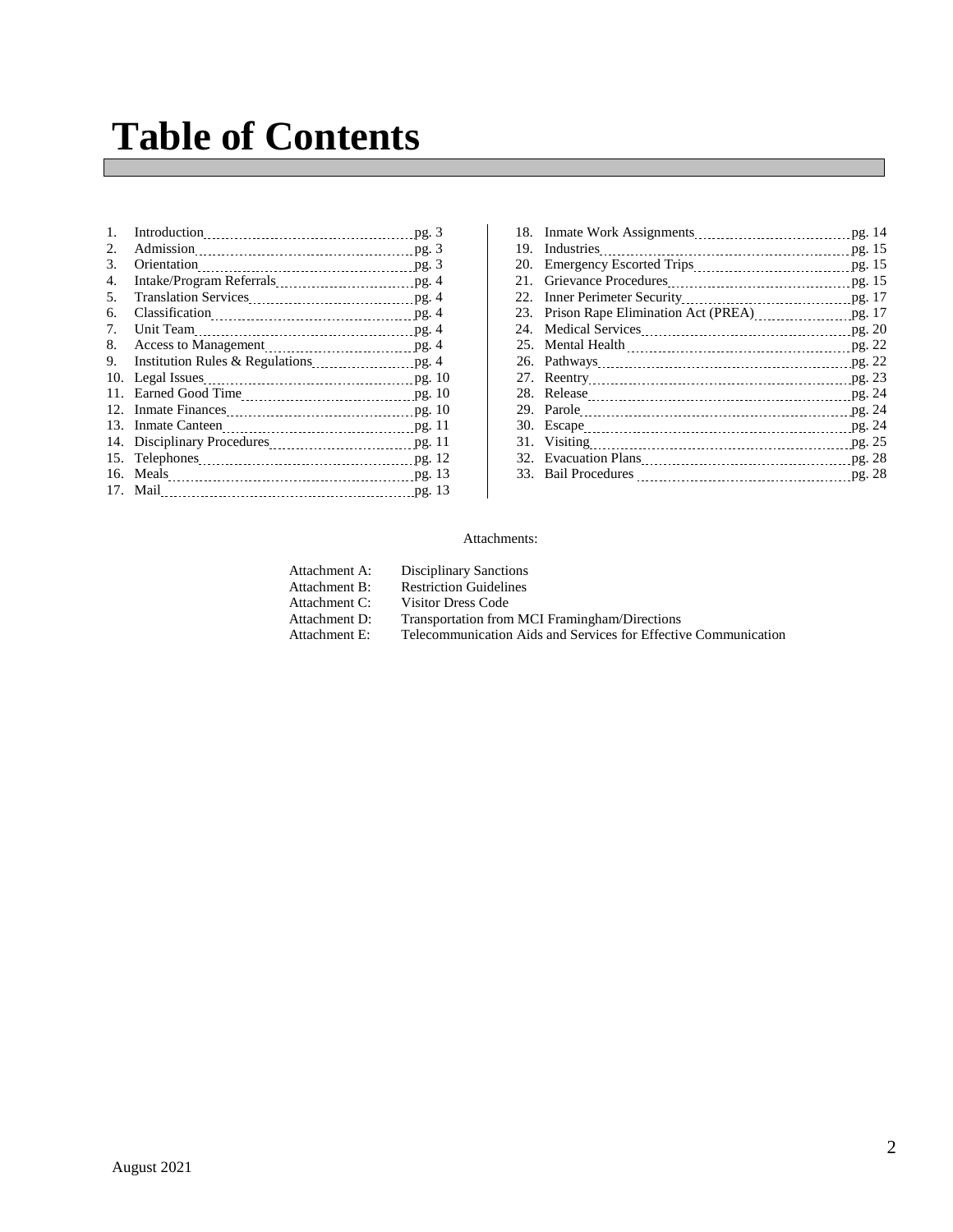#### **1) INTRODUCTION**

- **a)** All staff at MCI Framingham is dedicated to providing all inmates with quality care. This Inmate Handbook is designed to provide important information regarding the institutional rules and regulations as well as the numerous programs and services available at MCI-Framingham, so that the inmates are able to take full advantage of all opportunities offered to them. It is impossible to address everything through this handbook; therefore, inmates with additional questions are encouraged to speak with Unit Team staff.
- **b)** The term "inmate" refers to all individuals housed here at MCI Framingham unless otherwise stated.
- **c)** All institutional rules and regulations are posted in the housing units and in the Library; take the time to read them. If you have any trouble understanding this information, consult with a member of the Unit Team for clarification. All policies and procedures to which inmates have access are located in the main Library for your review.

#### **2) ADMISSION**

- **a)** All inmates requiring medically supervised withdrawal will be housed in designated rooms in the Health Services Unit. Inmates who qualify for the First Step Program will be transferred to the Brewster building after they are medically cleared. Inmates who do not qualify for the First Step Program will be transferred to another unit after being medically cleared.
- **b)** Upon admission, an inventory will be taken of money and valuables. Property which belongs to an incoming inmate shall be forwarded to the Property Officer for inventory documentation. Items authorized for retention by the inmate shall be readied for delivery to the inmate after inventory. Upon delivery of the approved property to the inmate, the Property Officer shall provide the inmate with a receipt. Property not authorized for retention shall be deemed contraband and will be temporarily stored in the property storage area until its disposal in accordance with 103 CMR 403.15.
- **c)** Intake procedures include a medical screening, photograph, and one (1) collect phone call. Fingerprinting will be conducted for sentenced inmates only. The Correction Officer (CO) will collect important information regarding immediate family members, including children, and emergency phone numbers. There are programs available for parents including DCF **v**isiting coordination. If you have not yet provided this information, see the Correctional Program Officer (CPO) in your unit to update your Inmate Management System (IMS) record. Eyeglasses will be taken, checked, and returned if they meet policy guidelines. Contact lenses that are not colored may be retained if deemed medically necessary by a medical professional. Any contacts that alter the eye's 'natural appearance' will be taken and placed in Property to be picked up by someone on the outside or returned upon your release, per property policy.

**All property that an inmate enters the facility with will be identified as either items that are authorized to remain at the facility, or as contraband. The inmate will be provided with written notice of this, and will normally have sixty (60) days to remove the contraband property.** For further information, consult 103 FRA 401: *Booking and Admissions* and 103 FRA 403: *Inmate Property Procedures*, which are available in the Inmate Library.

#### **3) ORIENTATION**

- **a)** Orientation for newly committed inmates is held on a weekly basis in the Old Administration building and attendance is mandatory. All inmates who are newly admitted, as well as those inmates returning from lower security or parole, are probation violators or returns from escape, must attend orientation. Failure to attend may result in disciplinary action.
- **b)** Topics covered during orientation include, but are not limited to: disciplinary procedures, programming, sentencing, date computation, parole, work assignments, canteen, property, medical and mental health access, HIV/STD, PREA, visitation, inmate to inmate correspondence, recreation, housing regulations, institutional rules and regulations, mail, inmate counts and mass movements, fiscal overview, prohibition of smoking, security threat groups, religious services, and classification overview. There will also be a Q & A session.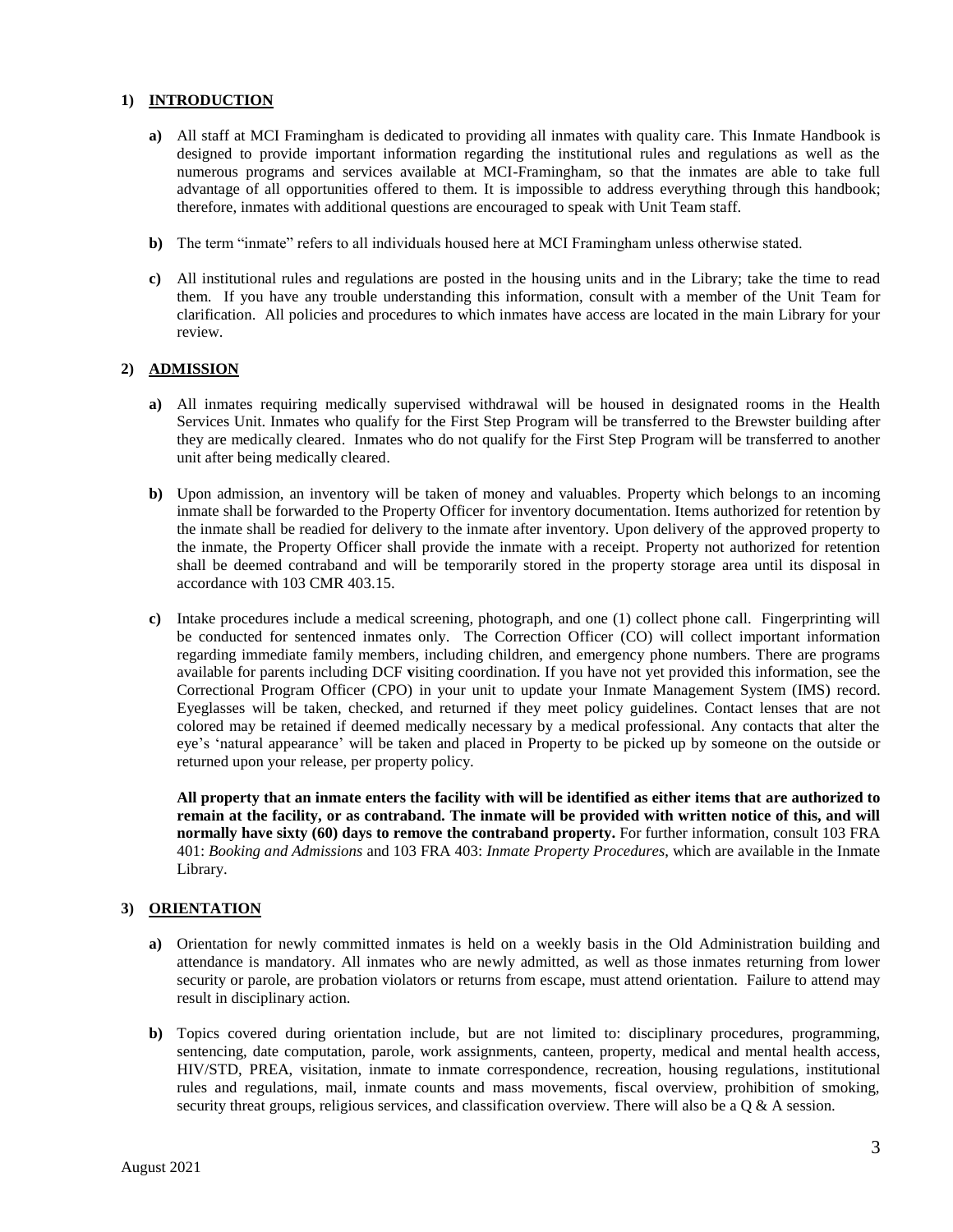#### **4) INTAKE/PROGRAM REFERRALS**

A CPO will interview all newly committed inmates and ask questions regarding their immediate needs. For sentenced inmates, program referrals will be made by using a Pathway Assessment (see section 26 for more details) or the intake process, based on the responses provided and length of time to serve. If at any time during incarceration an inmate would like to get involved in available programming, they should see the CPO in their unit to discuss their options. It is during the Pathway Assessment, or the intake process, that inmates are identified as parents; if necessary, they will be referred to Family Preservation staff. For more information regarding program opportunities at MCI-Framingham, please see the Program Description booklet that is available in the Library and with your unit CPO.

#### **5) TRANSLATION SERVICES**

The staff at this institution may utilize the Lionbridge Interpretation Services to communicate with inmates who do not speak English. Inmates who need this service may request it through their unit CPO. This service must be utilized for classification boards, medical appointments, and disciplinary hearings. Inmates are not allowed to translate for each other during these procedures. Please refer to DOC policy 103 DOC 488 *Telephonic Interpreter Service* for more information.

#### **6) CLASSIFICATION**

The purpose of the 103 CMR 420 *Classification Policy* is to establish rules and procedures which govern the Department of Correction inmate classification system. The primary goal of the Massachusetts Department of Correction Classification process is to provide a systematic means by which the security requirements and programming needs of inmates are assessed.

- (1) Non-sentenced inmates will not see the Classification Board until after sentencing. Only those inmates serving over 90 days will be seen by the Classification Board.
- (2) Inmates are scheduled to see the Initial Classification Board within 90 days of their commitment to MCI-Framingham. Inmates are seen annually thereafter.
- (3) Inmates will be notified of their Classification hearing date and are expected to attend and participate in every classification hearing.
- (4) A copy of the Classification policy, the Objective Point Based Classification Manual, and classification tool are available in the Inmate Library.

### **7) UNIT TEAM**

This institution has a Unit Team component that consists of: the Unit Team Captain, Unit Team Lieutenant, CPOs, and COs. The Unit COs and the Unit CPO are able to address the vast majority of your daily-living issues. If these staff cannot resolve the issue, the Unit Team Lieutenant will be able to address it.

#### **8) ACCESS TO MANAGEMENT**

Inmates have direct access to Department Heads and Administrators during "Access to Management". This is the time allotted for inmates to discuss relevant issues with the appropriate staff person. In attendance are the Superintendent, Deputy Superintendents, Director of Classification and Treatment, Treasurer, Health Services Administrator, Records Staff, the Director of Security, Parole, IPS**,** Notary Public, Mental Health Representative, the Unit Team Captain, Unit Team Lieutenant, and Property Officer.

Staff access will normally be held outside the Old Administrative Building, or in the gym (during inclement weather) at 12:00pm on Wednesdays.

#### **9) INSTITUTION RULES AND REGULATIONS**

**a)** All inmates are expected to adhere to the rules and regulations of the institution and to obey the specific rules of their housing unit. Below is an overview of the rules and regulations that inmates are responsible for while at MCI-Framingham; the rules and regulations are also posted in the housing units. All inmates will be held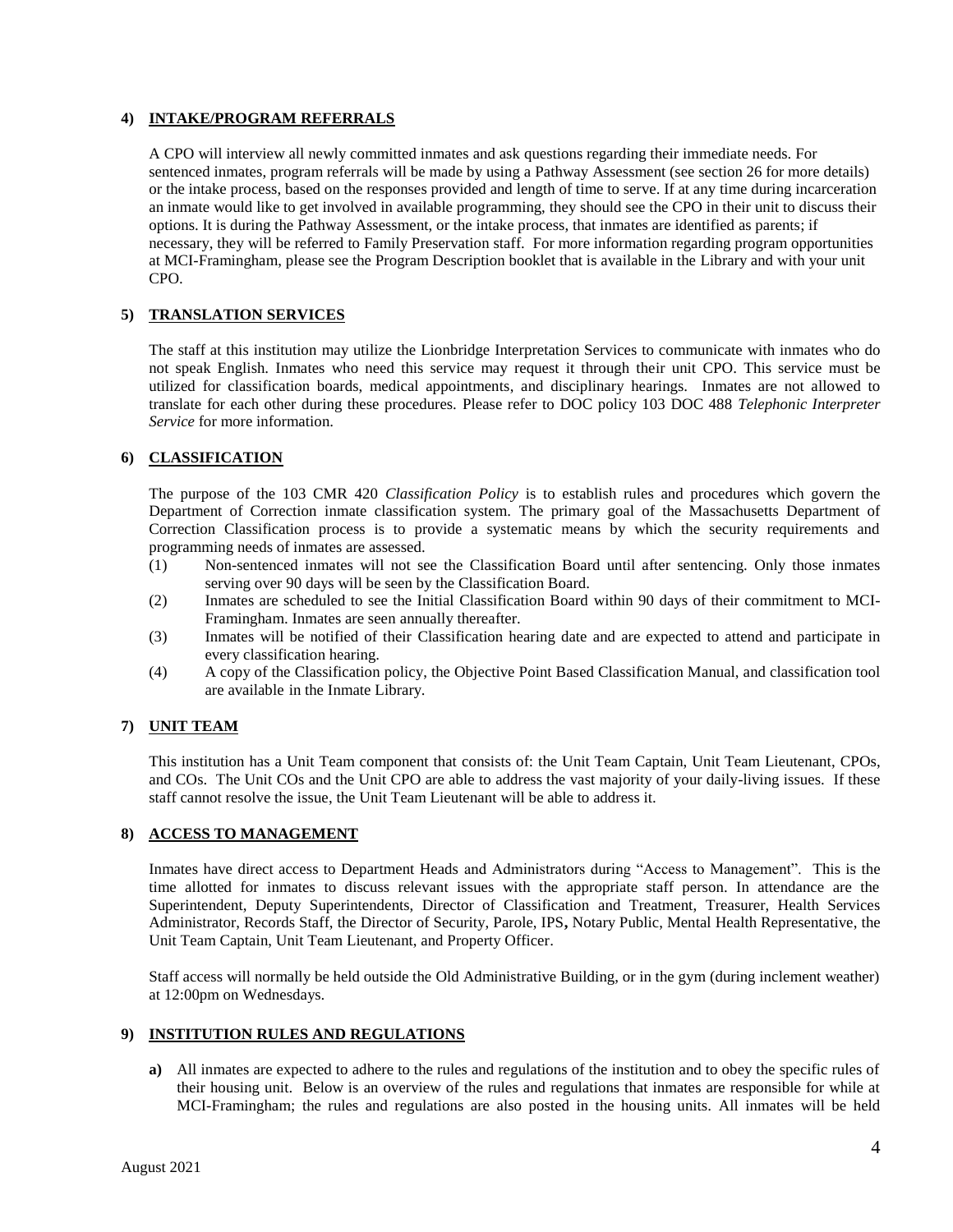accountable for obeying these rules; failure to do so may result in disciplinary action. Any questions about a specific rule should be addressed to a member of the Unit Team.

#### **b) Standing Counts**

- (1) Counts are a very important part of the institution security. Infractions of the regulations pertaining to counts are serious, and repeat infractions will be dealt with severely.
- (2) Standing counts occur four times each day:

 6:00 AM 11:15 AM 4:30 PM

9:30 PM

- (3) An inmate movement will be called so that all inmates will be able to report back to their housing units for a major standing count. When the CO announces "5 MINUTES TO COUNT," all inmates should be secured in their designated rooms, appropriately dressed, and with the doors closed. When the CO announces "COUNT TIME," all inmates are required to stand by their bunks facing the door with their IDs visible for the counting CO. Lights must be turned on. Inmates may not participate in any activity such as reading or the playing of radios or televisions while count is in progress. It is your responsibility to be clearly visible and in place during all counts.
- (4) In the event of an *emergency count* being called, inmates are expected to adhere to the same guidelines as listed above for a regular standing count.

#### **c) Movement**

- (1) Inmates must wear their inmate ID (with photo facing out) and movement pass attached by the provided clip to the upper left quadrant of the outermost garment that is being worn. The movement pass should be placed behind the inmate ID with the unit name facing out.
- (2) Inmates must utilize the Pass System upon exiting/entering the housing unit. Inmates are responsible to ensure they are at the location designated in the housing unit. Inmates are to move their assigned white card to their destination on the unit accountability board when "prepare for movement" is announced. Upon reporting to their destination after the movement is completed, the inmate is required to move their unit color card from their inmate ID clip to the area's accountability board.
- (3) Inmates are to remain in their housing units until movement is announced. Movements occur for a fiveminute period every hour according to the schedule posted in the unit. Inmates are required to follow the movement procedures that are posted in the housing units. There is no movement during freeze counts, emergencies, and shift changes. Five-minute movements to and from the unit shall be orderly and quiet.
- (4) Any inmate who is permitted to use the elevator in the Smith building, as clinically ordered by a medical professional, may move at the elevator movement; this movement is designated to give those with some limited mobility additional time to get to appointments and programs.
- (5) Inmates who are in areas other than where they are signed out to be are considered out of place and will receive a disciplinary report.

#### **d) General**

- (1) Inmate identification cards shall be worn in a visible manner at all times. No inmate is to be in possession of another inmate's ID at any time, or have more than one ID in their possession. Inmates must not deface or mutilate their ID cards. Inmates are responsible to immediately report to staff any lost or damaged ID. Lack of an ID will result in the inmate being restricted to their unit. Inmates are to report missing or lost ID cards and movement passes to security staff for replacement.
- (2) When leaving the institution, e.g., on a court or hospital trip, inmates may only bring legal documents and their Medical Test ID number with them. Inmates returning from a trip who are in possession of any additional items will have those items confiscated as contraband, and the incident may result in disciplinary action for the inmate.
- (3) Inmates who are released from their units for outside trips are to report immediately to Admissions. The only exception is for those inmates who require medication prior to leaving the institution.
- (4) Inmates are not allowed to have weapons in their possession. Weapons include, but are not limited to: ordinary items which have been altered from their original state, broken glass, and razor blades. A weapon can be any item that is being used in a manner that is not proper usage.
- (5) Horseplay is not allowed anywhere at any time.
- (6) Hair styling is not allowed anywhere in the facility other than in Cosmetology by appointment only.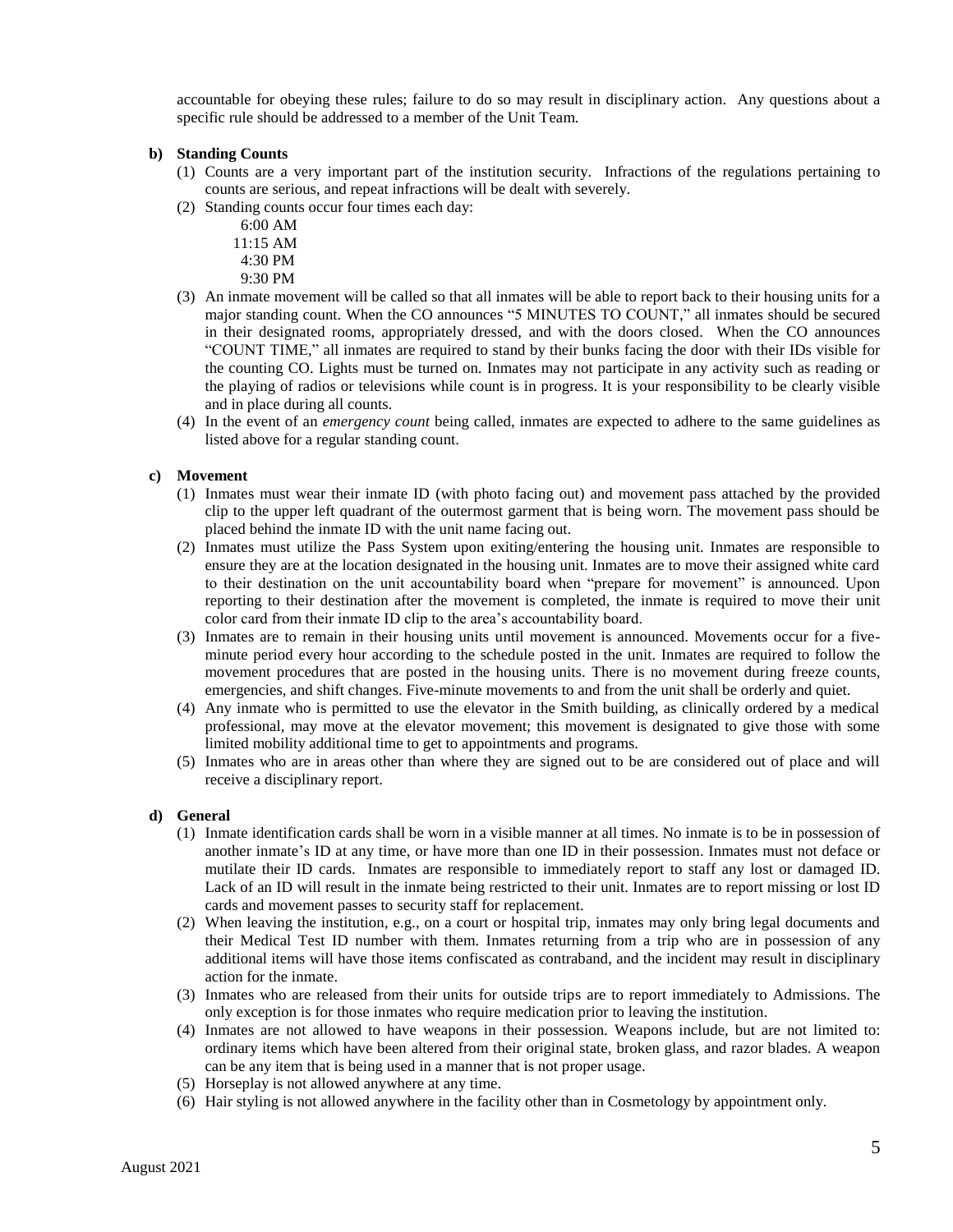#### **e) All Housing Units**

All inmates are held responsible for the housing unit general rules listed below. In addition, all inmates are also responsible for the rules specific to the housing units in which they reside.

- (1) Inmates are not allowed to change their cell or bed assignment without authorization. Inmates who are requesting a cell change shall do so by filling out a Cell Change Request form and give it to the Unit Lieutenant for approval. A cell change request cannot be resubmitted within six months.
- (2) Only one inmate at a time is allowed to enter the CO's post area with the CO's permission. Inmates are not allowed in the Officer's bathroom or behind the CO's desk except when cleaning them.
- (3) Inmate schedules will be posted by 7:15 AM. Inmates are responsible to check the schedule for their scheduled appointments for the day.
- (4) Inmates must be dressed appropriately by 8:00 AM. Inmates will not be allowed to lie or rest under sheets or blankets after 8:00 AM.
- (5) Inmates are not allowed in any other room or corridor other than their own. All visiting will take place in the dayroom.
- (6) During an emergency, inmates are to follow the instructions of the Unit CO.
- (7) Banging/knocking on doors/windows, running, yelling, or throwing items is not allowed.
- (8) All cells, common areas, property, and inmates are subject to search at any time. Inmates are responsible for anything and everything (including contraband) found in their cells.
- (9) Inmates are not allowed to be in possession of state food in their room or on their person, unless medically authorized to do so.
- (10) Inmates are not to be near the door of, speak to, or pass any item to an inmate who is on Room Restriction.
- (11) Inmates are not to bang on adjoining cell walls or talk to other inmates through adjoining walls or vents.
- (12) Inmates must maintain good personal hygiene. The shower schedules are posted in the units.
- (13) Any inmate who has been identified as Gender Non-Conforming (GNC) will be afforded the ability to shower separate from the general population. Although GNC inmates will have the option of showering prior to the population's approved schedule, this does not prohibit their use of showers during the population's approved schedule.
- (14) Only one inmate may occupy a shower stall or bathtub at a time.
- (15) Inmates may not retain cleaning supplies in their cells. All supplies must be turned in to the Unit CO upon completion of use.
- (16) Toiletries, personal belongings, and/or trash are not to be left in any common area of the unit; if found, these items will be confiscated and disposed of.
- (17) Inmates may not sit, lie, or sleep on any floor of the housing unit. Mattresses, blankets, and pillows are not allowed on any floor of a housing unit.
- (18) Only one inmate may use the phone at a time. The use or possession of another inmate's PIN number/sheet is prohibited and will result in a disciplinary report.
- (19) The dayroom television will not be available for use prior to 8:00 AM or after 9:00 PM daily. During cleaning hours and count times, the television will be turned off.
- (20) All unit games are to be returned to the dayroom bookshelf prior to counts and curfew.
- (21) Inmates are not allowed to put their feet on tables or chairs, sit on the arms or backs of furniture, sit on tables or counters, or lay on the couch. Inmates may not move any furniture in the dayroom without the permission of the Unit Team Lieutenant or Unit CO.
- (22) The kitchen will be closed at 8:30 PM each evening and all trash must be removed from this area and rooms for 8:45 PM pick up. Kitchen will reopen at 8:00 AM or at the Unit Officer's discretion.
- (23) All showers will be locked for the evening at 9:00 PM.
- (24) All inmates are responsible for keeping all common areas (shower, kitchen, utility, and dayroom) clean at all times.
- (25) Any unit refrigerator is to be kept clean at all times. Use of the freezer is not allowed. The following items are allowed in the refrigerator and must be properly labeled with name and ID number:
	- Properly labeled food items in clear bowls with lids purchased through canteen
	- Properly labeled drink items purchased through canteen
	- Properly labeled authorized dietary snack/drink to be consumed by 9:00 pm
	- Properly labeled garden vegetables for inmates participating in the garden program to be stored in clear bags and labeled 'summer only'

The following items are not allowed in the refrigerator: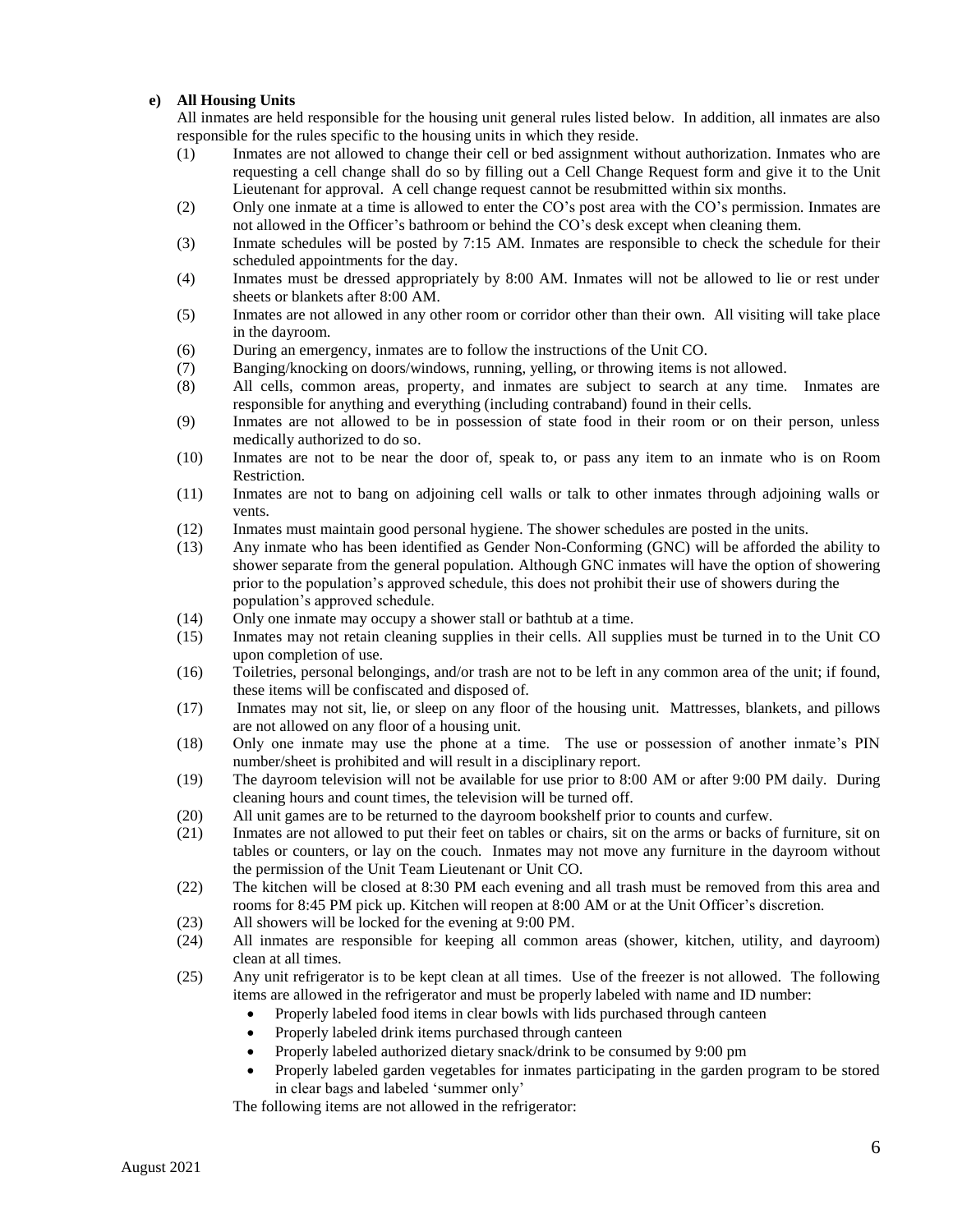- Leftover food items from daily meals to include milk. All food should be consumed during the meal or discarded as required.
- Storage of any kind in paper bags (exception will be for dietary snack/drink)
- Storage of packaged canteen food items and condiments (unless in bowls as indicated above). Canteen food/condiment items at MCI-Framingham do not require refrigeration.
- (26) Eating and drinking is restricted to inmate cells only.
- (27) Inmates are to use only the footlocker assigned to them.
- (28) Hair brushing, braiding, and styling are only allowed in the inmate's cell. No hair brushing, braiding, or styling in the dayroom is allowed. Haircutting, perming, and styling are allowed in the Hair Salon by appointment only. Inmates are not allowed to style each other's hair.
- (29) All inmates shall go to the serving room for meals. No meals shall be delivered to the unit unless authorized.
- (30) Bright lights will be turned on at 6:00 AM and will remain on until 10:30 PM.
- (31) Dayroom closes at 9:00 PM.
- (32) Noise is to be kept at a minimum.
- (33) Inmates are not allowed in any room but their own. There is no congregating in the doorways.
- (34) Access to the Old Ad for programming, library, recreation, and education shall be determined by housing unit and posted schedule.

#### **f) Brewster Building**

All inmates are held responsible for all general housing unit rules. In addition, all inmates in the Brewster Units shall adhere to the following rules:

- (1) During standing count, inmates may not use the unit bathroom. Once the unit count has cleared, inmates may use the bathroom with the permission of the Unit CO. During these times inmates are not allowed to wash-up and/or brush teeth, or apply makeup, etc.
- (2) Inmates may not loiter in the foyer, stairwell, or walkway area.
- (3) Chairs are to be stacked in the dayroom up against the wall when not in use and during count times, cleaning hours and curfew.
- (4) Due to the lack of availability of electrical sources, personal televisions will not be allowed in the unit.
- (5) Between the hours of 9:30 PM and 7:00 AM only one inmate at a time may enter the bathroom area.
- (6) Any awaiting trial detainee housed in the Brewster Building is required to pack their property and strip their beds each time they leave the institution on any type of trip.

#### **g) Smith Building Units**

All inmates are held responsible for all general housing unit rules. In addition, all inmates in the Smith Building units shall be responsible to adhere to the following rules:

- (1) All inmates must sleep with their head uncovered at the end of the bed closest to door to ensure visibility to the overnight CO who is conducting count.
- (2) Items may be attached to the walls in the inmate cells of the Smith Building housing units in the designated area.
- (3) Inmates may not congregate at the entrance of the unit, foyer or near or around the officer's console.
- (4) All inmates must shower on the same tier as their assigned room. Exceptions require approval from Unit CO.

#### **h) Health Services Unit**

All inmates are held responsible for general housing unit rules. In addition, all inmates in the Health Service Unit shall be responsible to adhere to the following rules:

- (1) Toiletries and supplies shall be provided while in the unit.
- (2) Inmates may not communicate with others placed in the security rooms.
- (3) Inmates are not allowed in the laundry or storage rooms.
- (4) Inmates will pack their personal property and give it to the Unit Officer when they are going to court or any other outside trip.

#### **i) Room Decorum Standards**

(1) Inmates may be permitted to decorate their cells and/or sleeping quarters as long as their decorations do not conflict with the institution's requirements for safety, security, identification, and hygiene. Decorations shall be displayed in a manner that does not prohibit or delay the effective search of the room or living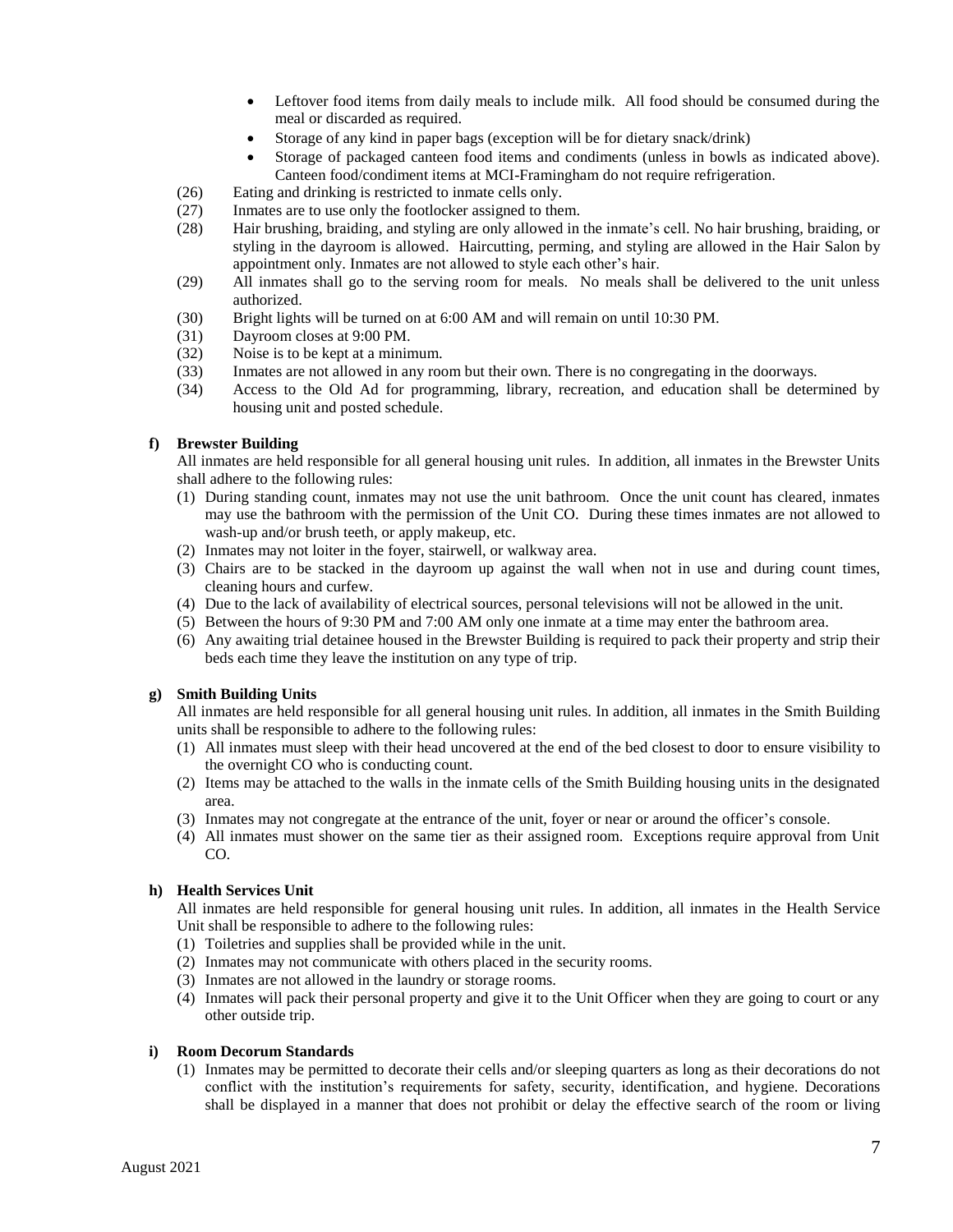quarters. The Superintendent may limit the size and number of items, as well as the location to display them.

- (2) In general population, pictures and cards are restricted to an outlined gray area in a 3' by 4' block wall space. No items may be suspended from the ceiling, attached to other wall areas, ceiling, or furniture. Pictures displayed in inmate rooms must be in good taste. Items displaying sexually explicit nudity, alcohol, drugs, weapons, or anything derogatory toward race, creed, color, national origin, or obscene language and/or gestures are not allowed. Collages are not allowed.
- (3) Providing that items comply with 103 DOC 400.02 (2)I, they include, but are not limited to:
	- a. Photographs
	- b. Cards
	- c. Magazine/newspaper pictures and articles
	- c. Drawings
	- d. Calendars
- (4) The following items are not permitted to be displayed:
	- a. Anything that is prohibited by 103 CMR 481 *Inmate Mail*.
	- b. Semi-nude, scantily clad, and/or sexually suggestive material.
	- c. Material that can be considered offensive or otherwise discriminatory in the workplace.
	- d. Material that is deemed to be divisive between groups or individuals.
	- e. Material that supports or promotes any violation of the 103 CMR 430 *Disciplinary Proceedings*.
- (5) The following are additional housing decorum standards:
	- a. One cubic foot of reading and writing materials may be stored neatly on the desk, a designated shelf, or in the wardrobe closet or footlocker.
	- b. Plastic or paper bags are not allowed to be used as trash receptacles. Trash is to be stored in proper receptacles supplied by the Unit Team.
	- c. Canteen items and cosmetics will be stored neatly in the assigned footlocker.
	- d. Do not store canteen items on the windowsill or under the bed on the floor. Cups, bowls, and utensils will be cleaned and stored neatly in the footlocker. Excessive or stockpiling of canteen will not be allowed.
	- e. Cosmetics are limited to 15 items per the 103 CMR 403 *Inmate Property* policy.
	- f. Footlockers shall be closed and locked when not in use. Nothing shall be placed on top of footlockers.
	- g. Rooms are to be clean and inspection-ready at all times. Cleaning supplies will be available on a daily basis. Beds must be made by 8:00 AM. Rooms must be neat, clean, and in compliance at all times. Each inmate is responsible for the condition in which their room is found.
	- h. Curtains or coverings are not allowed on the doors, windows, or any other common areas.
	- i. Sheets, blankets, and towels shall not be used for any other purpose than their intended use.
	- j. Turn off fans, lights, radios, television sets, and hot pots when leaving the room.
	- k. Appliances will be placed flat on inmate desks. Appliances will not be propped up or hung on anything. Televisions must be placed on the TV stands provided.
	- l. Rugs, craft items/projects, and decorative materials are not allowed for retention. Floor coverings are not allowed in the unit.
	- m. Plastic buckets, wood items, plants, animals (except for service dogs), cardboard boxes, and plastic bags are not allowed in inmate cells. The accumulation of containers without original contents and paper bags is also prohibited. These items will be confiscated and disposed of.
	- n. Obstructing or securing of any unit doors from the inside is strictly prohibited. Doors must be closed or flush against the wall.

#### **j) Yard**

- All inmates are held responsible for general institutional/yard rules:
- (1) Only inmates housed on the compound are authorized to access outdoor recreation in the compound yard.
- (2) Prior to entering any compound yard, inmates will affix the assigned movement card to the movement board, and their ID card with the photo side of the ID card facing forward to the upper left quadrant of the outermost garment at all times.
- (3) Inmates are not allowed to congregate near any housing unit, including their own. This includes the steps and front walkway outside each unit. Inmates are not allowed to approach or enter any housing unit other than their own unless authorized to do so by staff. The areas between units, where the exit doors are located, are "OUT OF BOUNDS" to inmates.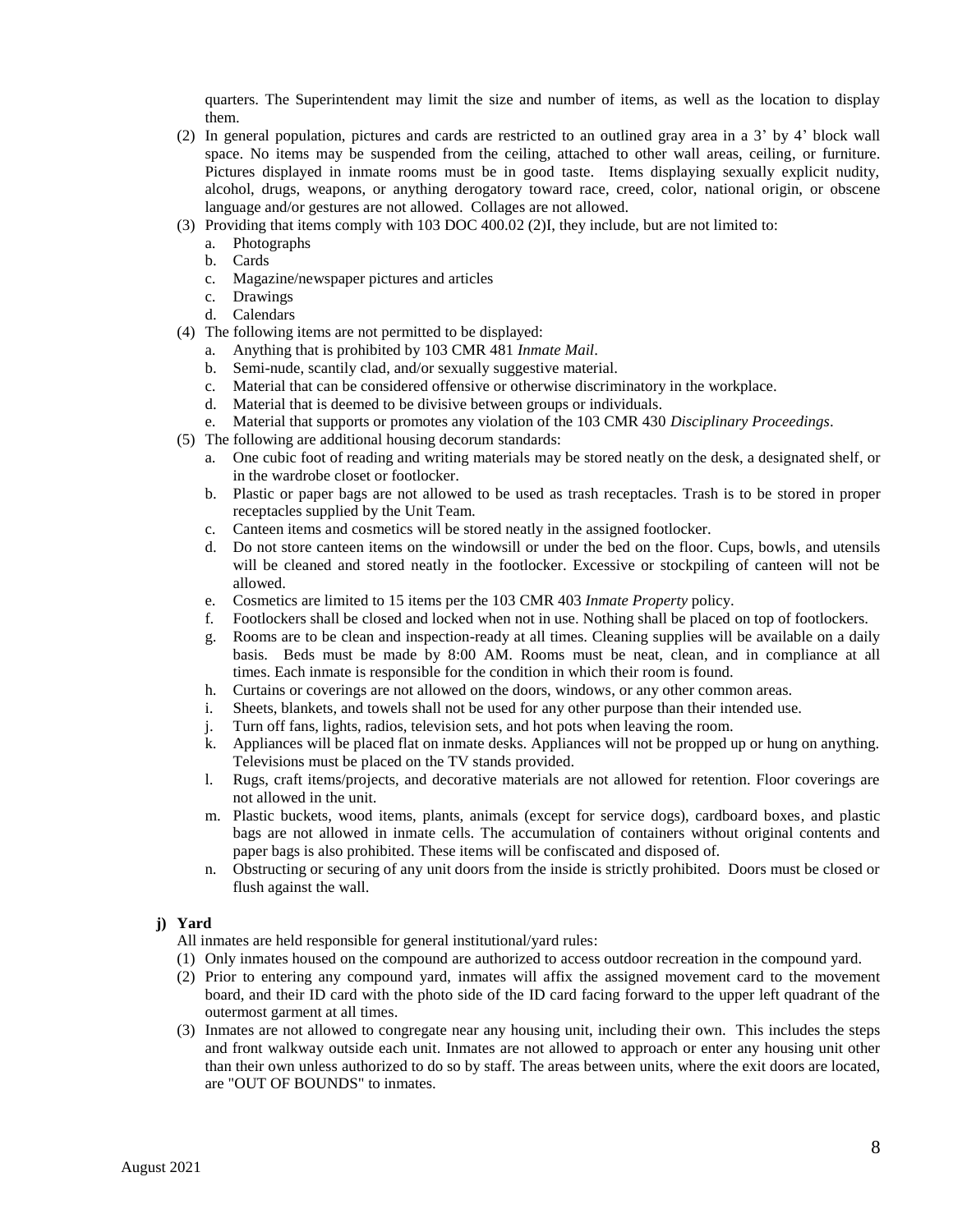- (4) Inmates in ATU West, ATU East, and Newline will access outdoor recreation in their respective unit's yard and are restricted to their respective yards. Inmates from another unit are not permitted to access another unit's yard.
- (5) When an emergency exists while inmates are in the yard, follow the procedure instructions given by the yard COs.
- (6) SIDEWALKS: Inmates are not allowed to congregate on the sidewalks. Sidewalks should remain clear for staff to respond in the event of an emergency.
- (7) PICNIC TABLES: Inmates are to sit at the tables, facing in, with their feet flush on the ground. Straddling, sitting backwards or on the top of the table is not allowed. No sitting, squatting, or lying on the ground in the yard.
- (8) No food, drinks, cups, containers, or water bottles are allowed in the yard unless medically required.
- (9) Inmates are not allowed to bring their own recreational activities, such as games, playing cards, etc. to the yard. All recreational equipment can be signed out at the officer shack in the yard.
- (10)No hair products, brushes, combs, and/or other styling items are allowed outside the unit. Inmates are not allowed to braid or style each other's hair in the yard, as noted above hair is only to be done in the salon
- (11)Tablets and Walkman radios are permitted for use in the yard, gym, weight room, and recreation room.

#### **k) Recreation**

- (1) The Recreation Department at MCI-Framingham consists of programming which is provided in multiple settings; a weight room, pool room, gymnasium, garden area, and compound yard.
- (2) Recreation provides opportunities for inmates and detainees to participate in individual and team activities to include: handball, volleyball, kickball, walking groups, basketball, badminton, yoga, aerobics, circuittraining classes, and various board and card games.
- (3) Inmates are encouraged to review the MCI-Framingham *Recreation and Leisure Handbook* for specific rules as they apply to use of recreation areas and activities. The handbook is available in the library as well as in the recreation room.
- (4) In addition, the recreation department provides a recreation box of materials which is held in the officer shack located in the compound yard area. The recreation box contains board games and cards that may be signed out by the inmate population during yard recreation. Requests can be made to add games to the selection.

#### **l) Property**

The following are general rules and regulations regarding an inmate's property. More information on the inmate property policy can be found in the inmate library by locating the 103 CMR 403 *Inmate Property* policy.

- (1) Inmates are allowed to have in their possession 1 watch, 1 chain with a religious medallion, and a wedding band (proof of marriage required). Any other additional jewelry items are not allowed and will be confiscated.
- (2) Inmates may not possess any item(s) belonging to another inmate. Borrowing, lending, giving or taking of items between inmates is not allowed. All items will be confiscated and may result in a disciplinary report.
- (3) Inmates may only use items in their possession in the manner they are intended to be used.
- (4) All property and clothing will be stored in the locking storage areas provided. Dirty laundry will be placed in laundry bags. Clothes are not to be hung anywhere in any room. Property will not be allowed to be stored on inmate beds.
- (5) Baseball-style hats, or any hat with a bill, shall be worn with the bill in the front, not on the side or backwards. Hats shall not be worn indoors.
- (6) Prior to release, all property must be brought to admissions. The Property Officer will compare the inmate's property items presented to the property inventory sheet. If an inmate does not have all of the items, the release will be held until all items have been accounted for. DO NOT GIVE AWAY PROPERTY!
- (7) Inmates will be allowed to purchase property according to specific schedules posted in each unit. All contraband and excess clothing must be disposed of prior to approval to make a purchase.
- (8) During the time you are pregnant or post-partum (6 weeks after giving birth), it is imperative that you wear only maternity clothing that was issued to you. Failure to comply with the property policy may result in disciplinary action.

#### **m) Appropriate Dress/Personal Expression**

All inmates are required to be appropriately dressed at all times. Please refer to the following:

- (1) Inmates are not to wear pajamas or nightwear in the dayroom or other common areas.
- (2) Inmates cannot wear thermals as outerwear.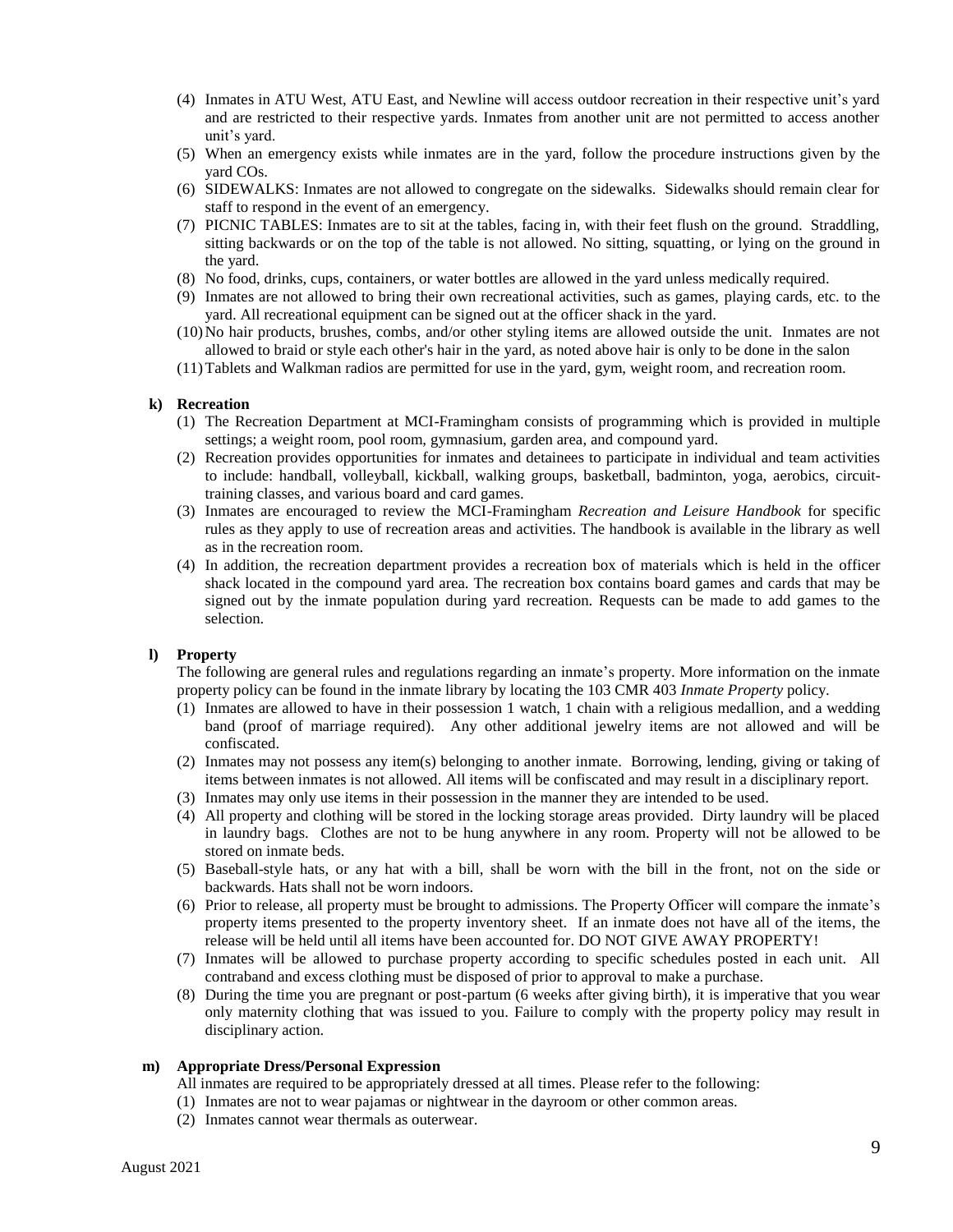- (3) Bare feet are not allowed in any area other than the cells. Shower shoes are to be worn in the showers only and are not to be used as sandals. Shower shoes are not to be worn in the common area or outside of the unit.
- (4) When dressing in rooms, doors are to be closed. Inmates are to be appropriately dressed at all times when out of their rooms.
- (5) Sleepwear and slippers are not considered appropriate dress.
- (6) Shorts shall not exceed three (3) inches above the knee.
- (7) Button-down shirts must be buttoned; no rolling of pant legs, shirtsleeves, or shirts; bare midriffs are not allowed.
- (8) All inmates wearing state issued clothing outside the housing unit must wear the complete uniform, pants and shirt, at all times.
- (9) Inmates may be permitted certain choices in personal grooming as long as their appearance does not conflict with the institution's requirements for safety, security, identification and hygiene.
- (10) Inmates MUST wear white t-shirts only as an undergarment.

#### **n) Laundry**

All inmate clothing is washed in the central institutional laundry. The schedule for each unit's laundry is posted on the bulletin board in each unit. Laundry service for personal and state clothing shall be provided by the institution according to MCI-Framingham laundry schedule. Items to be laundered must be placed in personal laundry bags. State linens and bedding are to be turned in separately to be laundered with the unit wash. All articles are sent to the inmate laundry at an inmate's own risk. Inmates are not to send sneakers/shoes to the institution laundry. HAND WASHING CLOTHES IN THE UNIT IS PROHIBITED. Clotheslines are prohibited in inmate cells.

#### **o) Smoking**

Smoking is not allowed in ANY state correctional facility. All tobacco products and tobacco related products and/or paraphernalia are considered contraband and any inmate found in possession of any such item is subject to disciplinary action. In addition, introduction of cigarettes, matches, lighters, or any other smoking-related paraphernalia may also result in a disciplinary action.

#### **p) Cell Phones and Cell Phone Paraphernalia**

Inmate use and or possession of any type of cell phone, other unauthorized electronic device, or other unauthorized electronic device paraphernalia (including cell phone chargers, chargers, SIM cards, and any other related products), is strictly prohibited and considered a serious security issue. Inmates found in possession of said items shall be subject to formal disciplinary action. Use and/or possession of cell phones or cell phone paraphernalia shall be considered a category 2 disciplinary infraction.

### **10) LEGAL ISSUES**

Questions regarding sentence structure, release dates, or jail credits should first be addressed to the unit CPO. Speedy Trial requests are done shortly after admission on any outstanding cases by the Criminal History Records Information (CHRI) Unit. Any other questions regarding open legal issues can be referred to the Records Department during Access to Management hours.

#### **11) EARNED GOOD TIME (EGT)**

Inmates can earn deductions from their sentences through participation in work, education, and certain approved programs. Depending on their sentence structure an inmate may be eligible to earn up to 15 days per month (10 day max for county inmates, 15 for state sentences). For details on additional credits and EGT please see the 103 DOC 411. A deduction from sentence form will be issued yearly or within 90 days of release.

Please note: Sentences cannot be reduced lower than any applicable mandatory restriction as outlined by the respective statues of the Massachusetts General Laws. In addition, once your date is locked in the system no additional good time can be earned; this normally happens 90 days prior to release.

#### **12) INMATE FINANCES**

**a)** All records regarding inmate fiscal transactions are maintained by the Treasurer's Office.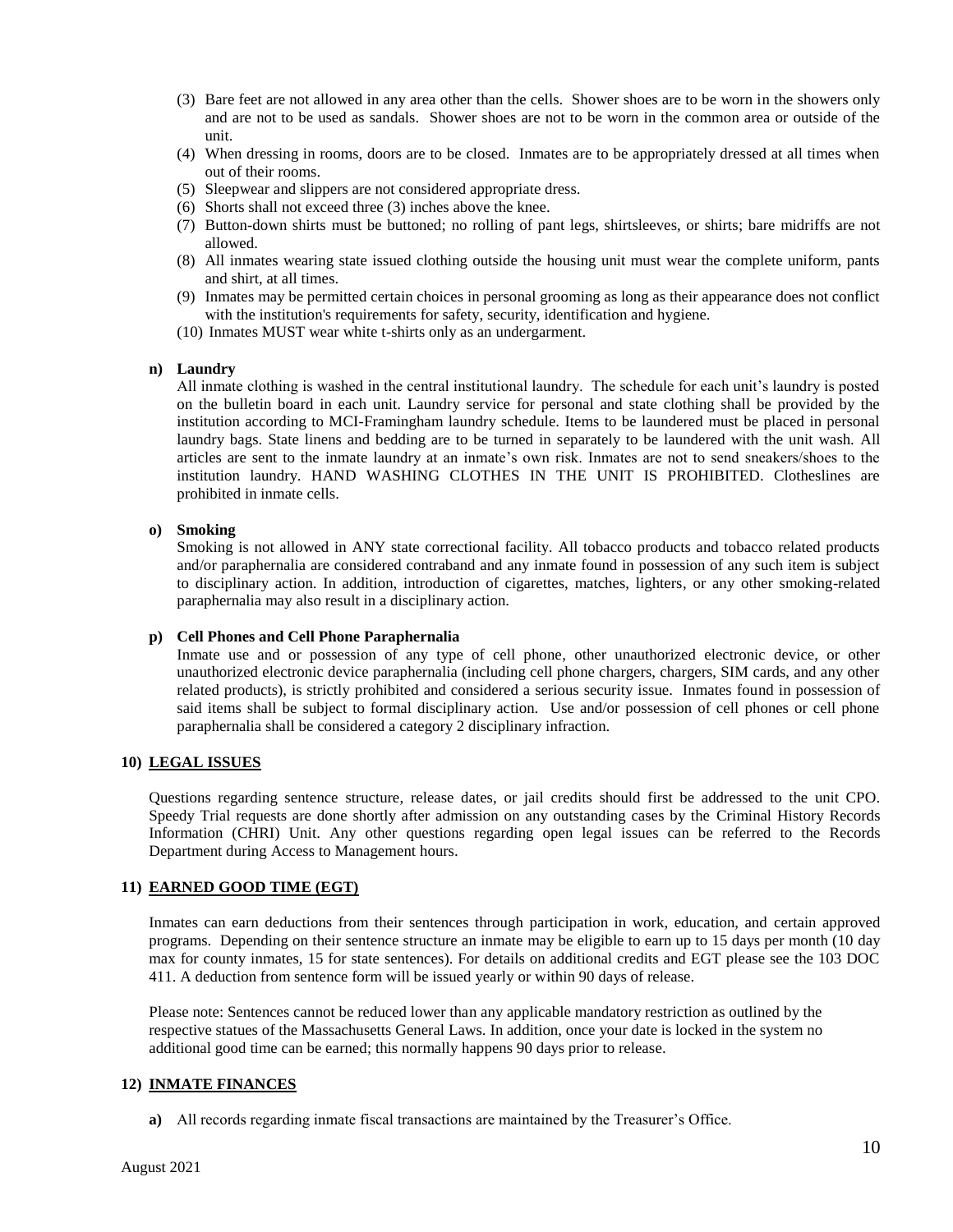- (1) Inmates are not to have currency in their possession at any time. The transferring of funds between inmates is not allowed, nor is a person to send funds to more than one inmate.
- (2) Inmates with outstanding debts to the institution, or court-ordered fees, will have their accounts frozen until the debts have been paid.
- (3) Payroll statements are published once a week by the Treasurer's Office and are distributed by the unit CO.
- (4) Inmates who have been ordered by the court to pay child support will receive information regarding the Department's Child Support Enforcement Monitoring Program.
- (5) Inmates may only spend money available in their personal accounts. Money in savings accounts may be accessed for a compelling need only, and with the approval of the Superintendent via the Withdrawal from Savings Account form. An inmate must have a minimum of \$100 over the amount requested before a savings withdrawal will be considered.
- (6) Inmates are responsible to have their monies sent from other jails to MCI-Framingham.
- (7) Any issues or questions regarding the inmate account can be addressed to the unit CPO, the Treasurer during staff access hours, or by filling out an account trouble sheet and submitting it to the treasury department's mailbox.

#### **b) Secure Deposit Information:**

- (1) Deposits can be made via the internet at ACCESSCORRECTIONS.com, by utilizing the ACCESSCORRECTIONS.com app on a smart device, and by telephone by calling 866-345-1884.
- (2) Cash deposits can be made at Dollar General and Family Dollar stores by first registering at CashPayToday.com.
- (3) There are various fees for internet, phone, and cash deposits. These deposits should be available the next day.
- (4) There is a free deposit service for checks and money orders to be mailed with a deposit slip that can be found on ACCESSCORRECTIONS.com to: Secure Deposits, Massachusetts DOC, PO Box 12486, St. Louis, MO 63132. These deposits will be available within 48 hours of receipt.
- (5) All checks are subject to a 10-day hold by the vendor before being sent to the DOC.
- **c)** For more specific information, you can review 103 CMR 405 *Inmate Funds* policy.

#### **13) INMATE CANTEEN**

- **a)** All commissary and clothing items may be purchased through Keefe Commissary Network. Keefe Commissary Network will also supply appliances and electronics. Price lists are available in each unit.
	- (1) Once inmates receive funds in their inmate accounts, they are able to order canteen items.
	- (2) Inmates are able to order canteen by use of the inmate kiosks that are in every housing unit.
	- (3) Inmates are to create passwords for their kiosk account, and are expected to keep that password private.
	- (4) Unless otherwise posted in the units:
		- a. Canteen orders must be placed by Tuesday by final downward movement.
		- b. Accounts are checked for funds on Tuesday mornings.
		- c. Inmate accounts are charged on Wednesday based on Tuesday night's balance.
		- d. Canteen pick-up is on Friday mornings.
- **b)** If any issues with the kiosks arise, please forward those questions to the unit CPO.
- **c)** These rules must be followed to obtain an order:
	- (1) All orders are distributed on Fridays. Inmates are to pick up their orders when their unit is called and inmates are to return to their housing unit immediately with their SEALED bag. Only inmates who were out of the facility on Friday will be able to pick up their orders on Saturday morning. In order to pick up canteen orders, inmates must have their inmate ID.
	- (2) Do NOT open the canteen bag until you're sure that the order is complete and that all the items that were purchased have been received. Once the seal has been breached, the order is to be taken as is. Canteen refunds may take up to three weeks to fully process.

#### **14) DISCIPLINARY PROCEDURES**

**a)** It is in your best interest to become familiar with the rules and regulations of the institution. A copy of the *Disciplinary Policy* 103 CMR 430 is provided to you upon admission and is also available in the Inmate Library.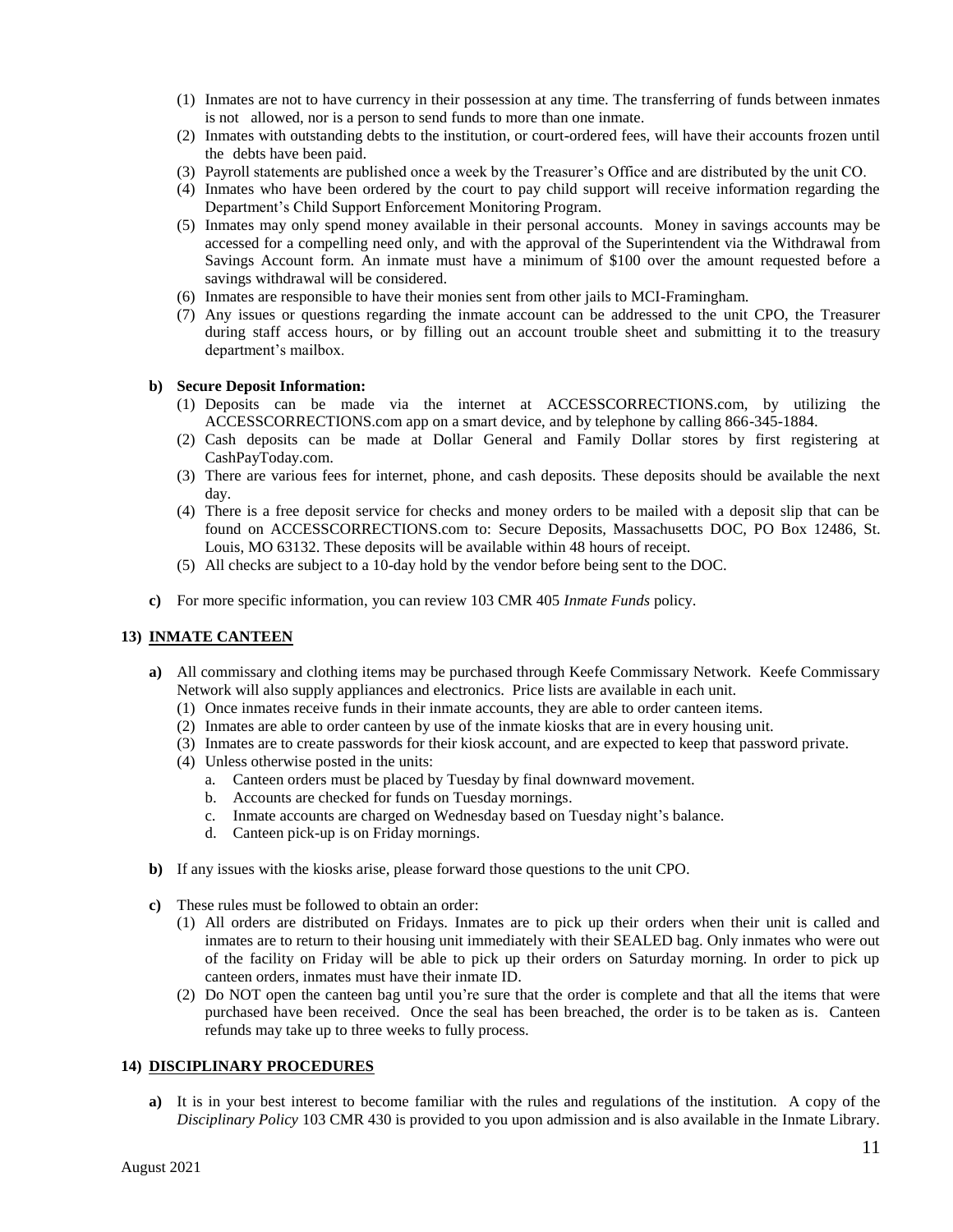#### **b) Informal Disciplinary Procedures**

- (1) Informal reports are handled by the issuing employee. An informal report is an agreement between that employee and that inmate.
- (2) Informal handling of lesser offenses in accordance with existing practices is not precluded or discouraged by 103 CMR 430. When an employee reasonably believes that formal disciplinary action is not necessary, the employee may, with the approval and review of the employee's supervisor, within 24 hours issue a written warning or take other appropriate action and handle the matter informally.
- (3) When informal sanctions are imposed, the inmate shall be notified through an *Informal Sanction* form.
- (4) Informal sanctions are limited to one of the following:
	- a. Written Warning;
		- 1. One (1)-five (5) hours of extra duty to be assigned as needed by the Unit Officer;
		- 2. One (1)-three (3) days of room/unit restriction, to begin within 24 hours of the incident.
		- 3. One (1)-three (3) days of loss of a specified leisure activity, to begin within 24 hours of the incident.
	- b. Loss of Leisure

#### **c) Formal Disciplinary Procedures**

- (1) Disciplinary reports may be written by any staff member for any violation of institutional or departmental rules.
- (2) The disciplinary report is then given to the supervisor and then to the Shift Commander who reviews the report and may handle the matter informally in consultation with the reporting staff person, recommend dismissal to the Disciplinary Officer, or send the disciplinary report to the Disciplinary Officer for formal disciplinary action.
- (3) The Disciplinary Officer then makes the determination of the offenses and serves the inmate with the report.
- (4) The Disciplinary Officer has up to four (4) business days to serve a disciplinary report.
- (5) All formal matters are handled by a Disciplinary Hearing Officer with a formal hearing, where the inmate may have the opportunity to obtain representation and call witnesses.
- (6) The inmate has the option of accepting the finding and sanction, or appealing to the Superintendent (formal matters).
- (7) At the time an inmate is served a disciplinary report, they may waive their 24-hour notice of hearing and plead guilty to the charge(s).
- (8) The Officer serving the report will give the sanctions at this time and close the matter.

#### **15) TELEPHONES**

**a)** MCI-Framingham has a telephone calling system that includes the monitoring and recording of phone calls. An *Inmate Telephone System Number Request Form* must be competed to place calls not noted in *Section b* below. Failure to correctly fill in the required information will result in the form being returned unprocessed. All sections to include, but not limited to, your current housing unit and date must be completed**. Inmates shall complete their PIN sheet within the first 30 days of arrival.**

All numbers that can be dialed without a PIN are posted by the telephones for the inmate's use. Follow all prompts to make these calls.

**b)** Attorney phone numbers that are listed as privileged numbers must be to the attorney's office only. Attorney home numbers must be placed in the personal section and such calls are subject to being recorded. Requests to place the phone numbers of pastors, physicians etc. must be submitted to the IPS office.

Telephones for the deaf, hard of hearing, and speech impaired are available. These include the TTY, CapTel and Video Relay Services.

**c)** All inmates will be required to record their name on the inmate telephone system as well as create a 4-digit private code to access the telephone system. Once these steps are completed, along with the issuance of an institution generated PIN, you will be able to make telephone calls. Inmates are not allowed to utilize any PIN other than their own. The voice recognition system will not connect a call made by an individual using another inmate's PIN; disciplinary action will be taken if this occurs.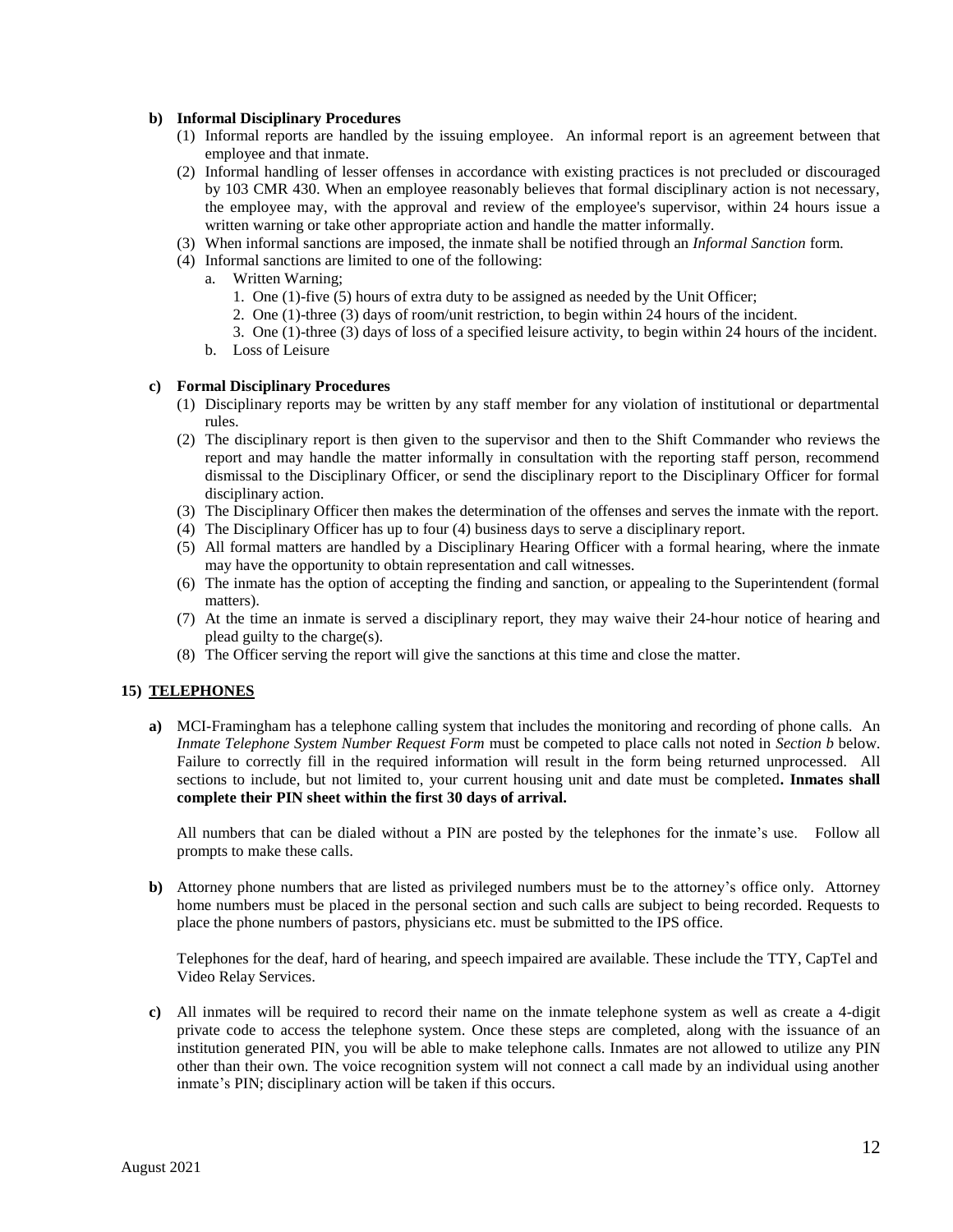**d)** Quarterly add/drop period is the first full week in January, April, July and October. This will be the time to add any additional numbers or change anyone's number on your current list.

#### **16) MEALS**

**a)** Meals are served cafeteria-style in the Serving Rooms during the approximate hours of:

| <b>Breakfast</b> | $7:15 - 8:15$ AM         |
|------------------|--------------------------|
| Lunch.           | $11:30 - 12:30$ PM       |
| Dinner           | $5:00 - 6:00 \text{ PM}$ |

- **b)** Units are released for meals according to schedule from the serving room. Inmates are expected to go to meals with their unit, and inmates are to sit in the dining area where assigned by the CO. Inmates have 20 minutes to eat their meals. Once a meal is eaten, an inmate must leave the dining area. All inmate sporks are to be put in the assigned container within the view of a CO.
- **c)** Inmates having issues with medically ordered special diets may obtain a special complaint form from the Food Service Supervisor in the serving line.
- **d)** Any inmate requiring a diet specific to their religion may submit a *Religious Diet Request* form to the Director of Treatment. For more information on meals available, inmates should see the *Religious Service Handbook* located in the inmate Library.

### **17) MAIL**

#### **a) Regular Mail**

- (1) Mail is received at the institution every day except for Sundays and legal holidays. All incoming mail is searched for contraband prior to distribution. All mail is distributed on the day of its arrival at this institution.
- (2) Outgoing mail is to be placed in mailboxes provided in both the Old Admin Building and Smith Corridor during the lunch movement. The Mail Room Officer will pick up mail daily.
- (3) **All internal mail must have the inmate's full name and number.**
- (4) All outgoing mail must include an inmate's full name and return address. Letters from inmates must have a return address in the upper front left hand corner of the envelope that is completed as follows:
	- Inmate Full Name, ID # P.O. Box 9007

Framingham, MA 01701

(5) All mail will be stamped by the institution with the following:

*This correspondence is being forwarded from a Massachusetts Correctional Institution. The contents may not have been evaluated and the Department of Correction is not responsible for the substance or content of the enclosed material.*

- (6) All inmates are prohibited from possessing paperclips at any time. Inmates are prohibited from possessing staples in ITU.
- (7) No cards with glitter are allowed. Multilayered sealed cards and instamatic photos are also prohibited.
- (8) Any inmate requesting to send out non-privileged mail over 1.6 oz. (approximately the weight of 10 pieces of paper) via U.S. Mail must have prior approval from the Property Officers. These packages will be given to the Property Officer and will not be placed in the locked boxes designated for U.S. Mail. Any non-letter, cards, pictures must be mailed out via property, e.g., books, magazines, clothing, scrapbooks etc.
- (9) For more detailed information, review 103 CMR 481 *Inmate Mail*.

#### **b) Legal Mail**

(1) Legal mail is to be opened by a designated IPS Officer in the presence of the inmate and it will be checked for contraband. Inmate will be notified to report to the IPS Office to receive their legal mail, and upon receiving such mail the inmate is to sign the legal mail logbook.

#### **c) Indigent Mail**

(1) Indigent inmates shall be permitted to mail three (3) first-class letters each week, weighing one ounce or less, at the institution's expense. In addition, an indigent inmate shall be permitted to send an unlimited number of letters of any weight to any court official at the institution's expense. A charge shall not be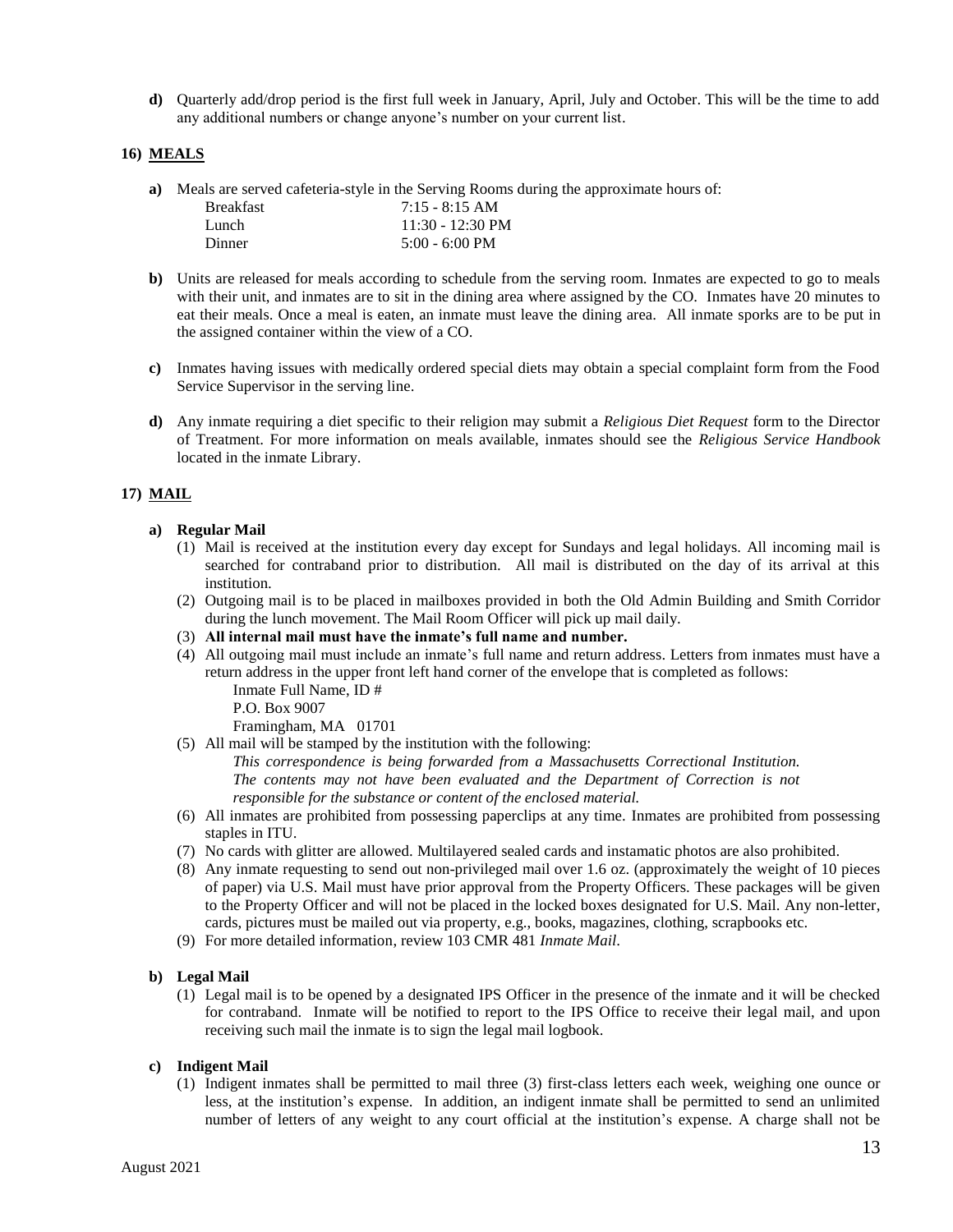placed against future deposits to an inmate's account for the cost of postage and materials supplied in accordance with this section.

- (2) In order to be considered indigent you must meet the following criteria:
	- a. At the time of the request the inmate has, in all accounts to which they have access, a total amount less than or equal to ten dollars (\$10.00), plus the cost or fees sought to be waived; and
	- b. At no time for the sixty (60) days immediately preceding said request, have the inmate's accounts contained more than ten dollars (\$10.00) plus the cost or fees sought to be waived. For example, a request to waive \$5.00 on 4/1/19; inmate is considered indigent if, at no time since 2/1/19 the total in accounts has been more than \$15.00.

#### **d) Inmate to Inmate Correspondence**

- (1) All correspondence between inmates in any penal facility within the confines of the Commonwealth of Massachusetts must be approved by the Superintendents of both the sending and receiving institution. After completing the *Inmate to Inmate Correspondence* form it is to be returned to the inmate's Unit CPO for processing. The CPO will then deliver the form to the Superintendent for approval. When both Superintendents have approved the request the inmate will receive a copy of the form notifying them that they are permitted to correspond.
- (2) Approval will only be considered if the following relationship between the inmates is established: inmates are immediate family members, inmates are lawfully wedded spouse, or inmates are parties in a legal action in which both parties are representing themselves. The Superintendent may approve such correspondence in other exceptional circumstances with particular regard to the nature of the relationship between the two individuals and the security level of the institution.
- (3) The following limitations apply:
	- a. The Superintendents of both the sending and receiving institutions must approve the correspondence.
	- b. Such incoming or outgoing correspondence at the institutions of all security levels may, for reasons of safety or security, be inspected and read by staff at either the sending or receiving institution pursuant to the authorization of the Commissioner or the institution Superintendent in accordance with the applicable guidelines and requirements set forth.
	- c. Failure to adhere to these guidelines may result in disciplinary action.

#### **e) 2-Way Secure Email**

- (1) Inmates may receive and respond to emails. Inmates may only initiate emails once a community member has set up an account.
- (2) Reply emails will cost .25 each. These funds will be deducted from available ATG KCN media credits.
- (3) Emails are NOT confidential and will be monitored by DOC staff, therefore it is not recommended to use email for attorney/client communication.
- (4) Emails that are rejected by the DOC for objectionable matter will NOT be refunded and the inmate may face disciplinary action.
- (5) Emails may be accessed on the kiosk or a personally owned tablet.
- (6) Friends and family may sign up to send emails at *corrlinks.com*.

#### **18) INMATE WORK ASSIGNMENTS**

- **a)** The institution's Assignment Officer issues all job placements based on availability of positions, an inmate's skill level, the amount of time in the institution, the inmate's disciplinary history, and the requisite medical and security clearances. Those inmates who do not participate in core programming may lose their jobs and will be placed at the end of the waitlist.
- **b**) Inmates may not quit their jobs without the explicit permission of the Assignment Officer; doing so will result in disciplinary action. The immediate supervisor of the job site evaluates an inmate's work performance, and EGT will be awarded per the 103 DOC 411.
- **c)** Inmates may be removed from their job assignment at any time to include following discipline.
- **d)** For specific information review 103 DOC 450 *Inmate Work Assignments*.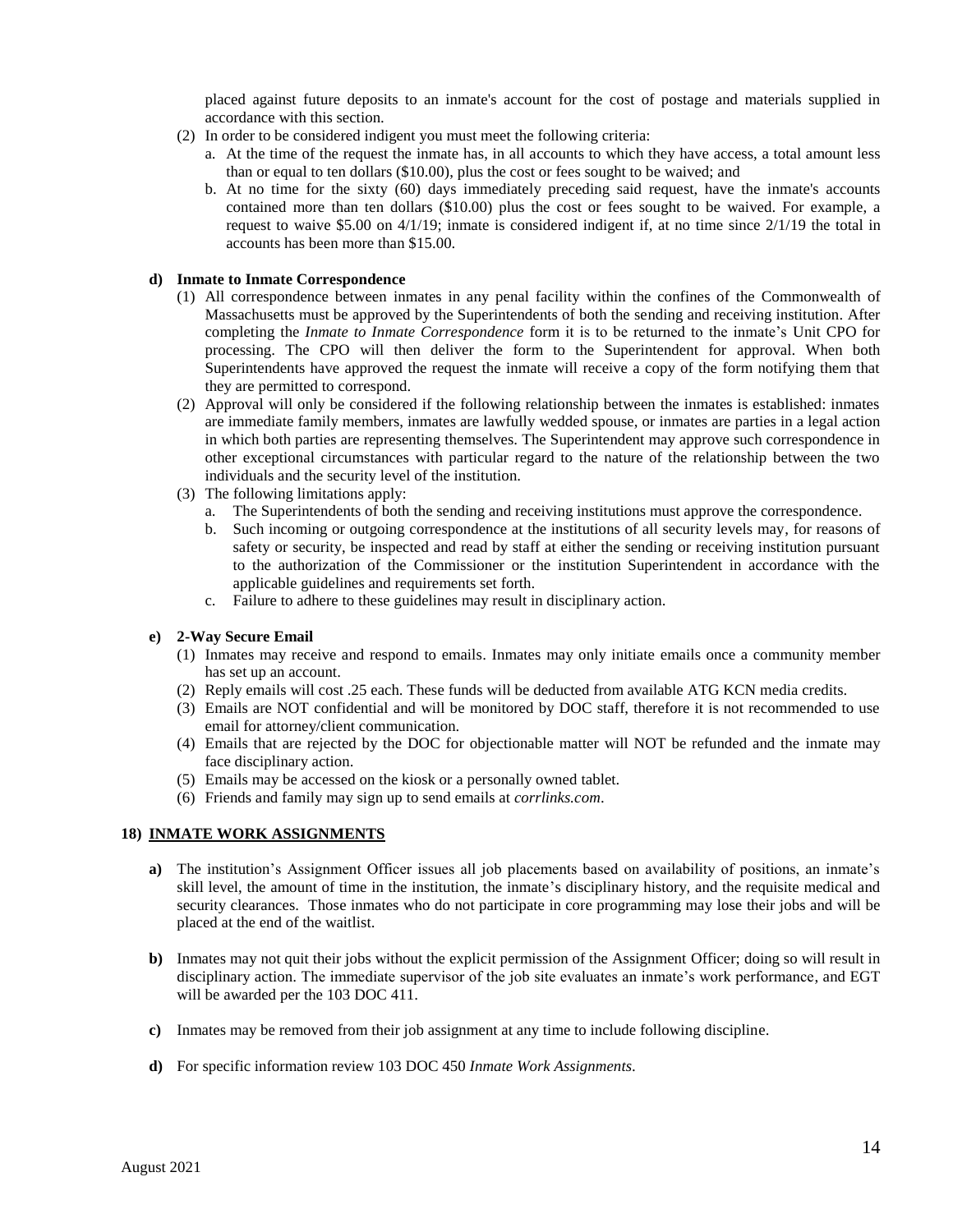#### **19) INDUSTRIES**

MCI-Framingham offers an Industries Program that allows inmates the opportunity to work in a business environment. The Industries Program teaches inmates practical sewing skills while learning to manufacture a variety of items including flags, eyeglass cases, and laundry bags. It also offers some of the highest paid inmate positions in the institution. Inmates interested in working in Industries should make their request to their CPO during their classification interview. In addition to being screened by classification staff, all inmates must be cleared through IPS and the DOS for all Industries positions, and participate in an interview with the shop supervisor.

#### **20) EMERGENCY ESCORTED TRIP (EET)**

- **a)** An Emergency Escorted Trip may be granted to sentenced inmates to visit an immediate family member who is in critical condition in a hospital, where death is imminent, or to attend a private viewing at a funeral home. Immediate family member is defined as a parent, legal guardian, sibling, child, or a lawfully wedded spouse of an inmate. Emergency Escorted Trips must be approved by both the Superintendent and Commissioner. There are restrictions on the conditions of an EET. These conditions will be determined by the approving authorities.
- **b)** For non-sentenced inmates, including civil commitments, no EET will be granted without approval from the court. Non-sentenced inmates must petition the court that is handling their case for EET approval.

#### **21) GRIEVANCE PROCEDURE**

#### **Inmate Grievances Overview**

Additional information relative to the inmate grievance process can be obtained by reviewing 103 CMR *491Inmate Grievances*, which is available for review in the institution libraries.

#### **a) Informal Complaints**

- (1) The informal complaint resolution process is the preferred mechanism for the resolution of inmate concerns. Effective communication between institution staff and inmates is essential. Most requests and complaints can be addressed easily and quickly through direct communication with the staff responsible in the particular area of the problem. Inmates are expected to express their concerns in a respectful and constructive manner.
- (2) The informal complaint resolution process shall be coordinated by a supervisory-level staff person. The following is the process for an inmate to file an informal complaint form:
	- a. The Superintendent shall designate areas where inmates may obtain the informal complaint forms, including the inmate libraries and special housing units.
	- b. The informal complaint needs to be filed within five (5) business days of the actual incident or within five (5) business days of the inmate becoming aware of the incident or situation, whichever is later.
	- c. Informal complaint forms should contain a brief description of the issue. If more than one (1) issue exists, inmates shall use separate forms for each issue to ensure it is referred to the appropriate staff person for response.
	- d. Inmates shall address forms to the responsible supervisory staff person and submit via institution mail or deposit them directly into the locked drop box designated for grievances.
- (3) The following is the process for a staff to file the informal complaint form:
	- a. The Institution Grievance Coordinator shall forward informal complaint forms to the responsible supervisory staff person each business day and the responsible supervisory staff person shall immediately screen the incoming informal complaint forms and ensure they are recorded into the informal complaint resolution log within one (1) working day of receipt.
	- b. Within one (1) working day of logging the informal complaint form, the responsible supervisory staff person shall forward a copy of the informal complaint form to the appropriate department or the responsible area staff person for
	- c. The department head or responsible area staff person shall evaluate the request or concern, including interviewing the inmate if deemed appropriate.
	- d. Once the department head or responsible area staff person makes his/her decision, he/she shall take appropriate action to resolve the matter or advise the inmate of the reason for denial of the inmate's complaint.
	- e. The department head or responsible area staff person shall normally issue a response to the inmate within ten (10) working days of receipt from the responsible supervisory staff. In the event the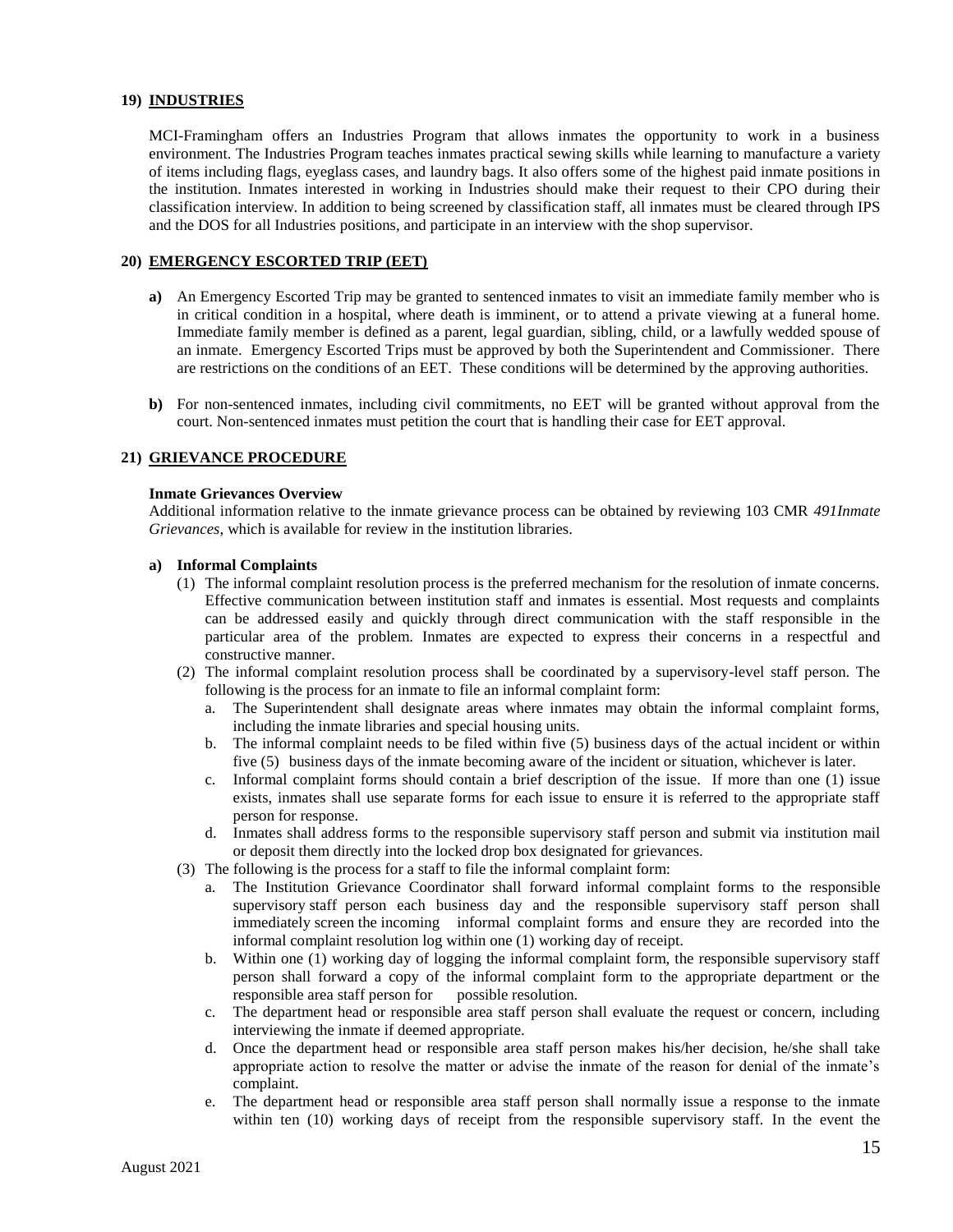informal grievance coordinator is unable to provide a resolution in this time frame due to needing further investigation, they can verbally inform the inmate of this extension.

- f. The department head or responsible area staff shall return a copy of the informal complaint form with the documented outcome to the responsible supervisory staff.
- g. The responsible supervisory staff shall document the outcome of the informal complaint resolution process into the informal complaint resolution log. The responsible supervisory staff shall also maintain the completed informal complaint form which shall be attached to the original on file.
- (4) Once the informal complaint resolution process has concluded and if the inmate is not satisfied with the informal decision rendered, the inmate shall have ten (10) working days from receipt of the informal complaint decision to file a formal grievance without being penalized.

#### **b) Formal Grievances**

- (1) Inmates must, unless deemed an emergency pursuant to the 103 CMR 491.17 or regarding allegations of staff misconduct pursuant to the 103 DOC 522, utilize the institutional informal resolution/ communication process to address issues of concern prior to filing a formal grievance. The grievance process is a mechanism intended to address legitimate inmate complaints and is not the appropriate forum to make routine requests. A routine request is the process of asking for something that you are entitled to as a matter of policy, procedure or otherwise. Requests should be made through established procedures and not through the grievance process. A grievance is a formal complaint related to dissatisfaction with a decision rendered, a type of action or inaction taken, or other concern pertaining to conditions of confinement affecting you personally.
- (2) Utilization of the informal process may result in a quicker response and resolutions of the issues; inmates shall be required to address their concerns and issues informally. Furthermore, utilization of the informal resolution/communication process will not prevent inmates from filing a formal grievance if they are not satisfied with the informal decision received. All grievances must be filed within the established timeframes unless time-limits to file a grievance are waived by the Institution Grievance Coordinator. All inmates shall have unimpeded access to the inmate grievance process in order to address legitimate concerns or complaints.
- (3) Inmates may access grievance and grievance appeal forms through institution libraries, the Institution Grievance Coordinator (IGC) and through Unit Team. These forms are available to you in English and Spanish; however, if inmates are unable to complete the form due to a language or literacy barrier or any other problem, inmates may contact the IGC or Unit CPO for assistance.
- (4) The following is the process for an inmate to file a grievance form:
	- a. Completed grievance forms must be submitted within ten (10) business days of receipt of the Step 1 informal complaint decision.
	- b. All completed forms shall be submitted by depositing the form in the designated locked drop boxes located in the Old Administration Building and the Smith Building. All drop boxes shall be opened at least once daily for collection purposes.
- (5) Completed grievance forms may be returned to you for improper filing if:
	- a. The Step 1 informal complaint form was not submitted.
	- b. The grievance form submitted was incomplete;
	- c. The grievance was filed on behalf of another inmate;
	- d. The grievance was submitted on behalf of a group of inmates or by a group of inmates;
	- e. The grievance was filed relative to more than one subject matter;
	- f. The grievance was filed as an emergency but has been determined *not* to be an emergency.
	- g. If a grievance or grievance appeal is returned to the inmates for improper filing, inmates shall be notified of the reason in writing and inmates will be granted three (3) business days to resubmit the grievance in the appropriate format.
- (6) The following should not utilize the grievance process to address:
	- a. Disciplinary or classification matters to include sex offender identification.
	- b. Medical or mental health treatment or diagnosis concerns, or therapeutic diet concerns; these have their own grievance procedure and forms.
- (7) The following is the process for staff to file the formal grievance form:
	- a. The IGC shall acknowledge receipt of your grievance by generating a receipt from the IMS which will include a printout of your grievance
	- b. The IGC will then have ten (10) business days from receipt to render a decision on your grievance. The IGC may issue you a written extension if more time is required to adequately investigate/review your grievance.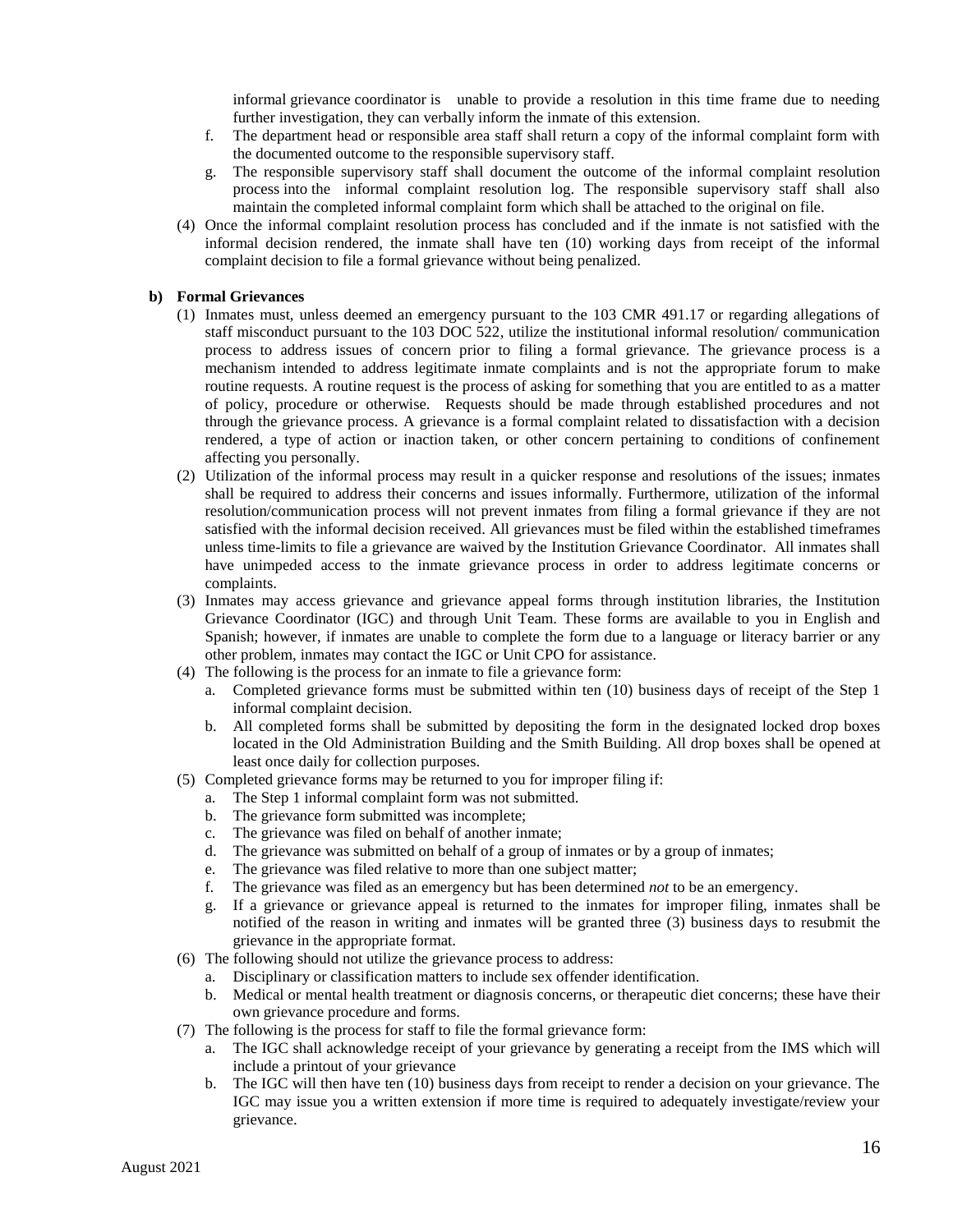- (8) Once a decision has been rendered by the IGC, inmates will have ten (10) business days from receipt of the grievance decision to file a grievance appeal with the Superintendent. The Superintendent will have thirty (30) business days to render a decision on the appeal. Furthermore, the Superintendent may issue the inmate written extensions if more time is needed to appropriately review/investigate the issue.
- (9) Any inmates who reside in ITU or HSU and all civil commitments wishing to file a grievance shall notify their Unit Officer. The Unit Officer shall then notify the IGC of the grievance. The IGC shall then go to the unit and take the grievance directly from the inmate.

#### **c) Emergency Grievance**

An emergency grievance may be filed by the inmate if there is a sudden occurrence of a serious and urgent nature that requires immediate attention. Some examples may include but are not limited to; fear for one's life, fear for the life of another, and access to court issues where meeting deadlines are in jeopardy. In such urgent instances it is important to immediately notify staff so timely action can be taken to address the inmate's concerns. Additionally, an urgent staff notification will not prevent an inmate from also filing an emergency grievance about the issue. The submission and processing of an emergency grievance shall occur in the same manner as other grievances except for processing time frames. If the grievance is determined to be an emergency, it will be responded to within three (3) business days from receipt. Emergency grievance appeals will be responded to by the Superintendent within five (5) business days from receipt.

#### **22) INNER PERIMETER SECURITY (IPS)**

- **a)** IPS is one of the departments responsible for maintaining safety and security for both inmates and staff. If inmates feel that they are in danger from another inmate or that a staff person is coercing them. they can call on the IPS hotline and report the details of the issue.
- **b)** The hot line phone numbers are posted in the housing units.

| IPS Hotline $#1$ : | 508-532-5109    |
|--------------------|-----------------|
| IPS Hotline $#2$ : | speed-dial 9002 |

**c)** It is important that inmates understand that they are responsible for their own behavior and that they should avoid behaviors that allow them to be victimized. This includes borrowing and lending, being involved in others' personal business, and discussing their own personal issues with other inmates.

#### **d) Security Threat Groups (STG)**

- (1) Although inmates have the right to represent which group they choose while incarcerated, in the DOC inmates are not authorized to display this in any way.
- (2) Inmates may be housed in the same unit as a fellow member or rival, but STG activity is not authorized and will not be tolerated. Disciplinary action may be taken.
- (3) Upon admission, any STG tattoos and/or information will be documented.
- (4) STG members or suspected members are prohibited from:
	- a. Engaging in any and all STG activity.
	- b. Obtaining or having STG paraphernalia.
	- c. Writing STG graffiti.
	- d. Recruitment of others.
	- e. Displaying STG hand signs, symbols, or sayings.
- (5) Violations are subject to disciplinary procedures.

#### **23) PRISON RAPE ELIMINATION ACT (PREA) SEXUAL MISCONDUCT/STAFF SEXUAL MISCONDUCT**

A) The Prison Rape Elimination Act, otherwise known as PREA, is a Federal statute which was passed unanimously by the United States Congress and signed into law in 2003 by President George W. Bush. The Act supports the elimination, reduction, and prevention of sexual assault and rape in correctional systems across the country. This includes federal, state, county facilities and all other law enforcement detention facilities.

The Massachusetts Department of Correction is committed to enforcement of the PREA law. We have a zero tolerance policy for any incidence of sexually abusive behavior by a staff member, vendor, volunteer or inmate in any facility and we afford a number of internal and external methods for victims and third parties to report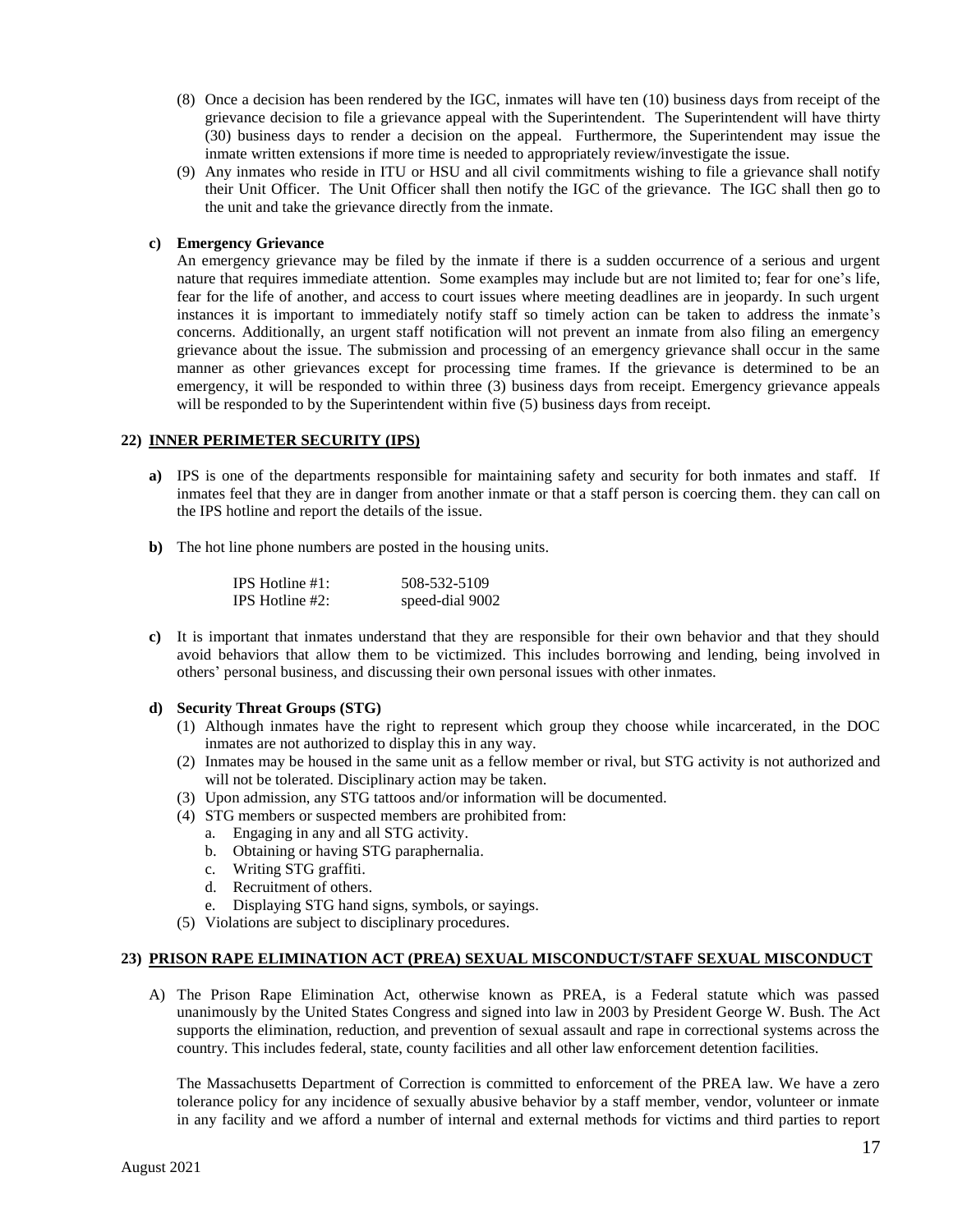abuse or suspicions of abuse. All reports/allegations of sexual abuse or sexual threats are taken seriously and investigated in a thorough and objective manner. The Department will aggressively pursue the discipline and prosecution of any perpetrator of sexual abuse. Victims and reporters of sexual assault will be afforded ongoing medical, mental health, and victim services and will be protected from retaliation.

All new admissions to the Department of Correction will be scheduled for mandatory orientation to review this information and be educated on important issues. Additionally, refresher information shall be made available as will updated information following any intra-system transfer.

- B) The institution PREA Manager is the Deputy Superintendent of Reentry.
- C) The Department of Correction and MCI Framingham strive to create and maintain a safe institutional environment for both inmates and staff through the prevention, detection, and appropriate response to Sexually Abusive Behavior. Inmates are forewarned that our workforce is highly integrated in terms of the gender of our staff. As such, staff members of the opposite sex may be present and conducting rounds in housing units at any and all times. To ensure the highest level of privacy, inmates are encouraged to be appropriately dressed at all times. Should an inmate need to change clothing, the inmate bathroom or other private area should be used to do so. An announcement shall be made to signify that an opposite gender staff person is present in your housing unit. These announcements will be made only whenever there is a status change to alert you.
- D) Inmates are responsible for familiarizing themselves with Department of Correction's orientation material on sexual abuse prevention and intervention and 103 DOC 519, SEXUAL HARRASMENT/ABUSE RESPONSE AND PREVENTION POLICY (SHARPP).
- E) The Department has established multiple internal ways for inmates to privately report sexual abuse and sexual harassment or retaliation by other inmates or staff for reporting sexual abuse and sexual harassment, and staff neglect or violation of responsibilities that may have contributed to such incidents. A Department hotline has been designated within the inmate telephone system. The number is 508-422-3486 and shall allow for universal and unimpeded access by all inmates within the Department. It is not recorded and is available to all inmates without using their PIN numbers. Additionally, this facility has a site specific IPS hotline, 508-532-5109, which may be utilized. Other methods to report include the inmate grievance system, staff access periods, the facility PREA manager, and inner perimeter security staff members.

The Boston Area Rape Crisis Center (BARCC) provides inmates with access to outside victim advocates for emotional support services related to sexual abuse. This abuse does not need to have occurred during incarceration in order for you to seek support from BARCC. An inmate can contact BARCC either in writing or via use of a dedicated hotline. All calls are free of charge from any inmate telephone. Hours of operation are seven days a week from 9:00 a.m. to 9:00 p.m. These confidential support services can be provided in English and in Spanish.

BARCC PREA HOTLINE 99 Bishop Allen Drive Cambridge, MA 02139 (844) 774-7732

BARCC is NOT a third party entity to which you should report allegations of abuse. BARCC's purpose is to provide confidential support to victims.

Inmates may also report sexual abuse or harassment to external public or private agencies via correspondence or use of the inmate telephone system. Calls to "privileged" numbers including universally approved legal assistance phone numbers (i.e., Prison Legal Services), pre-authorized personal attorney telephone numbers, a foreign national's preauthorized telephone number to their consular officer or diplomat, pre-authorized clergy telephone numbers and pre-authorized licensed psychologist, social worker and/or mental health professional telephone numbers are not subject to telephone monitoring and are not recorded.

Inmates shall be permitted to send confidential information or correspondence to the DOJ PREA auditor, in the same manner as if they were communicating with legal counsel.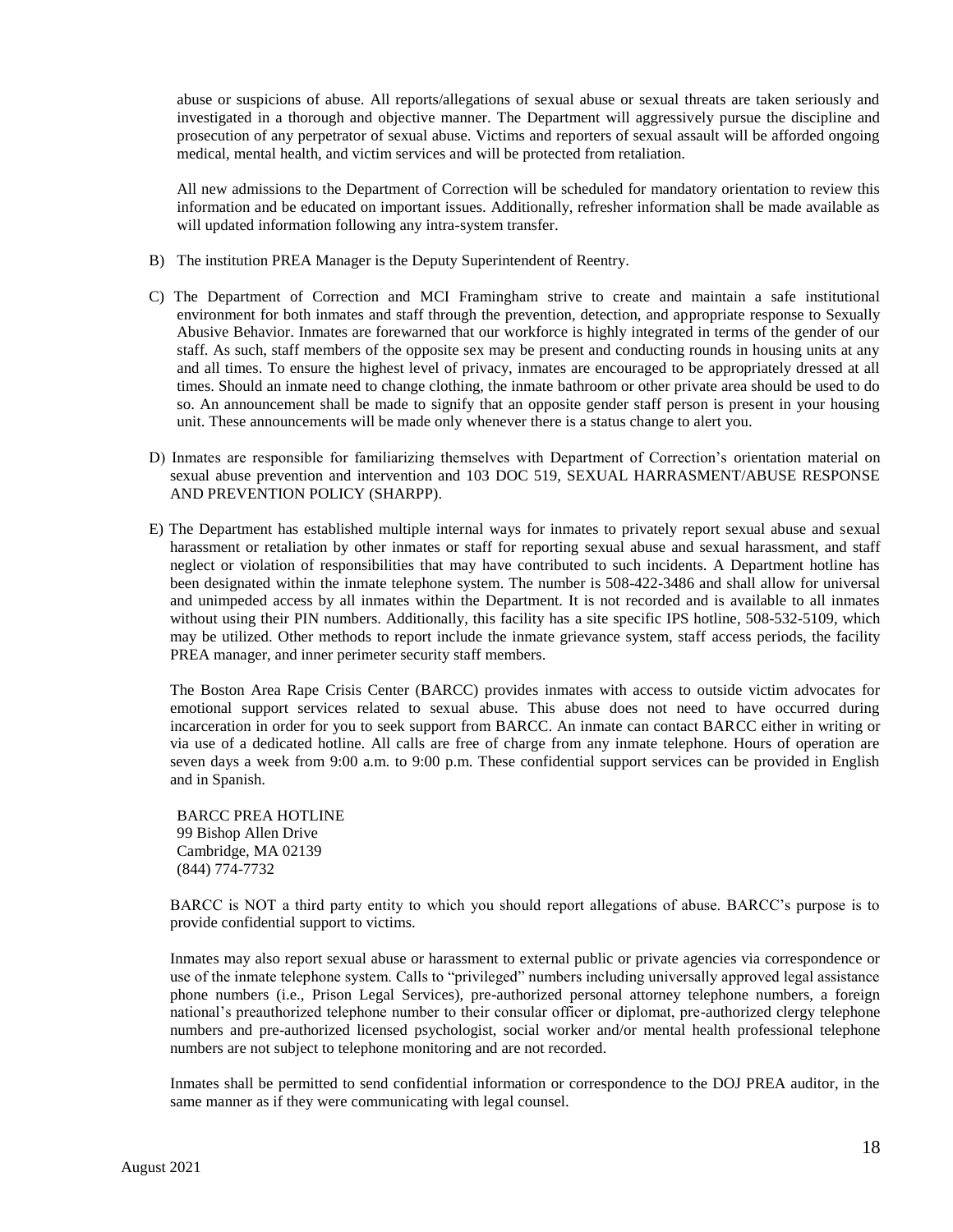Prison Legal Services is identified as an external advocacy group that acts upon the interests of inmates housed in the Massachusetts Department of Correction. Prison Legal Services can be reached at 617-482-2773 and is considered a privileged number. The State Prisoner Speed Dial Number is \*9004#

The Department shall accept and investigate verbal, written and anonymous third party reports of sexual abuse and harassment. Third party entities may report abuse to the Department Duty Station at 508-422-3481 or 508- 422-3483. These reports will be immediately forwarded to the proper Superintendent or Division head.

Should you report of an allegation that you were sexually abused while confined at another facility or agency, the Superintendent of this facility shall notify the appropriate Superintendent or Chief Administrative Officer of the agency where the alleged abuse occurred no later than 72 hours after receiving the allegation. The incident site is responsible for the investigation of that matter.

- F) All acts of sexually abusive behavior between an inmate and a Department employee, contractor, or volunteer or an inmate and an inmate, regardless of consensual status, are prohibited; and the perpetrator shall be subject to administrative, criminal, and/or disciplinary sanctions. The Department of Correction is committed to investigating, disciplining and referring for prosecution, Department employees, contractors, volunteers, and inmates who engage in sexually abusive behavior. The Department is equally committed to providing crisis intervention and ongoing treatment or referrals to the victims of these acts.
- G) If the investigation reveals that an inmate has knowingly made false allegations or made a material statement which they, in good faith could not have believed to be true, the Department may take appropriate disciplinary action.
- H) All Department employees, contractors, and volunteers are responsible for contributing to the prevention of sexually abusive behavior perpetrated by staff on inmates or by inmates on inmates as outlined in 103 DOC 519, Sexual Harassment/Abuse Response and Prevention Policy (SHARPP).I) All allegations and incidents of inmate-on-inmate or staff-on-inmate sexually abusive behavior shall immediately be reported by Department employees, contractors and volunteers in accordance with 103 DOC 519, Sexual Harassment/Abuse Response and Prevention Policy (SHARPP). The Shift Commander shall ensure that the Superintendent is immediately notified. Failure of any Department employee, contractor or volunteer to report these allegations may result in disciplinary action, up to and including termination.

Ways to avoid becoming the victim of sexual abuse:

- 1. Be aware of situations that make you feel uncomfortable. Trust your instincts.
- 2. If something feels wrong about the environment or situation you find yourself in, leave the area.
- 3. Don't let your manners get in the way of keeping you safe. Don't be afraid to say 'NO!" "Stop it now," or "Get lost!"
- 4. Walk and stand with confidence. Many rapists choose victims who look like they won't fight back or are emotionally weak. Keep your head up and don't avoid eye contact.
- 5. Avoid talking about sex and casual nudity. These things may be viewed as a come-on or make another inmate believe you have an interest in a sexual relationship.
- 6. Do not accept any food, clothing, or other gifts from other inmates. Being in debt to another inmate may lead to the expectation that you will repay the debt with sex.
- 7. Avoid secluded areas like closets, storage areas, stairwells, isolated showers or unoccupied bathrooms. Position yourself in plain view of staff members.
- 8. If you are being pressured for sex, talk to a staff member immediately.
- 9. If you become aware that another inmate is being sexually abused, report it to a staff member. Next time it could be you.
- 10. Beware of inmates who offer to protect you. Protection frequently has a cost.
- 11. Do not give out information about your family, friends, or financial support.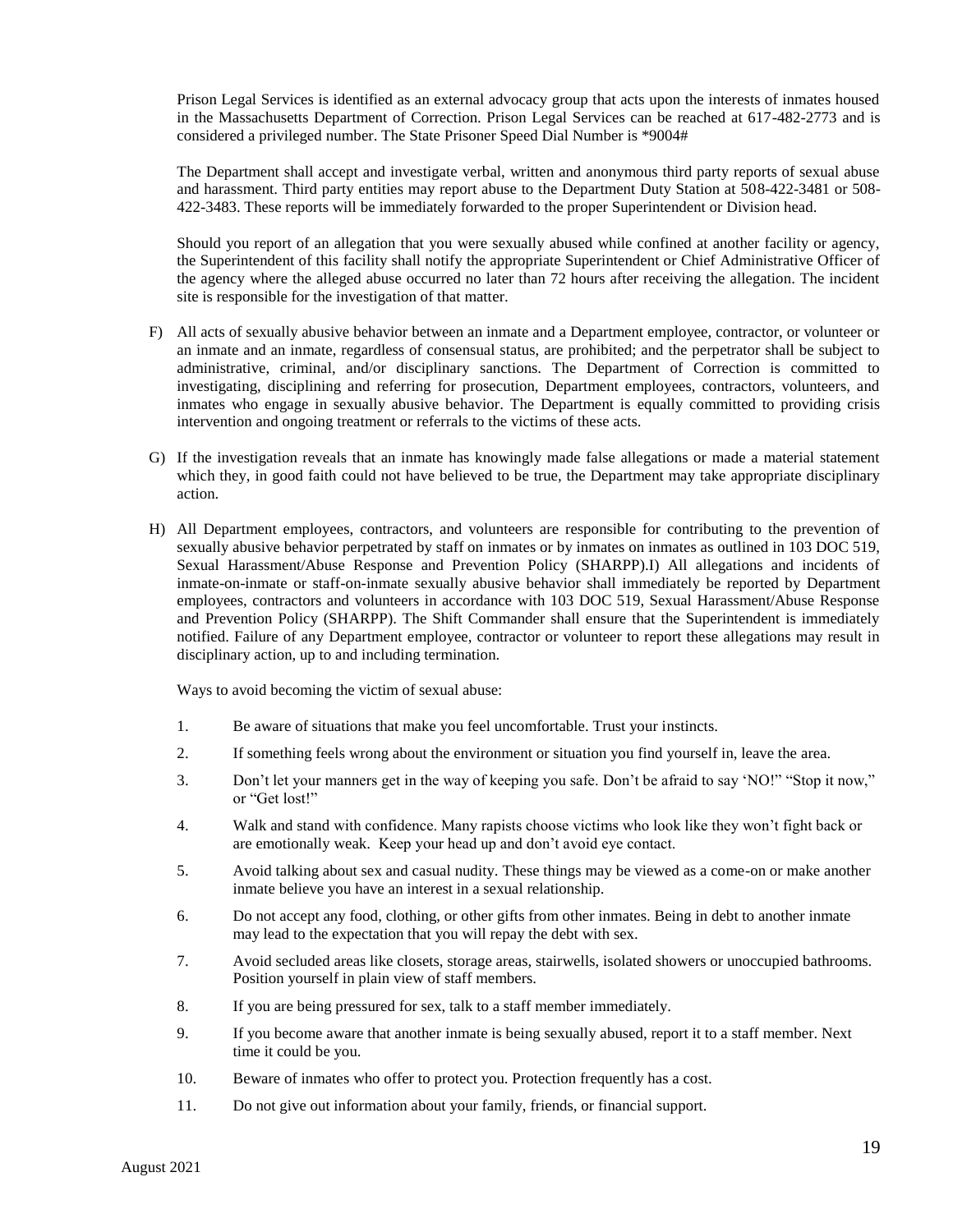12. Do not buy large quantities of canteen items.

#### **24) MEDICAL SERVICES**

#### **a) Medical Overview**

- (1) Medical services are available at this institution. Health Services provides medical staff to handle examinations, lab work, daily sick-call, and medical emergencies. Physicians, nurses, medical providers, and physician's assistants are available to provide needed services. The medical staff will determine which type of clinician an inmate will be referred to, based on the nature of the medical concern.
- (2) Various medical specialists are also available and inmates have unimpeded access to any of these services via an internal medical consult. An inmate may also request to be seen by completing a Medical Request form/Sick-Call slip, and placing it in the box marked 'medical' in the Smith corridor or in the Old Ad building corridor. Do NOT give these forms to anyone; it is your responsibility to place the sick-slip in the sick-call box to ensure confidentiality.

#### **b) Sick-Call**

- (1) Any inmate requesting medical services may do so by completing a sick-call slip and placing it in the medical box for the nurse to pick up. In order to make an appointment with the correct provider it is important that an inmate fill out the form completely with a specific list of concerns or symptoms. A \$3.00 copayment fee will be assessed for all self- initiated sick-call visits, as defined by the *inmate copayment plan* approved by the Commissioner. Lack of ability to pay will not impede your access to medical care. The sick-slip boxes are located in the Smith corridor, the lobby of the Old Administration building, and in the medication line.
- (2) A medical staff person picks up sick-call slips daily and nurse sick-call is held daily.
- (3) The Unit CO will post all medical and mental health appointments daily. Inmates must check the medical list posted in their unit. Inmates with a scheduled medical or psychological appointment are to remain in the unit until their appointment time.

#### **c) Sexually Transmitted Diseases (STD)**

Inmates who need a medical examination or testing for possible diagnosis of an STD may access this service by filling out a medical request slip. Medical Staff provides confidential counseling and treatment for various venereal diseases as well as referrals to community clinics for follow up when an inmate is being released.

#### **d) Chronic Care Clinic**

This clinic provides continuity of care for inmates suffering from long-term illnesses that require continuous monitoring. This includes HIV related disorders, diabetes, etc. Inmates will be referred to this clinic through health services.

#### **e) Medical Emergencies**

Any inmate who experiences a medical emergency should notify the nearest staff person immediately.

#### **f) Medication Lines**

Medication is distributed from the pharmacy station inside the HSU building at set times. Each unit will be called individually. Inmates are responsible for being at medication lines on time. Inmates are expected to get their medication with their unit, when called. These times are approximately 7:15AM, 11:30AM, 4:00PM and 6:30PM. There may be additional medication lines called for specific treatments and inmates should follow all announcements as they pertain to their specific medical needs.

#### **g) Communicable Disease Testing**

Testing for communicable disease is available to all inmates at their request, either during the intake physical exam or by sick-slip request. All inmates diagnosed with a communicable disease will be followed per protocol by HSU staff in the chronic disease clinic. Communicable disease education is available to inmates via Health Awareness classes, when offered. Sign-up can be done through the unit CPO. Health Awareness classes are run by HSU staff and employ DPH curriculum.

#### **h) Keep On Person Medications (KOP)**

Inmates may be approved by the doctor to keep some medications in their unit. These medications must be kept in a locked footlocker at all times when they are not being used. The nurse who initially distributes the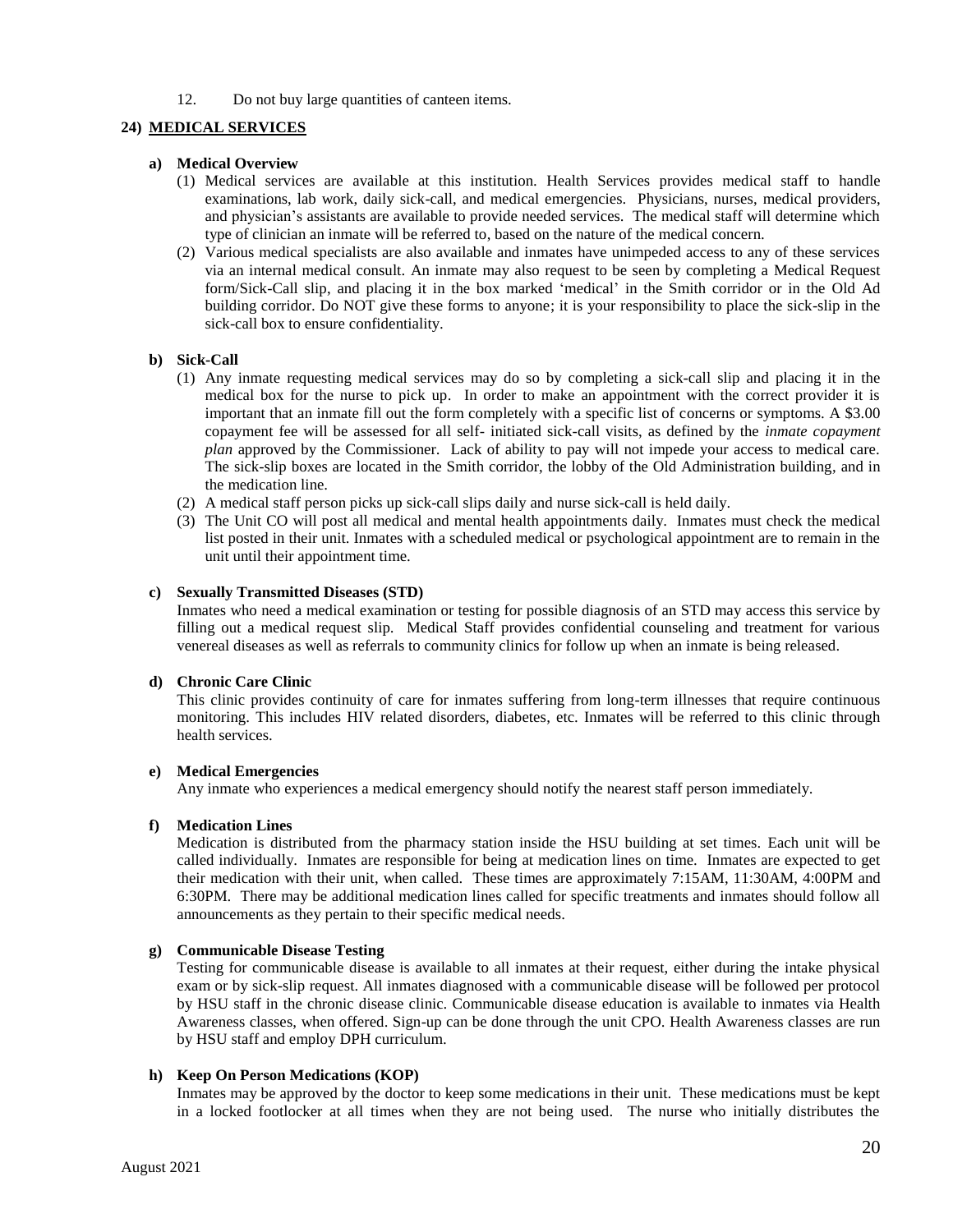medications will explain the entire procedure for the retention of medications. Failure to abide by the rules will result in the loss of this privilege. There are three (3) medications that, when prescribed, should always be on your person: nitroglycerin tablets, glucose tablets, and asthma inhalers. Failure to properly manage these medications may result in disciplinary action.

#### **i) Maternity Services**

Inmates who are pregnant will find a full range of medical and support resources available, including prenatal clinics and nutritional counseling. Catch the Hope staff will assist inmates throughout their pregnancies and for several months after delivery. Catch the Hope staff may also assist inmates in obtaining placement in programs that will allow the infants to be with their mothers. Catch the Hope provides discharge-planning services for pregnant inmates**;** expectant mothers are encouraged and are responsible for making appropriate arrangements for the placement of their infants.

#### **j) Americans with Disabilities Act (ADA)**

- A. If you have a disability (as defined below), you have the right to request reasonable accommodations per DOC policy 103 DOC 408, Reasonable Accommodations for Inmates, in order to make programs and services you are receiving, or will receive, more accessible and usable to you. Under the Americans with Disabilities Act (ADA, an individual with a disability is a person who has:
	- i. A physical or mental impairment that substantially limits one or more major life activities, such as: walking, talking, hearing, seeing, caring for oneself, or working;
	- ii. A record of such impairment; or
	- iii. Is regarded as having such an impairment.
- B. A reasonable accommodation is any change in the environment or the way in which tasks are completed that allows you to participate in the program or service. Accommodating a disability is always evaluated in the context of it not being an undue burden on the Massachusetts Department of Correction (DOC), not jeopardizing safety or security, or not resulting in a fundamental alteration in the nature of a program or activity. The DOC will attempt, upon request, to provide appropriate auxiliary aids and services to enhance communication for qualified inmates with disabilities so that they may participate fully in programs and services. The DOC will also provide other means of making information and communications accessible to inmates who have speech, hearing, or vision impairments.

#### C. How to request a Reasonable Accommodation

If you need a reasonable accommodation at any point while in the custody of the DOC, ask any staff for a 103 DOC 408, Reasonable Accommodations for Inmates, Attachment A, Request for Reasonable Accommodation form to fill out. Request forms can also be found in housing units and the institution library. Fill out the Request Section of the form, sign, and date it. If you need help filling out the request, ask a staff person. Your request will be reviewed and responded to within twenty (20) business days after the staff member receives your request. You will receive the decision regarding your request in writing.

You may also request a reasonable accommodation by making a verbal or written request to any Department staff member, including the institution ADA Coordinator or by making a verbal or written request to or from medical / mental health staff for a medically prescribed accommodation.

D. How to file an Appeal/Seek Review

If your request for accommodation is denied or modified by the Institution ADA Coordinator, or if you disagree with the decision, you have the right to file an appeal to the Department's ADA Coordinator for Inmates by completing the 103 DOC 408, Reasonable Accommodations for Inmates, Attachment B, Appeal from Denial of Request for Reasonable Accommodation, which can be obtained from any staff member or which you can obtain from the institution library.

E. 103 DOC 408, Reasonable Accommodations for Inmates, Attachment F, Telecommunication Aids and Services for Effective Communication, shall be attached to the institutions inmate orientation manual.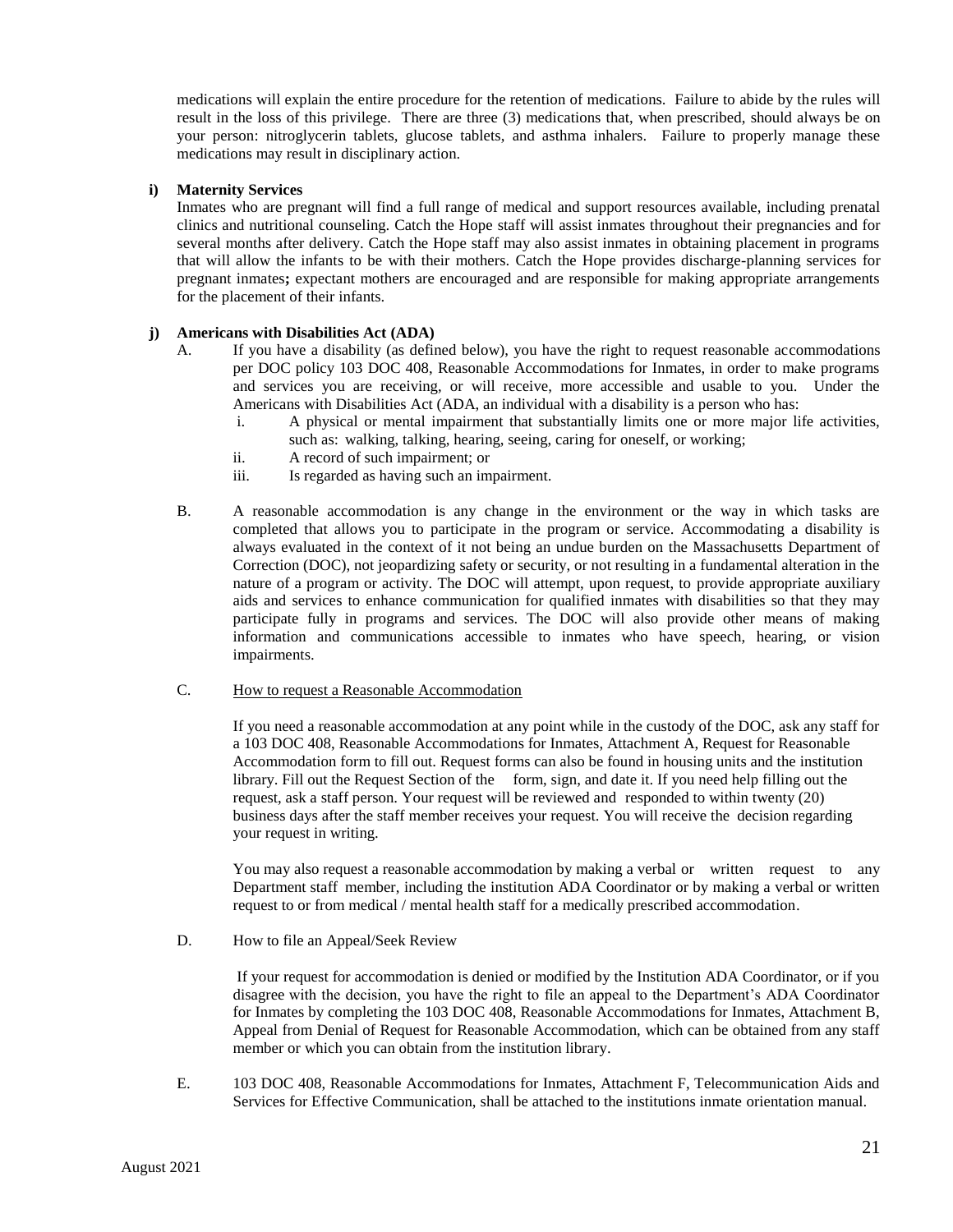F. Inmates shall not be subjected to discrimination or mistreatment on the basis of actual or perceived sex, age, race, religion, national origin, religious views, disability, sexual orientation, gender identify and gender expression. In addition, it is prohibited for staff and other inmates to harass and abuse inmates based on gender identity, transgender status or sexual orientation.

#### **k) Medical/MH Grievances**

- (1) The purpose of the medical, mental health and dental grievance process is to address inmate/patient complaints concerning medical, mental health, and dental care. The grievance and appeal process is not to be used for obtaining routine medical, mental health, or dental care. All grievances and appeals must be filed within the time frame allotted, unless time extension is granted by the Health Services Administrator (or designee) or the medical Grievance and Appeal Coordinator. If a formal grievance or an appeal is returned for improper format, the inmate/patient shall have an additional three (3) working days from the date of receipt to file a grievance or appeal in proper format. Only one complaint with its remedy is allowed per grievance. An inmate/patient is permitted to appeal only what was on the original grievance; no new complaints can be added to that appeal. Punishment or disciplinary actions shall not result from the inmate/patient's filing of a grievance or an appeal, unless the inmate demonstrates a pattern of abuse of this process. In that case, a suspension of filing may result.
- (2) The grievance/appeals process is a three-step process:
	- a. Informal Inmates/patients will be required to bring medical, dental, and mental health grievances to the attention of the Health Services Administrator (or designee) informally at access to management with a sick-call slip or during a scheduled appointment. TIHSA (or designee) will discuss the concern directly with the inmate/patient. If the inmate is not satisfied with the response, the inmate may proceed to step two, the formal process.
	- b. Formal The Medical and Mental Health Grievance and Appeal form must be used. It must be filled out in its entirety and must be legible. Forms will be made available at the medication line area and/or in each housing unit. A formal grievance must be submitted within ten (10) working days of the incident or of becoming aware of the incident. The HSA (or designee) will review and respond in writing within ten (10) working days of receiving the grievance, unless an extension is required. If an inmate/patient is not satisfied with the response, the inmate may proceed to the third and final step, the appeal process.
	- c. Appeal The Medical and Mental Health Grievance and Appeal form must be used. It must be filled out in its entirety and must be legible. An appeal must be submitted within ten (10) working days from receipt of the decision of the HSA (or designee). The original grievance and its response must be included with the appeal.
	- d. The Grievance and Appeal Coordinator will review and respond in writing within thirty (30) working days of receiving the appeal. The decision of the Grievance and Appeal Coordinator is final.

#### **25) MENTAL HEALTH**

- **a)** The mental health staff at MCI-Framingham consists of mental health professionals and psychiatrists who are available for crisis intervention, evaluations, and counseling. Both individual and group counseling opportunities are available.
- **b)** Mental health staff is to be accessed through the use of the Medical Sick-Call slip which inmates are responsible for placing in the medical box in the corridor. A mental health clinician will respond to all sick-slips within five (5) business days following the receipt of the request. All inmates and detainees are evaluated by mental health staff within the first fourteen (14) days after admission. Staff members may also contact the mental health worker who is on call should a crisis arise.

#### **26) PATHWAYS TREATMENT**

In order to be gender-responsive in all aspects of services provided at MCI-Framingham, we have introduced a continuum of treatment that is focused specifically on one's pathway into crime. An advanced assessment based on decades of research focused on female offender s is used to identify your individual pathway into criminal behavior. This assessment highlights the needs to be addressed that will offer you a clearer path out.

Highlights of the program: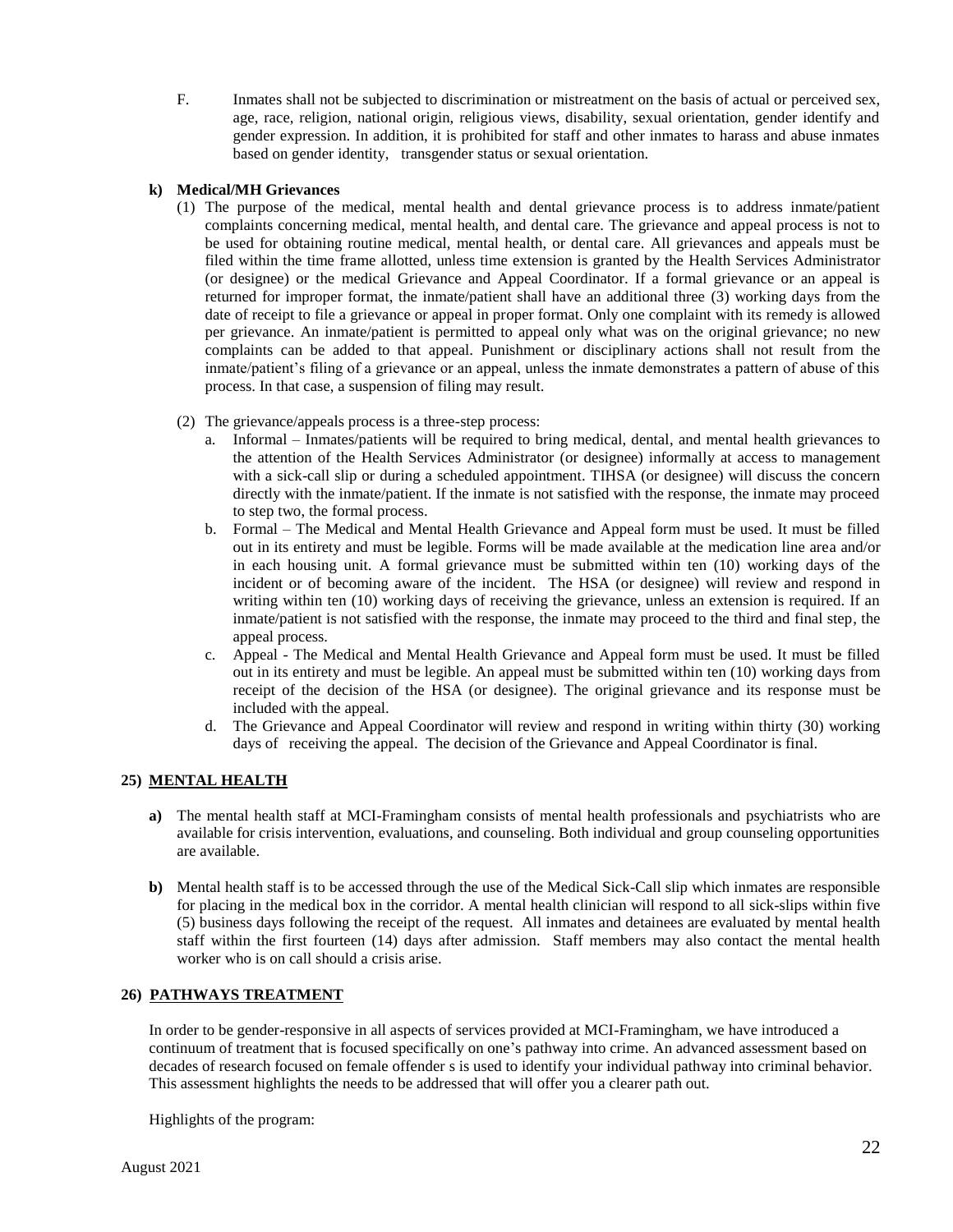- Inmates with a length of stay 90 days or greater will have a Pathway to Change assessment completed.
- Assessment results will inform staff of your pathway into crime and the core treatment needs to be addressed in your pathway groups. This assessment will also inform staff of any individual needs you may have including education, vocation, sex offender treatment program, or parenting.
- Inmates will be eligible to enroll and remain in their core treatment for the duration of their sentence at MCI-Framingham; the focus is placed on participation in the prescribed treatment, not on completion of the program.
- Similar pathways will be treated in the core treatment together. Program schedules will be modified based on an individual's additional needs, such as education, parenting, vocation, mental health, and work. This schedule can and will change as you move through the program.
- Inmates with significant time to serve will have the ability to move into a mentor, tutor, or peer facilitator role once they have demonstrated the ability to understand, practice, and facilitate the program model. This will allow inmates to remain engaged in treatment without being overly redundant in the treatment model.
- Once assigned to a pathway and moved to the treatment unit you will receive more information specific to your treatment plan and goals.

For more information regarding program opportunities at MCI-Framingham please see the Program Description booklet that is available in the library and from your unit CPO.

#### **27) REENTRY**

Reentry Services is designed to facilitate and promote an inmate's successful reintegration into the community.

#### **a) Reentry Programs:**

Offenders are encouraged to be proactive in their reentry planning and to participate in institutional programming that is recommended as part of their case plan. In addition, a variety of programs are regularly available for the inmate to build skills to prepare for release, and reentry in general will be covered in your pathway programming.

#### **b) Individual Reentry Plans:**

- 1. Reentry services include the developing of individual reentry plans with each inmate prior to their release. Reentry planning activities include:
	- a. Identifying housing options
	- b. Employment resources
	- c. Substance abuse treatment options
	- d. Continuing education
	- e. Medical/mental health aftercare services
- 2. Inmates are responsible for working with CPOs and other correctional staff to develop an Individual Reentry Plan (IRP). There is a Reentry Discharge Committee who reviews all sentenced inmates who are scheduled to release within 6 months; these reviews are conducted at least monthly.

#### **c) Mass Health**

Mass Health will be offered to all inmates who are serving a sentence of at least 30 days. Thirty days prior to the end of sentence or parole reserve date, a staff member will meet with the inmate to determine if a Mass Health application needs to be submitted.

#### **d) Housing**

Inmates who do not have a defined housing plan will be referred to the Housing Search Specialist (HSS).

#### **e) Medical and Mental Health**

Medical and mental health discharge planners will set up appointments with community providers once the inmates have a confirmed housing plan.

#### **f) Identification Documents**

Proper documentation of one's identity at the point of discharge from the Massachusetts Department of Correction (DOC) and or classification to a Pre-release facility is necessary for successful reentry to your community. Documentation such as a state issued ID, social security card, birth and marriage certificates, military release documentation (DD214) and education credentials are necessary to access or activate services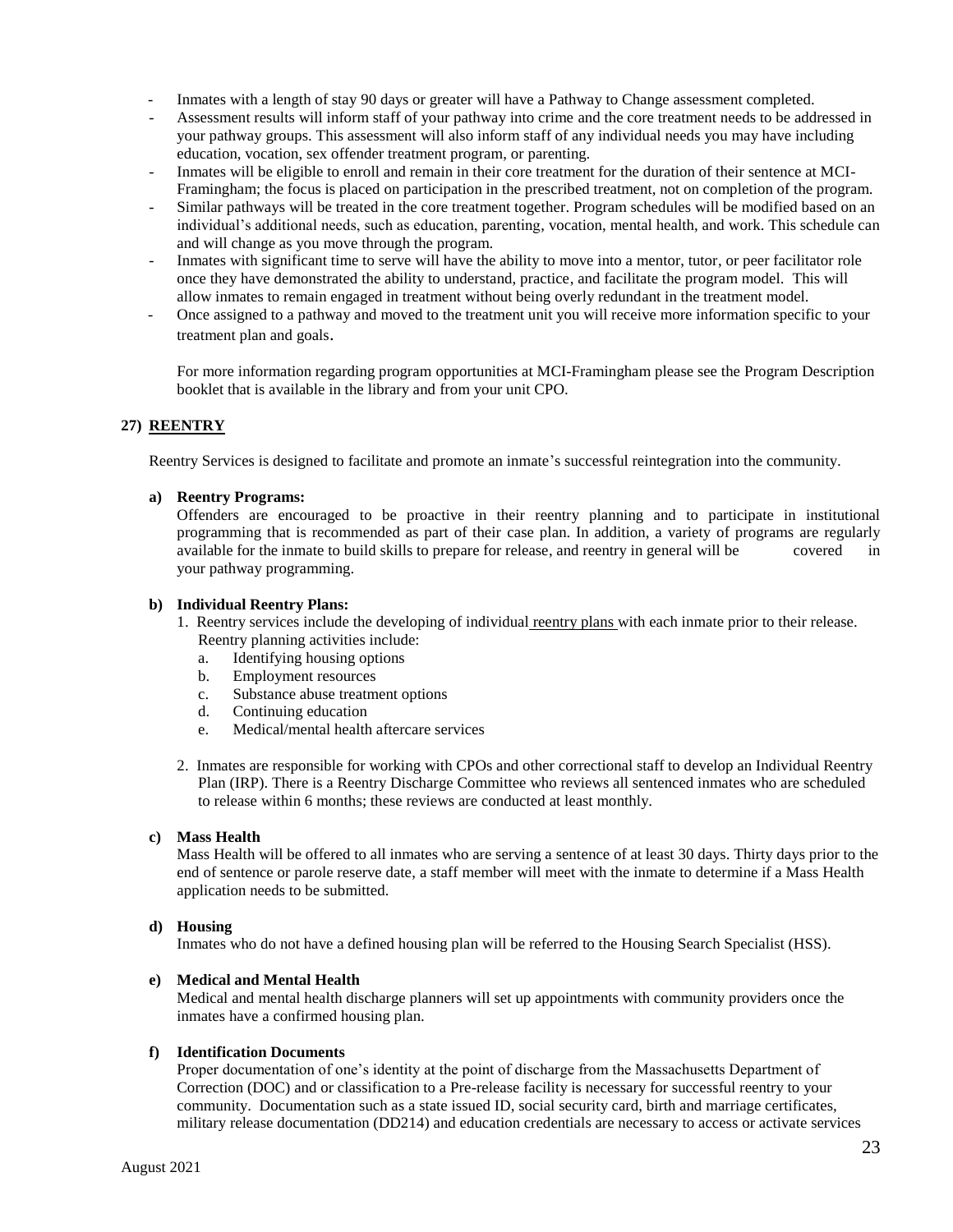and benefits upon release. These documents are often necessary to secure housing, open a bank account, secure employment and access health benefits. You have likely entered the Massachusetts Department of Correction without this documentation. Securing these documents prior to release or classification to a Pre-release facility should be a priority, as once you are released or classified to a Prerelease facility it may be difficult and time consuming. Please begin planning for this now by securing items so you can access them at pre-release or upon your release. These documents can be secured in your property to be made available to you at Pre-release or at discharge.

#### **28) RELEASE**

- **a.** Inmates who are releasing to the street are called to admissions at approximately 8:30 AM. Inmates are to bring their property down to the Smith building Property Officer so that it can be accounted for. Inmates need to bring their inmate ID with them. Upon release, all release paperwork, money, medications, and medical discharge paperwork will be given to the releasing inmate. All inmates who are releasing to the street will not release prior to 9 AM.
- **b.** If releasing to a warrant, inmates may be called down to admissions earlier than 8:30 AM, depending upon when the transportation department notifies the institution of the pick-up. Inmates who release to a warrant or from the court will need to make arrangements to pick up their remaining property and money, as these items will not go with the inmate to court.

#### **29) PAROLE**

- **a.** Most inmates are eligible for release on parole prior to the expiration of the term of their sentence. Eligibility is based on an inmate's sentence structure and the Massachusetts Parole Board determines suitability. Inmates serving a House of Correction sentence will be seen by one member of the Parole Board and inmates serving a State Prison sentence will be seen by at least two members of the Parole Board. In most cases, inmates will be informed by the Parole Board of its decision at the end of the hearing. Prior to being seen by the Parole Board, inmates will meet with a Transitional Parole Officer (TPO) who will explain the process and gather the materials that the Parole Board members will need to make a decision. Inmates can bring specific questions to the Institutional Parole Officer at Access to Management each week.
- **b.** Medical Parole is a release on parole pursuant to G.L. c. 127, 119A due to a terminal illness and/or permanent incapacitation, as determined by a licensed physician and that is so debilitating that the release does not pose a public safety risk.
	- 1. "Permanent incapacitation" is a physical or cognitive incapacitation that appears irreversible, as determined by a licensed physician, and that is so debilitating that the prisoner does not pose a public safety risk.
	- 2. "Terminal illness" is a condition that appears incurable, as determined by a licensed physician, that will likely cause death of the prisoner in not more than eighteen (18) months and that is so debilitating that the prisoner does not pose a public safety risk.
	- 3. A "debilitating condition" is a physical or cognitive condition that appears irreversible, resulting from illness, trauma, and/or age, which causes a prisoner significant and serious impairment of strength or ability to perform daily life functions such as eating, breathing, toileting, walking or bathing so as to minimize the prisoner's placement in a facility or home with access to specialized medical care.

If you meet the criteria stated above and wish to apply for medical parole, specific details on filing a medical parole petition can be found in 501 CMR 17.00: MEDICAL PAROLE and 103 DOC 603: Medical Parole located in the inmate law library.

#### **30) ESCAPE**

An inmate shall be considered attempting to escape at the point when he/she/they enter the "no man's zone" without proper notification and authorization by the Superintendent or his/her/their designee. The "no man's zone" shall be the area between two (2) security barriers which separates the inner perimeter from the outer perimeter at medium and maximum security correctional facilities. The two (2) security barriers may be a combination of fences, walls and/or other permanent structures intended as security barriers. Upon entering the "no man's zone" the inmate shall be considered a threat to public safety and will invoke the "shoot to stop" procedure.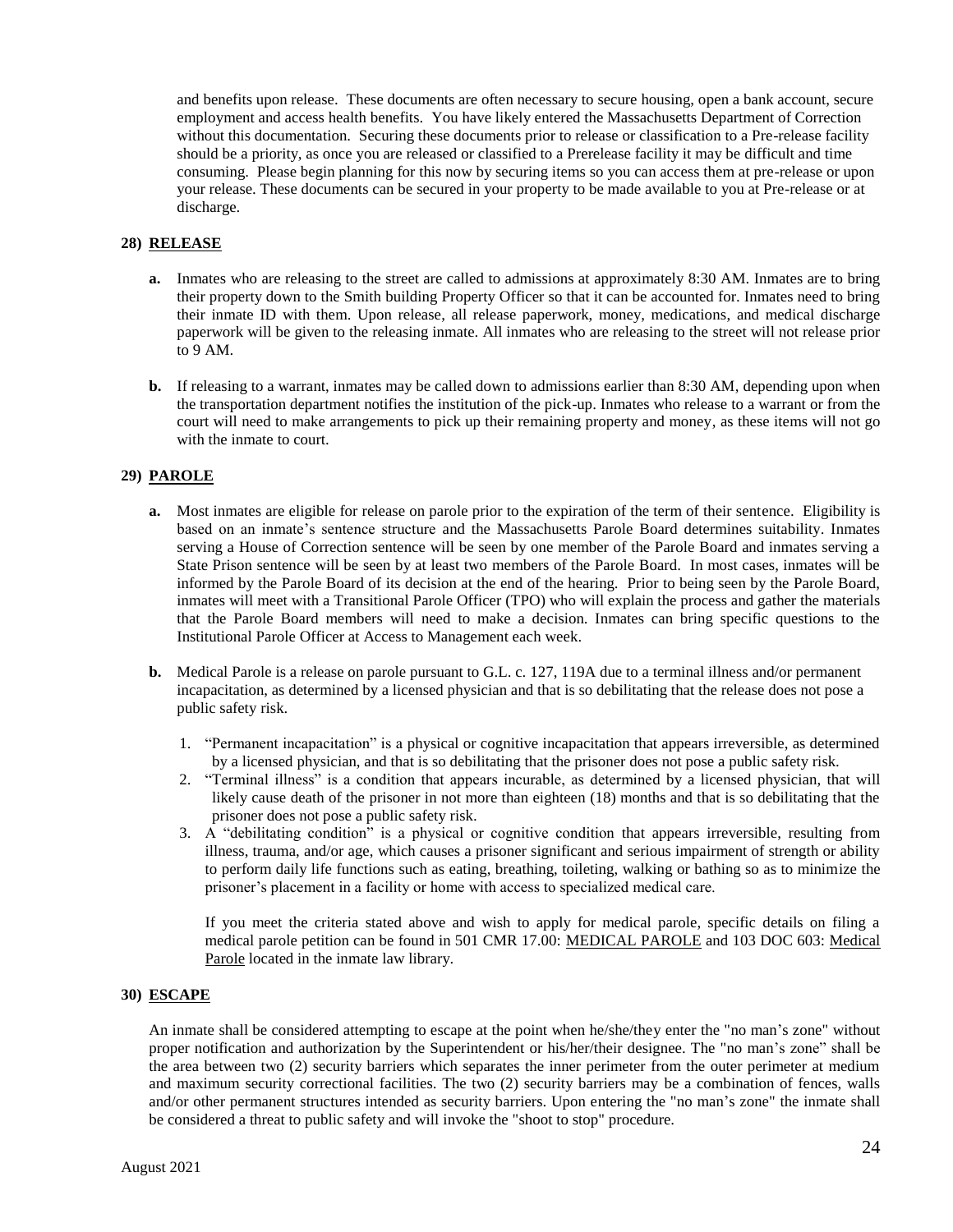#### **31) VISITING**

- **a.** The following is a general outline of the rules surrounding the visiting policy and procedure at MCI-Framingham. Please refer to 103 CMR 483 in the inmate library for any additional questions.
	- 1. Visiting hours on Saturdays, Sundays, and Mondays will be 1:00 PM to 8:00 PM.<br>2. Visitor processing will be closed between 2:50 PM and 3:10 PM.
	- 2. Visitor processing will be closed between 2:50 PM and 3:10 PM.
	- 3. No visitors will be allowed entrance between 4:00 PM and 5:00 PM.
	- 4. No visits will be processed after 7:30 PM.
	- 5. At 4:00 PM the Visiting Room Officer in charge will announce that those visitors and inmates who want to leave prior to the major count must do at this time. Those who choose to remain may not leave until 5:00 PM, or when count clears.
	- 6. Holiday schedules shall follow the visiting schedule for the assigned day, unless otherwise authorized by the Superintendent.
	- 7. The maximum number of visitors allowed per visit will be two (2) adults; there shall be no limitations on the number of children. However, the number of children accompanying any parent/guardian must be of a number that can be adequately supervised by the parent/guardian in the institution and a number that can be accommodated by the institution's visiting room.
	- 8. Visitors may visit for the entire scheduled visiting period. In emergency situations and during overcrowding, at the discretion of the Shift Commander, visits may be limited to no less than one (1) hour in duration to accommodate all visitors. Visits that started earliest will be terminated first (excluding visitors who traveled over 100 miles) to provide room due to overcrowding.
	- 9. Visitors must present photo identification which is determined to be adequate by the admitting officer(s).
	- 10. A current MA driver's license, passport, military identification card, or official photographic identification cards originating from any state or federal agency, including government employee identification cards and Immigration and Customs Enforcement documents, shall be sufficient. Visitors may be requested to produce their vehicle registration.
	- 11. Attorney, law student, and paralegal visits will be conducted in one of the three designated attorney visiting rooms. This will allow offenders confidential contact with their attorneys and/or representatives.
	- 12. Each inmate is allowed 2 initial visitors during the first 40 days here. These names must be submitted on the appropriate form as soon as possible. Make sure they are clearly marked initial or 40-day visitors to expedite processing.
	- 13. Inmates are allowed a maximum number of eight (8) visitors which must be preapproved using the Inmate Visitor Listing form.
	- 14. The visitor must also submit a visitor application along with a copy of a valid photo ID in order to be approved to visit. It is the responsibility of the inmate to notify and inform their visitor to submit a Visitor Application. All forms are available on the Mass.gov website or from staff at the facility.
	- 15. Inmate visitor lists may be revised every 120 days utilizing the inmate Visitor Form (103 CMR 483 Att.3). During the months of March, July, and November, inmates may submit their requests for changes within the first fifteen (15) days of the month to the Director of Security for processing in accordance with 103 CMR 483. It is the responsibility of the inmate to notify and inform their visitor to submit a Visitor Application.
	- 16. Visitors who show up and are not approved will be turned away.

A copy of the visitor dress code can be found on Attachment C. A copy of Facility directions can be found on Attachment D.

#### **b. Institution Rules and Regulations for Visits**

- 1. Inmates are not allowed to take or give any item to or from visitors.
- 2. No jewelry other than a wedding ring and medical bracelet may be worn into the visiting room.
- 3. No gum, cigarettes, candy, medication, money, or other items not authorized for retention by a visitor will be allowed into the visiting room. These items are to be secured in the lockers located in the visitor's lobby.
- 4. The introduction of controlled substances, electronic devices, alcohol, guns or other weapons is cause for loss of visiting privileges as well as criminal prosecution.
- 5. If a visitor appears to be under the influence of alcohol, or any unknown substance, or the odor of alcohol is detected they will be denied entrance.
- 6. Visitors may purchase a debit card in the lobby for vending machine purchases. Money is not allowed in the visiting room.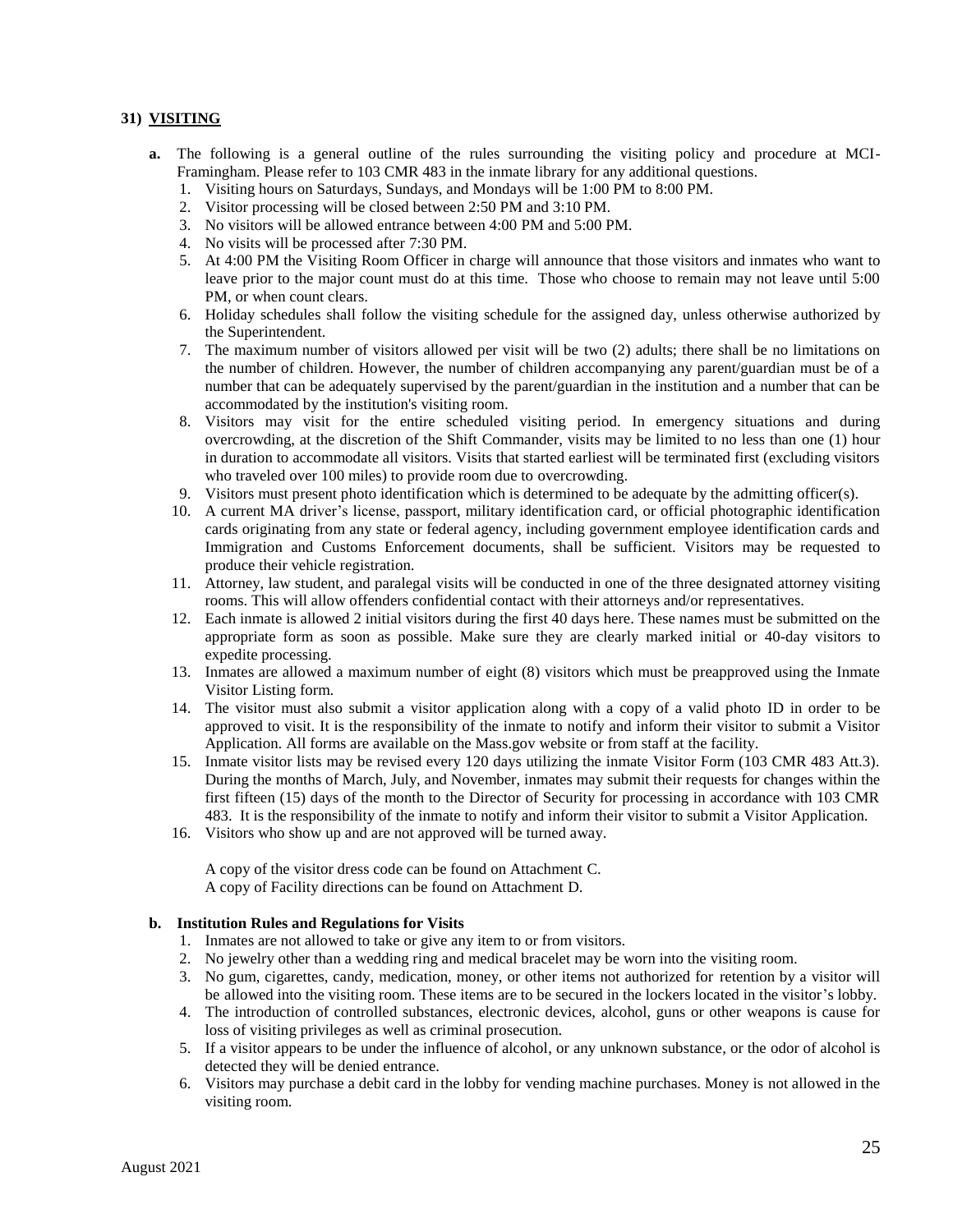- 7. When the visitors have an infant or small child, they will be allowed to bring two (2) clear plastic bottles with either formula, milk, water or juice, one (1) empty sippy cup, two (2) infant diapers and infant wipes in a clear plastic bag, one (1) receiving blanket, one (1) pacifier, two (2) plastic sealed jars/pouches of baby food, one (1) plastic spoon and one (1) bib.
- 8. Visitors may only visit with one inmate at a time during their incarceration at MCI-Framingham unless the Superintendent or designee has provided special approval. Visitors cannot visit one inmate on one day and another inmate on another day.
- 9. Physical contact between visitors and inmates shall be limited to a brief greeting at the start and at the completion of a visit. Excessive or inappropriate physical contact may be cause for termination of the visit and loss of privileges.
- 10. Visitors to MCI-Framingham and their vehicles and possessions are subject to search while on state property.
- 11. All visitors must park their vehicles in the area assigned for Visitors' Parking. All vehicles must be locked while on state property. Visitors are not allowed to loiter in the parking lot.
- 12. If an inmate expects a visit to extend beyond the duration of any meal period, it is the inmate's responsibility to notify the unit officer prior to their departure from the housing unit in order for arrangements to be made for a cold meal to be delivered to the housing unit.

Please See Attachment C for Visitor Dress Code Please See Attachment D for Transportation from MCI-Framingham/Directions

#### **c. Special Visits**

- 1. The Superintendent shall approve special visits, i.e., extended hours/visitors.
- 2. A request for special visits must be made in writing one week in advance to the Superintendent. Any request made outside this time frame due to a family crisis or emergency shall be handled on an individual basis.

#### **d. Minor Consent Form and Visiting Procedures**

- 1. Adults entering with a minor are required to have the minor's birth certificate. If the adult escorting the minor to the visit is not the parent or guardian, a copy of the approved Minor Consent Form must be provided to the officer **each time** they visit.
- 2. If an adult who is *not* the parent or guardian has physical custody of the minor, he/she must submit a completed Minor Consent Form to the institution's Superintendent and obtain the Superintendent's approval prior to visiting with the minor.

If the MCI-Framingham inmate is the parent of the minor and wishes the minor to visit, the inmate may fill out a Minor Consent Form, which may be obtained from a Unit CPO. The inmate must:

- **a.** Fill out the form completely, noting the name and address of the adult that will bring the minor to MCI-Framingham.
- **b.** Once the above two actions have been completed, the inmate must submit the Minor Consent Form, along with a copy of the birth certificate, to the Superintendent for approval. Upon the Superintendent's approval, the form and birth certificate will be returned to the inmate. A copy of the same documents will be sent to the adult approved to bring the minor to visit, and a copy will be placed on file at Outer Control.
- **c.** If the Minor Consent Form is on file and the individual accompanying the minor is listed as being authorized to bring the child to visit, the minor will be allowed to enter with the accompanying adult.
- **d.** Authorized persons will need to bring an approval letter along with a copy of the minor's birth certificate, and their own identification, **each time** they visit with the minor.
- **e.** If the Minor Consent Form on file does **not** list the individual accompanying the minor as being authorized to bring the child in, the minor will not be allowed to enter the facility.
- 3. If the adult entering with the minor is the minor's legal guardian, he/she must bring the court documentation indicating legal guardianship, along with a copy of the minor's birth certificate and his/her own identification, at each visit.
- 4. A parent visiting with a minor child must have appropriate identification and a copy of the minor's birth certificate at each visit.
- 5. Any child brought without a copy of a birth certificate, or without a parent or legal guardian and approved Minor Consent Form, will not be allowed to complete a visit.
- 6. No child who was a victim of the inmate's or detainee's offense shall be authorized to visit without authorization of the Commissioner or designee.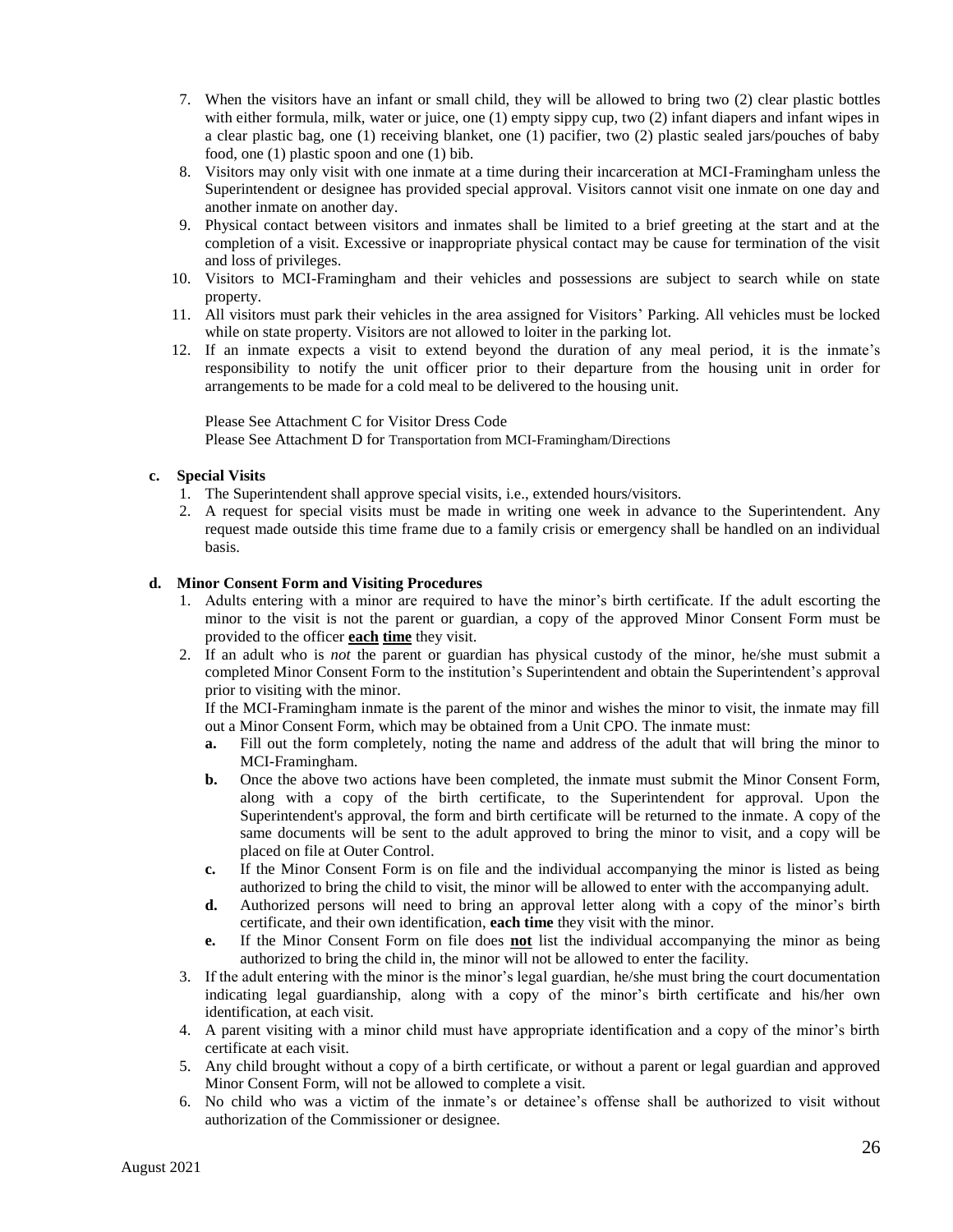#### **e. Vending Machines**

- 1. The contents of vending machines are available for inmates and their visitors for their personal consumption in the visiting room.
- 2. There will be no food or drink removed from the visiting area by any visitor or inmate.
- 3. It is the responsibility of the inmate to ensure that all trash is deposited in the appropriate receptacles.
- 4. Abuse of the machines may result in the suspension of visiting privileges and use of vending machines.
- 5. Sharing of food products and/or drinks will not be allowed.
- 6. No inmates are allowed at the vending machines.

#### **f. Parenting Room**

- 1. Inmates who receive visits which include children under age14 are encouraged to utilize the parenting room in the visiting area.
- 2. All children must be supervised by their guardian or parent at all times.
- 3. All toys are to remain in the parenting room and be put away at the end of the visit.
- 4. Inmates and visitors who abuse the privileges of the parenting room may be subject to loss of visiting privileges.

#### **g. Video Visiting**

- 1. All visitors wishing to participate in video visitation must be pre-approved and have a remote visitation account through Securus Technologies before being allowed to have a video visit with an inmate.
- 2. Visitors must meet the following eligibility requirements in order to participate in video visitation:
	- a. Visitors must be currently registered in the Securus Technologies Video Visitation website at [http://videovistanywhere.com/.](http://videovistanywhere.com/)
	- b. Visitors that are not currently registered in the Securus Technologies system must apply online.
	- c. All visitors are required to submit an acceptable picture and a photo of a valid government identification card or passport.
	- d. Visitors must already be on the inmates approved visitation list.
	- e. Visitors barred from entering any Department of Corrections facility will not be authorized to visit.
- 3. With the approval of the MCI Framingham Personnel and Securus, ONLY those individuals on an inmate's pre-approved visiting list are authorized to schedule and participate in a video visit.
- 4. Visitors may request a video visit by scheduling a time slot online in accordance to the Video Visitation schedule corresponding to an inmate's designated housing unit.
	- a. Remote visits may be scheduled up to fourteen  $(14)$  days in advance with a minimum of forty eight (48) hours between the current date and the date of the visiting period being requested.
	- b. Inmates are allowed one (1) visiting period per week.
	- c. The first visiting period will begin at 9:00 a.m. and the last visiting period will begin at 8:30 p.m. Unit visiting schedules will be posted on the visiting website.
	- d. Visitation sessions can be scheduled for 20 minute or 40 minute durations.
	- e. Exceptions to the visiting schedule and duration of visits, and/or other requests must be approved in writing as a special visit request. Such requests must be submitted in writing to the Superintendent. If approved, all special visit approvals will be documented in writing and a copy will be sent to the requesting visitor, the inmate, and the Director of Security's office.
- 5. During the visitation period, ONLY the pre-approved visitor is authorized to be on camera for the video visit, any other person caught on camera will be considered a violation of the video visit SOP and grounds of termination of visit. Any incident found to be in violation of this procedure will be documented and both the inmate and visitor are subject to loss of visiting privileges.
- 6. Visitors and inmates who engage in inappropriate behavior or any violations of the rules during a video visit may result in disciplinary action and/or loss of visiting privileges.
- 7. Inmates that are on loss of visit restriction are ineligible to participate in video visitation until the sanction completion.
- 8. Video visitation kiosks will be located in the general population housing units, HSU and ITU.
- 9. Upon medical approval, inmates housed in HSU shall be allowed to participate in video visitations in accordance with the video visiting procedure.
- 10. Inmates housed in ITU shall only be allowed video visits in accordance with ITU program visiting guidelines.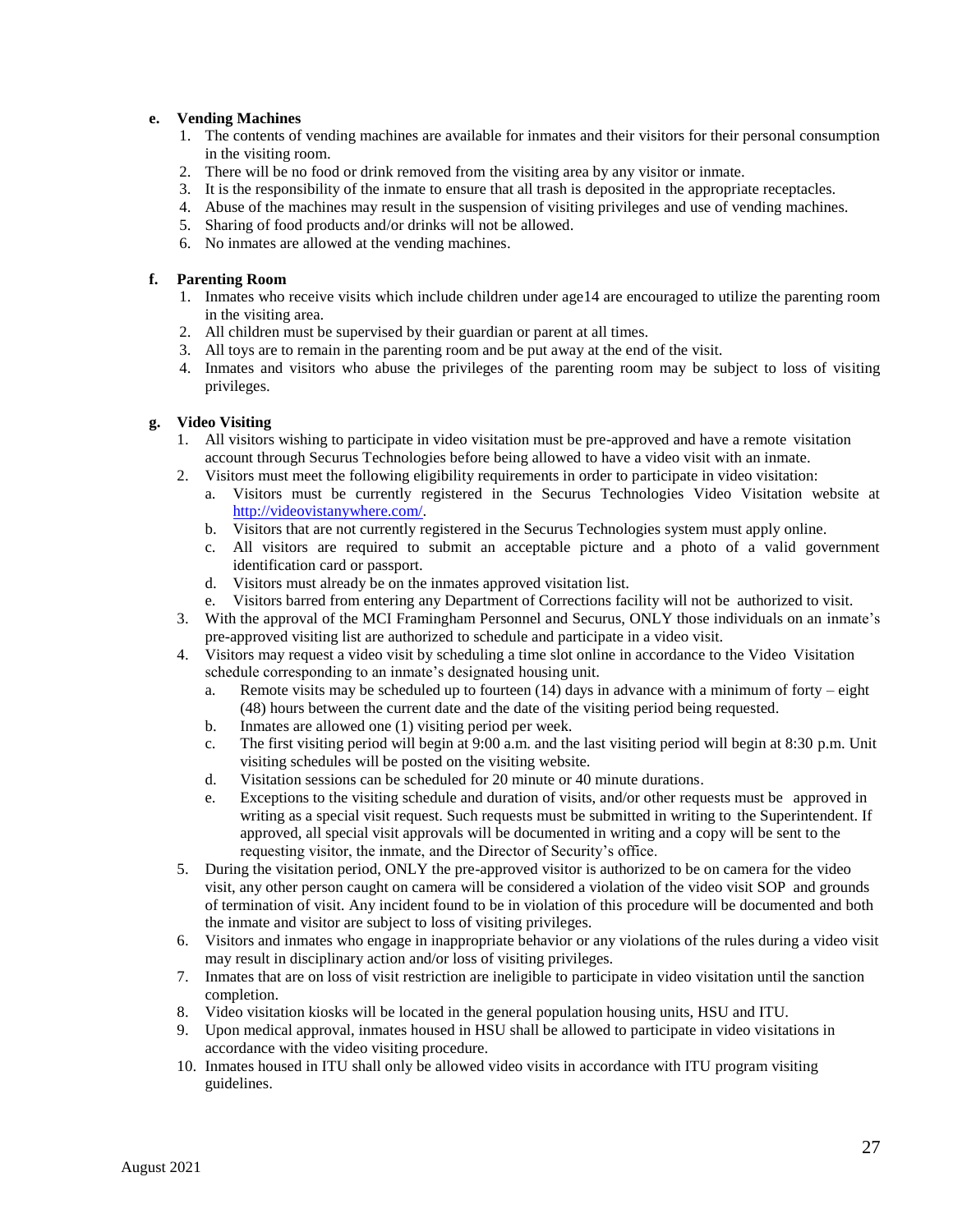#### **32) EVACUATION PLANS** – THESE INSTRUCTIONS CAN SAVE LIVES

MCI-Framingham has evacuation plans prepared in the event of a fire or a major emergency. All areas of the institution conduct evacuation drills throughout the year. These drills are done to protect everyone in the case of an emergency or disaster. The following instructions *must* be followed:

- 1. Listen for the evacuation route instructions given by the staff.
- 2. Be familiar with all the posted evacuation routes.
- 3. Know where all the exit doors are located.
- 4. In the event of an evacuation, leave the building in a safe and orderly fashion.
- 5. Once outside the building, stay away from the exterior walls of the building and do not reenter the building for any reason.
- 6. Do not wander away from the area.
- 7. Listen for instructions from staff.
- 8. Treat all drills as if they were real emergencies.

#### **33) BAIL PROCEDURES**

- **a.** Individuals or family members who intend to bail a detainee cannot visit the detainee prior to initiating bail. However, attorneys may visit but the bail process will not commence until the visit is complete.
- **b.** Requests for bailing detainees Monday-Friday shall occur between the hours of 5:00 PM-9:00 PM and Saturdays and Sundays 10:00 AM-8:00 PM. The last bail request to be processed will be no later than 7:30 PM.
- **c.** A \$40 Bail Commissioner fee is added to all posted bails and is paid directly to the Bail Commissioner at the time of the bail.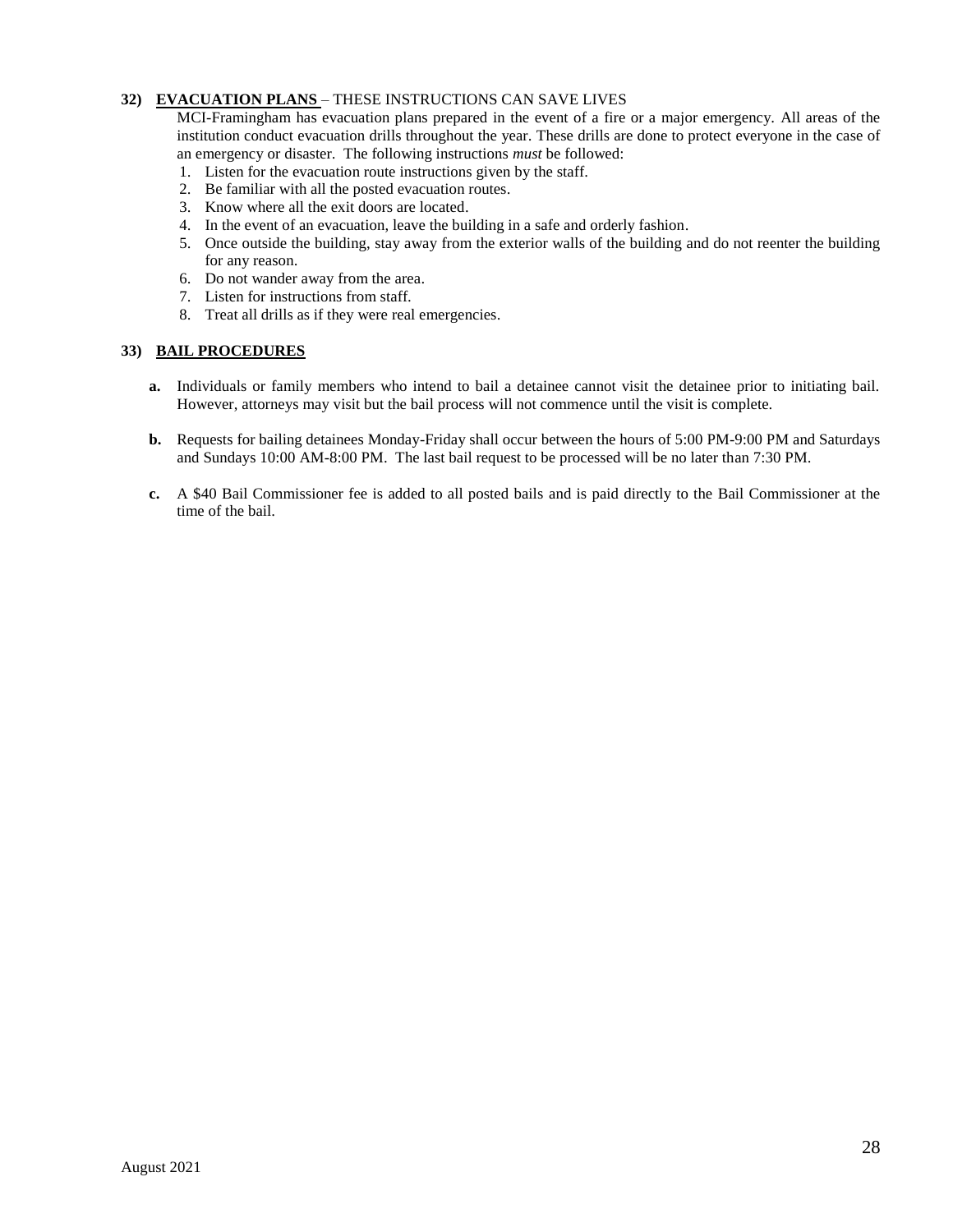#### **Sanctions for each Category 1 offense are as follows:**

- 1. Loss of statutory good time, not to exceed 360 days for all charges arising out of any one incident or substantially related incidents.
- 2. Disciplinary Detention for up to 15 days.
- 3. 60-120 days loss of a privilege, including but not limited to one of the following: television, radio, multi-media player, personal tablet, canteen, either visits or phone privileges, hot pots, and leisure programs.
- 4. Cell or housing restriction for up to 20 days.
- 5. Restitution, including if applicable any medical treatment assessment under M.G.L. c. 124, § l(s).
- 6. Referral to Department Disciplinary Unit for a period not to exceed ten (10) years for all violations arising out of one incident or substantially related incidents.

No more than one sanction shall be imposed per offense and no more than five

Sanctions (in addition to restitution) may be imposed for all offenses stemming from any single offense, or from substantially related incidents in which the highest offense(s) alleged is from Category 1.

#### **Sanctions for each Category 2 offenses are as follows:**

- 1. Loss of statutory good time, not to exceed 180 days loss for all charges arising out of any one incident or substantially related incidents.
- 2. Disciplinary Detention for up to 15 days.
- 3. 30-90 days loss of a privilege, including but not limited to one of the following: television, radio, multi-media player, personal tablet, canteen, either visits or phone privileges, hot pots, and leisure programs.
- 4. Cell or housing restriction for up to 15 days.
- 5. Restitution, including, if applicable, any medical treatment assessment under M.G.L. c.124, § l(s).
- 6. Referral to Department Disciplinary Unit for a period not to exceed five (5) years for all violations arising out of one incident or substantially related incidents.

No more than one sanction shall be imposed per offense and no more than four sanctions (in addition to restitution) may be imposed for all offenses arising from any single offense or substantially related incidents in which the highest offense(s) alleged is from Category 2.

#### **Sanctions for each Category 3 offenses are as follows:**

- 1. Disciplinary Detention for up to ten days.
- 2. Up to 60 days loss of a privilege, including but not limited to one of the following: television, radio, multimedia player, personal tablet, canteen, either visits or phone privileges, hot pots, and leisure programs.
- 3. Cell or housing restriction for up to ten days.
- 4. Restitution, including, if applicable, any medical treatment assessment under M.G.L. c.124, § 1 (s).
- 5. Prohibition from replacing any altered appliance for up to four months.
- 6. Up to 15 hours of extra duty.

No more than one sanction shall be imposed per offense and no more than three sanctions (in addition to restitution) may be imposed for all offenses arising from any single offense or substantially related incidents in which the highest offense(s) alleged is from Category 3.

#### **Sanctions for each Category 4 offenses are as follows:**

- 1. Up to 30 days loss of a privilege, including but not limited to one of the following: television, radio, multimedia plater, personal tablet, canteen, either visits or phone privileges, hot pots, and leisure programs.
- 2. Restitution, including, if applicable, any medical treatment assessment under M.G.L. c. 124, § l(s).
- 3. Room/Unit restriction up to five days.
- 4. Prohibition from replacing any altered appliance for up to four months.
- 5. Up to ten hours of extra duty.
- 6. Written reprimand.

No more than one sanction shall be imposed per offense and no more than two sanctions (in addition to restitution) may be imposed for all offenses arising from any single offense or substantially related incidents in which the highest offense(s) alleged is from Category 4.

#### **Note:**

No more than a total of 30 days disciplinary detention or 40 days cell, housing, or unit restriction may be imposed for all violations arising from any single offense or substantially related incidents.

Findings that require the payment of an amount of restitution by an inmate shall be supported by a preponderance of evidence.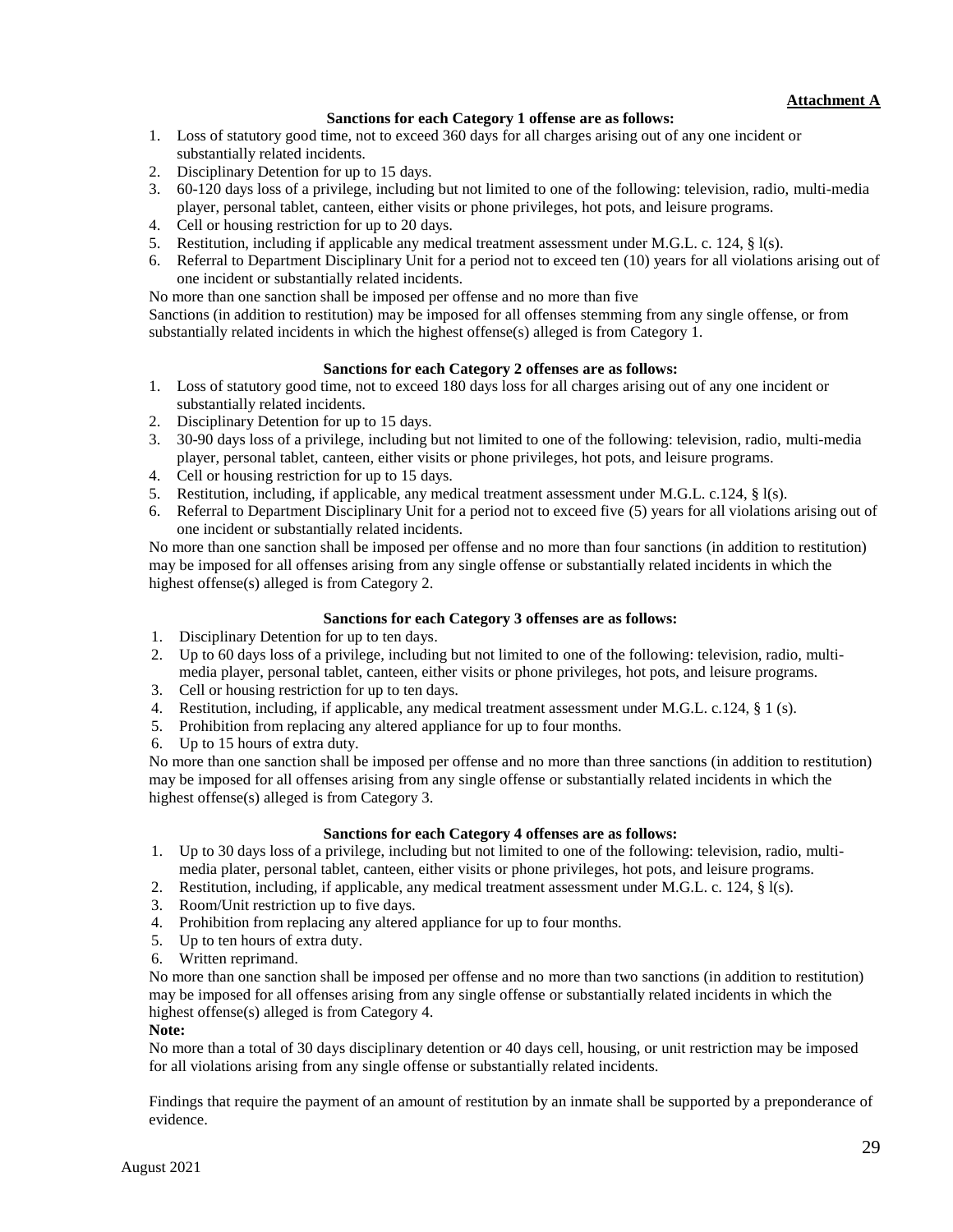#### **Restriction Guidelines: \*\* All disciplinary detention sanctions are served in the Intensive Treatment Unit \*\***

#### **\*\*Room Restriction\*\* Inmate is locked in room**

Can Do Cannot Do Go to Meals Work Obtain TV/Walkman Visits Attorney phone calls only Canteen Psych and Medical Appointments General Library Law Library (by appointment only) Recreation ONE Church service a week School (only if already enrolled) Residential Treatment Groups (1<sup>st</sup> Step, Barton, on unit Pathway Groups only)

Please note: Any DCF visits that are scheduled during this sanction will be approved on a case-by-case basis via Family Preservation and the Disciplinary Office.

#### **\*\*House (Unit) Restriction\*\* Inmate is restricted to unit – not locked in room**

Can Do Cannot Do Visits Canteen Work (if already employed) General Library Go to me–ls **Company** Off -unit programs Obtain TV/Walkman Recreation Psych and Medical appointments ONE Church service a week School (only if already enrolled)

Use telephone Extra work sanctions outside unit

In-unit programs (example: First Step, Barton on unit Pathway Groups only) Law Library (by appointment only) Please note: Any DCF visits that are scheduled during this sanction will be approved on a case-by-case basis via Family Preservation and the Disciplinary Office

#### **Loss of Leisure Program No recreation activities; pool room, gym, weight room, etc. or unless otherwise specified**

Can Do Cannot Do One Church service weekly General Library Law Library (by appointment only) Bible Study/Christian 12-Step

Recreation Activities – Gym, Pool, Weight Room, etc. \*\* Volunteer Programs

\*\* Unless otherwise specified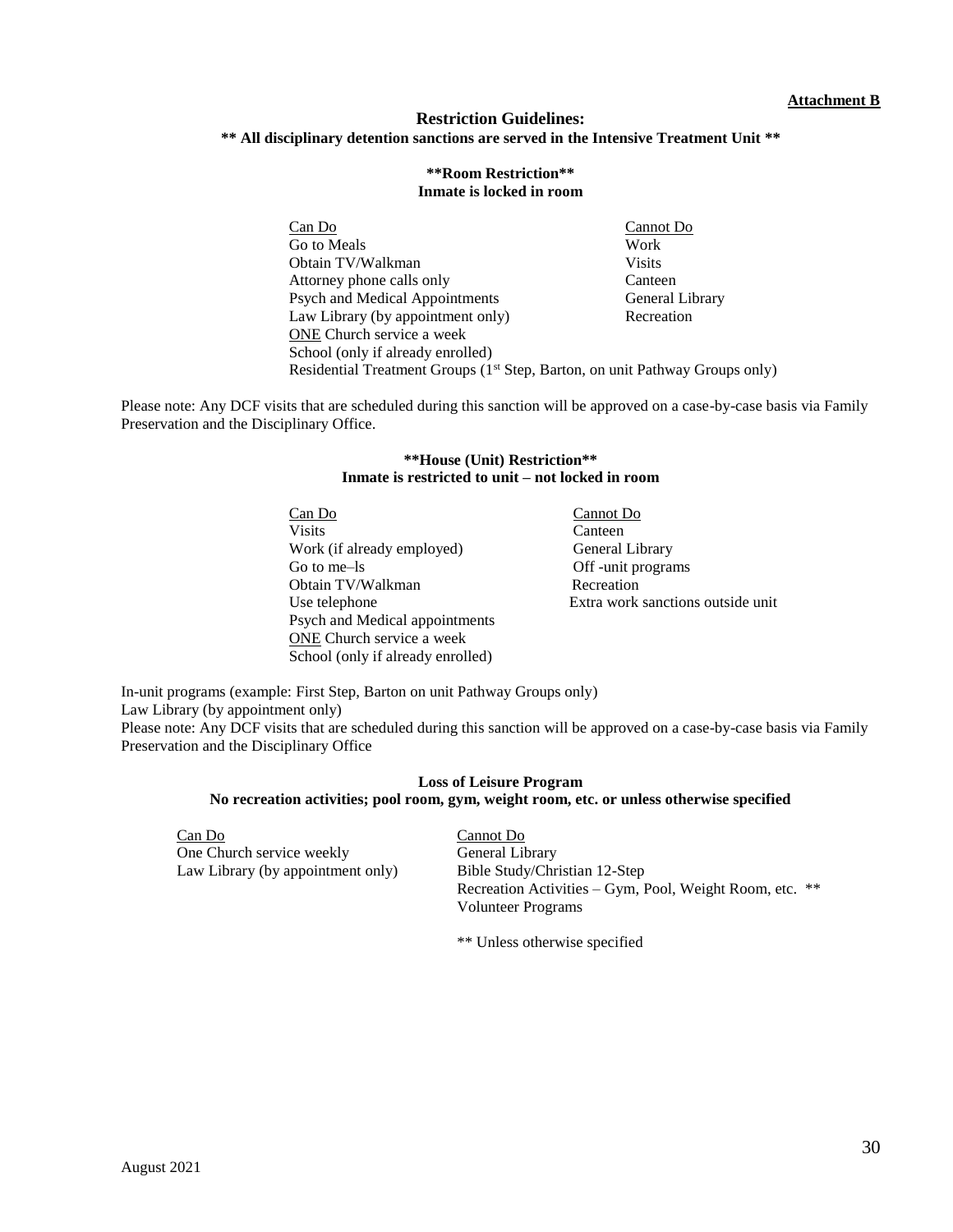#### **VISITOR DRESS CODE**

The following items are NOT ALLOWED to be worn by any adult or child visitor:

- 1. Boots worn above the knee (exception boots below the knee will be permitted October 15 April 15)
- 2. Work boots will never be permitted.
- 3. Bare feet
- 4. Bathing suits, shorts, any clothing with excessive pockets, metal, drawstrings, excessively baggy or tight clothing, hooded clothing, sheer, excessively revealing or transparent clothing, bodysuits of any type or wrap around shirts. (Children age 8 and younger may wear shorts).
- 5. With the exception of undergarments, spandex or spandex type clothing is not allowed.
- 6. Any clothing that displays a gang affiliation or is in any way attributable to gang culture; additionally, clothing that is obscene, racist or displays sexual content is not allowed.
- 7. Any clothing similar to that issued to an inmate or uniformed personnel to include nursing scrubs, police, postal and utility (Class A active military uniforms are allowed).
- 8. Fatigue or camouflage clothing.
- 9. Double layered clothing on the bottom half of their person (e.g. 2 pairs of pants, or skirt and slacks, etc.)
- 10. Bibbed clothing of any type: shorts, dress, pants, overalls, jumper etc. (allowable for age 8 and younger).
- 11. Hair accessories that cannot be easily removed to be searched.
- 12. Bobby pins, barrettes and ribbons.
- 13. Umbrellas, jackets, coats, vests or outerwear of any type. Exceptions can be made for those facilities where visitors have to travel outside to get to the visiting area. An area shall be designated to store/hang these items not accessible to the visitor and inmate during the visit.
- 14. Visitors cannot wear any type of blue or black jeans into an institution (allowable for children 8 years old or younger).
- 15. Earrings, facial/body jewelry, necklaces, bracelets and watches are not allowed. The only exception regarding jewelry is a traditional engagement ring/wedding band, religious medallion and medical alert jewelry.
- 16. Dresses, skirts and skirt slits shall not exceed 2" above the knee when sitting. No wrap-around style skirts are allowed unless worn for religious reasons.
- 17. Tank tops, halter tops, muscle shirts, or clothing that reveals the midriff or excessively exposes the back. Tube tops of any type are not allowed. Sleeveless clothing is not allowed unless covered by an article of clothing such as a sweater that shall not be removed.
- 18. Sweatshirts, sweatpants, wind pants and exercise clothing (allowable for age 8 and younger).
- 19. Clothing with zippers that go the full length of the garment with the exception of outerwear. (Allowable for age 8 and younger).
- 20. Colored T-shirts are allowed. T-shirts with offensive logos are not allowed.
- 21. Leg warmers.
- 22. Hats and head coverings of any type, unless worn for religious or medical reasons; however, they must be searched prior to entering the institution.
- 23. No electronic communication devices or those capable of storing information are allowed.
- 24. No wearing or possession of any type of glitter make-up materials to include chap stick or lip balms, facial make-up, nail polish, eye shadow etc.

#### **Dress Requirements for all Visitors:**

- 1. Undergarments must be worn.
- 2. Clothing shall not be ripped, torn, have holes or missing buttons.

#### **Exceptions to Dress Code:**

- 1. Sweaters may be worn.
- 2. Hairpieces (i.e., toupees, wigs, extensions, weaves) may be worn but must be searched. It shall be the responsibility of the visitor to inform the officer during processing that a hairpiece is being worn.
- 3. Garments with elastic waists may be worn.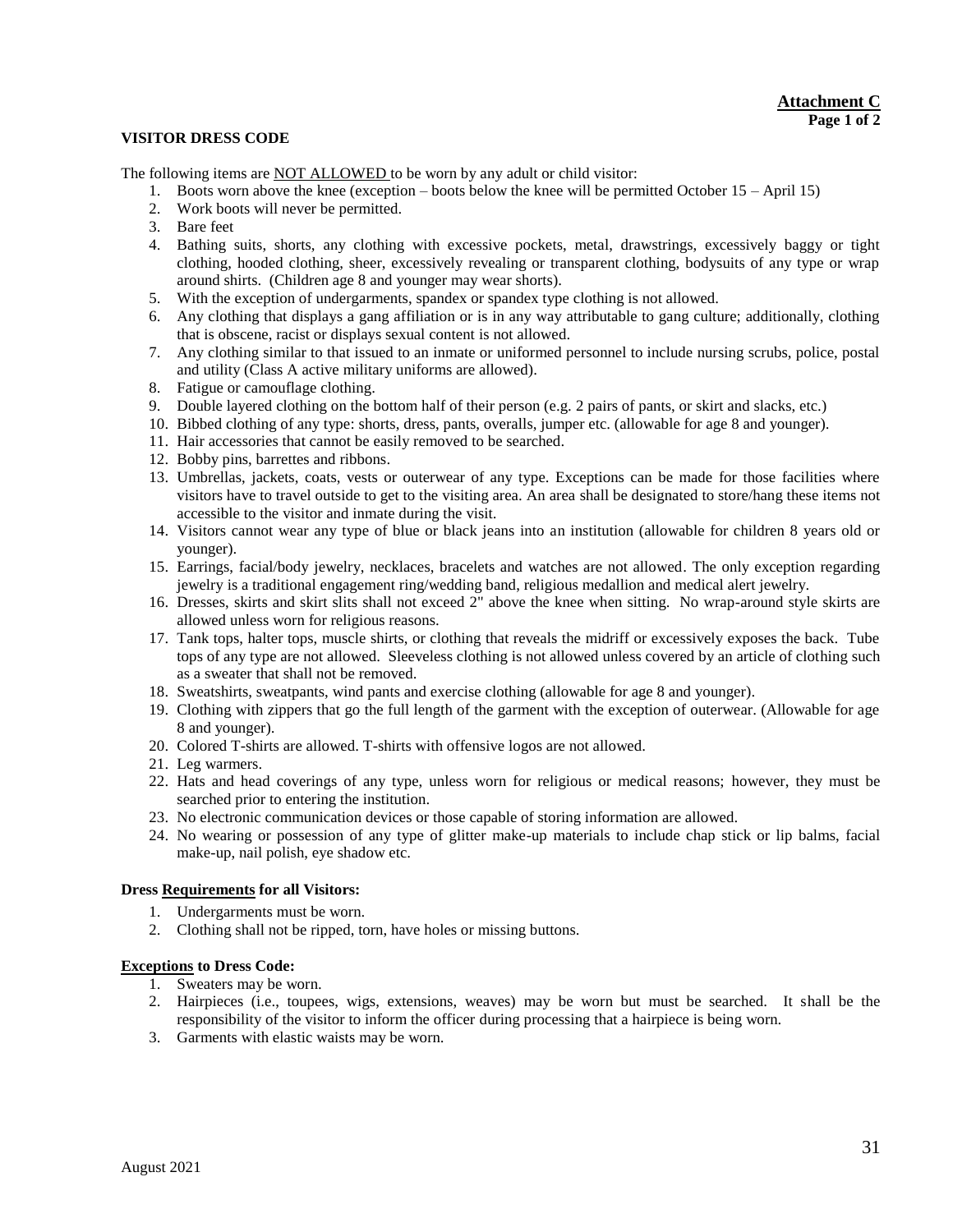#### **ALLOWABLE ITEMS**

**Infants –** Visitors entering with infants will be allowed to enter with the following items:

Two (2) clear plastic bottles with either formula, milk, water or juice, one (1) empty sippy cup, two (2) infant diapers and infant wipes in a clear plastic bag, one (1) receiving blanket, one (1) pacifier, two (2) plastic sealed jars/pouches of baby food, one (1) plastic spoon and one (1) bib.

#### **Medication and or Medical Devices**

- 1. Visitors who maintain life-saving medication or who utilize medical devices to include: nitroglycerine, inhalers, and glucose tablets, automatic implantable cardioverter/defibrillator and/or pacemaker, wheelchair, prosthetic devices, insulin pumps, casts, braces, medically necessary shoes, canes, walkers, guide dogs etc., or who require the use of oxygen tanks shall obtain prior approval from the Superintendent to visit with such medication/device(s).
	- a. The visitor shall submit evidence signed by a medical doctor documenting the need for such device(s) to the Superintendent for review. Written evidence shall include an anticipated end date for the use of all device(s) that are necessary for a limited time period (e.g. cane, cast) due to temporary medical conditions.
	- b. Once substantiated, the Superintendent shall provide written approval to allow the visitor to enter the institution with the device $(s)$ ; the Superintendent shall authorize an alternate search if deemed appropriate due to the visitor being unable to submit to a metal detection search due to physical limitations or the presence of the device(s).
	- c. Visitors shall be required to declare the device(s) and produce the written approval by the Superintendent every time they visit. If an alternative search is approved, visitors shall be subject to a personal search every time they visit the institution.
	- d. If this is a first visit to a correctional facility by the visitor, the Shift Commander shall be notified for authorization to enter with the necessary device(s) provided the visitor has agreed to a personal search prior to entering. This one-time approval shall be documented via an incident report and made available to processing staff. The visitor shall be advised that the required approval must be obtained prior to the next visit.
	- e. Visitors who have life-saving medication shall keep it on their person at all times.
	- f. The officer shall note all medications or medical device(s) upon entry on the visiting form and verify upon exit of the visiting room.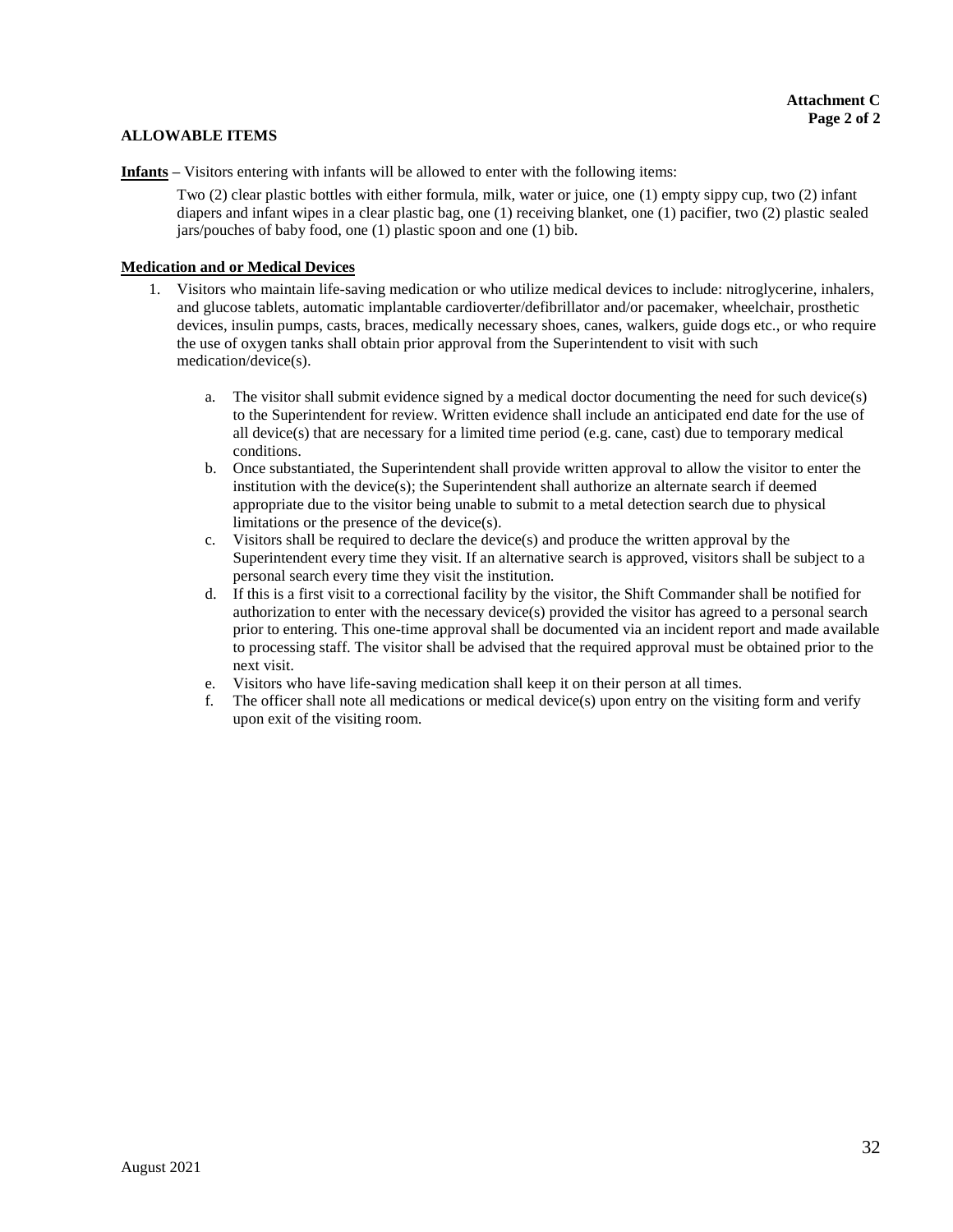#### **TRANSPORTATION FROM MCI-FRAMINGHAM**

Transportation from MCI-Framingham is limited to taxis. The following are companies in Framingham:

Tommy's Taxi 508-872-3500

The appropriate fare to the train station in downtown Framingham is **\$**4.50. The Station is approximately 1 mile from the prison.

Amtrak (train) leaves from downtown Framingham to points east. The last stop on the route is South Station in Boston. Across from the station is the Peter Pan bus terminal where there are bus routes throughout the state. The fare from Framingham to South Station is \$9.25. The weekday schedule is 10 AM, 12 PM, 2 PM. The Saturday schedule is 9 AM, 11 AM, and 1 PM.

Bus services are also available in Framingham. The bus terminal is located at Shopper's World in Framingham. The fare from the prison to the terminal by taxi is approximately \$11.50. Buses are available to Boston. The fare is approximately \$6.50. Connecting bus lines are available in Boston and Worcester to all other points.

#### **FACILITY DIRECTIONS**

#### **MCI-Framingham**

99 Loring Drive P.O. Box 9007 Framingham, MA 01701-9007 (508) 532-5100

**From Boston:** Take the Massachusetts Turnpike West to exit 13 (Route 30/Framingham/Natick). Bear right off the exit ramp onto Route 30 West. After approximately 1 mile, turn left onto Route 126 South. Go through downtown Framingham, crossing a set of railroad tracks and Route 135. Turn left onto Irving Street. Go through 2 sets of traffic lights and straight past Fire Station on left. MCI-Framingham is approximately 1/4 of a mile down on the left.

**From the North:** Take Route 495 South to the Massachusetts Turnpike East to exit 12 (Route 9 East). Take a right onto Route 126 South. Go through downtown Framingham, crossing a set of railroad tracks and Route 135. Turn left onto Irving Street. Go through 2 sets of traffic lights and straight past Fire Station on left. MCI-Framingham is approximately 1/4 of a mile down on the left.

**From the South:** Take Route 495 North to the Massachusetts Turnpike East to exit 12 (Route 9 East). Take a right onto Route 126 South. Go through downtown Framingham, crossing a set of railroad tracks and Route 135. Turn left onto Irving Street. Go through 2 sets of traffic lights and straight past Fire Station on left. MCI-Framingham is approximately 1/4 of a mile down on the left.

**From the East:** Take the Massachusetts Turnpike West to exit 13 (Route 30/Framingham/Natick). Bear right off the exit ramp onto Route 30 West. After approximately 1 mile, turn left onto Route 126 South. Go through downtown Framingham, crossing a set of railroad tracks and Route 135. Turn left onto Irving Street. Go through 2 sets of traffic lights and straight past Fire Station on left. MCI-Framingham is approximately 1/4 of a mile down on the left.

**From the West:** Take the Massachusetts Turnpike East to exit 12 (Route 9 East). Take a right onto Route 126 South. Go through downtown Framingham, crossing a set of railroad tracks and Route 135. Turn left onto Irving Street. Go through 2 sets of traffic lights and straight past Fire Station on left. MCI-Framingham is approximately 1/4 of a mile down on the left.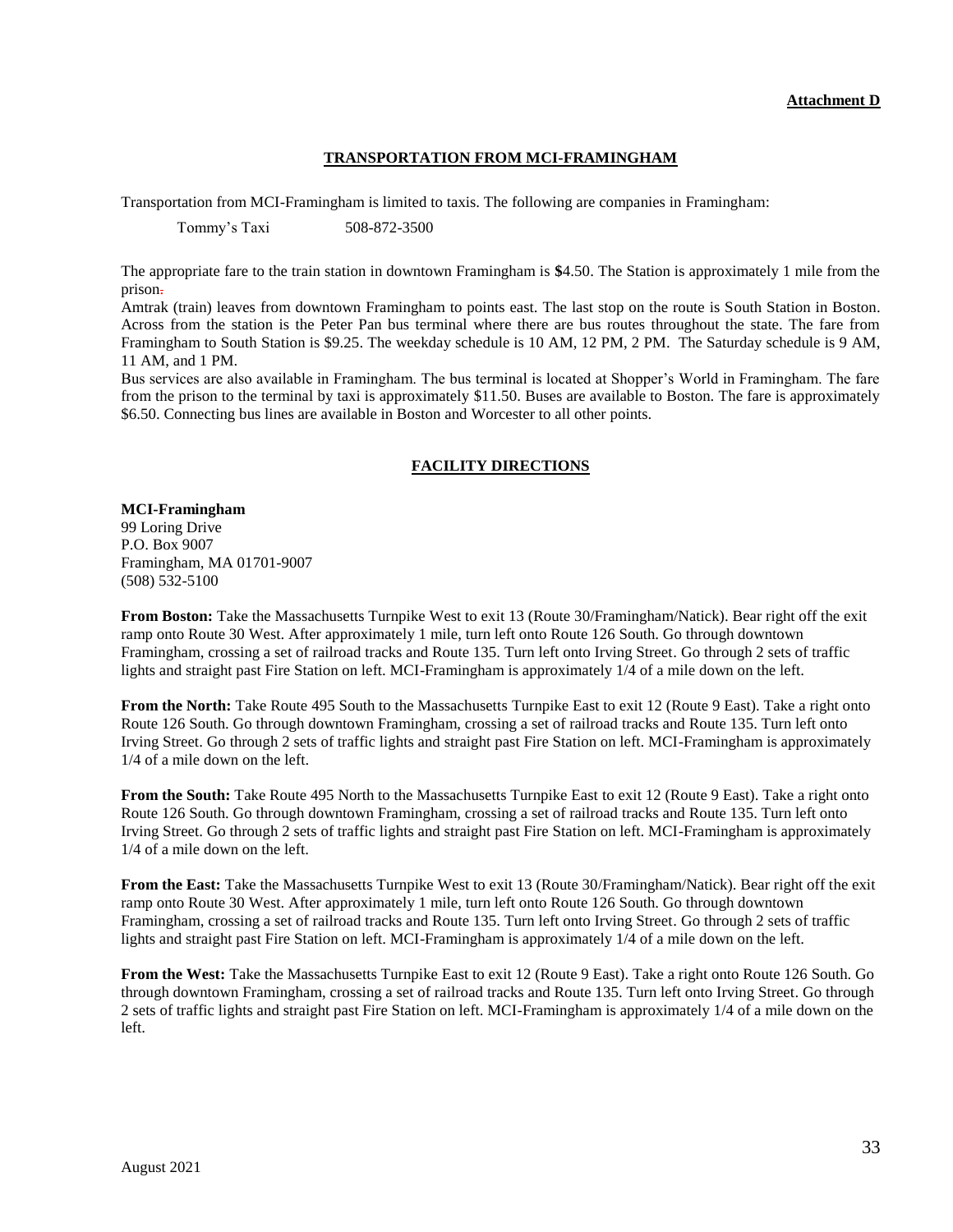**Attachment E**   $(103 \text{ DOC } 408, \overline{\text{Attachment F}})$ 

 $(Page 1 of 2)$ 

### **Telecommunication Aids and Services for Effective Communication**

Video Phone, Video Relay Service (VRS), Teletypewriter Telephone (TTY), Captioned Telephone (CapTel), Amplification Enabled Telephone and Hearing Aid Compatible Telephone



#### **Videophone and Video Relay Service (VRS)**

Videophones can be used by inmates who are Deaf and/or Hard of Hearing and whose primary or secondary language is American Sign Language (ASL) or another Sign Language.

Inmates can make direct videophone calls to effectively communicate with sign language speakers through point-to-point video communication.

VRS calls allow the inmate to communicate in sign language with hearing individuals via an interpreter who will translate the sign language of the inmate back to the called party and then translate via sign language back to the inmate from the called party.

Inmates can request this reasonable accommodation through the Reasonable Accommodation process in DOC 408, Reasonable Accommodations for Inmates or through the Disability Accommodations Resources Assessment process.

Telephones will be placed in accessible locations for inmates with disabilities who have been granted access to Videophones.

Posters on Placing a Direct and VRS call shall be available to view above all stationary Videophones and in the respective housing units.

#### **Teletypewriter Telephone (TTY)**

**TTY** can be used by inmates with disabilities who have the ability to type written messages to either MA Relay Services or to another person with a Teletypewriter Telephone.

Inmates can request this reasonable accommodation through the Reasonable Accommodation process in DOC 408, Reasonable Accommodations for Inmates or through the Disability Accommodations Resources Assessment process.



Telephones will be placed in accessible locations for inmates with disabilities who have been granted access to TTY phones.

### **Captioned Telephone (CapTel)**



**CapTel** telephones can be used by inmates who have disabilities and have the ability to hear conversations on the telephone and read text from the person speaking on the other end of telephone.

Inmates can request this reasonable accommodation through the Reasonable Accommodation process in DOC 408, Reasonable Accommodations for Inmates or through the Disability Accommodations Resources Assessment process.

Telephones will be placed in accessible locations for inmates with disabilities who have been granted access to CapTel telephones.

*Telephone hours of operation and accessibility need to be equal to that which is available to all inmates in the Institution. Also, telephone calls utilizing Videophones, VRS, ITY and Captel phones shall be afforded twice the amount of time to complete calls as is afforded to inmates who complete telephone calls using traditional telephones, subject to operational or security concerns or administrative constraints (e.g., institutional emergencies).*